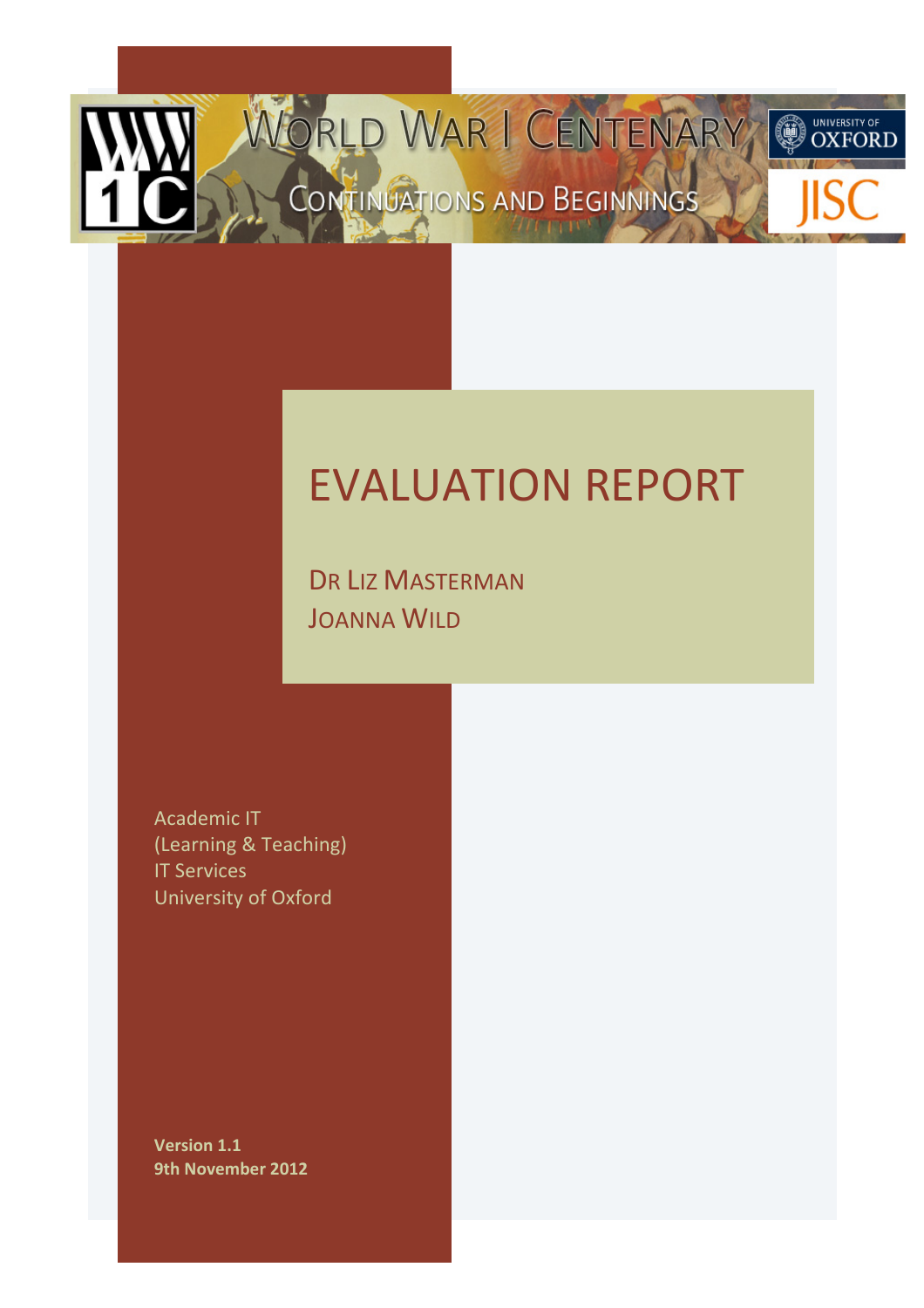#### **Document History**

| Date     | <b>Version</b> | <b>Details</b>                                         |
|----------|----------------|--------------------------------------------------------|
| 05/10/12 |                | 1.0 First release for internal review.                 |
| 09/11/12 |                | 1.1 Release for general publication.                   |
| 19/02/13 | 11             | Re-released under a Creative Commons BY-NC-SA licence. |



This work is licensed under a Creative Commons Attribution-Non Commercial 2.0 UK: England & Wales licence.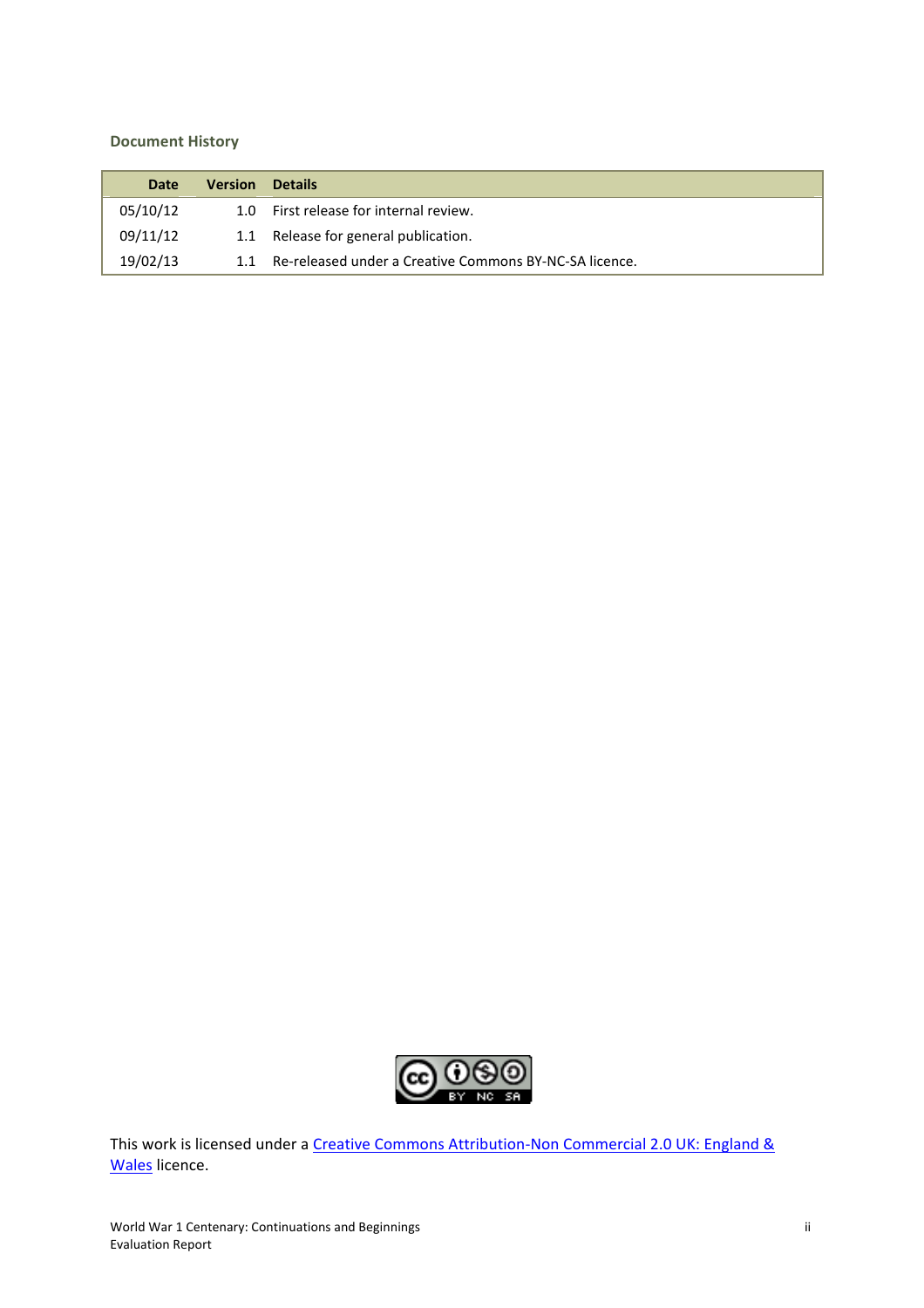# **EXECUTIVE SUMMARY**

The collection of online open educational resources *World War I Centenary: Continuations and* Beginnings was evaluated for its relevance to teaching and learning in Higher Education, with special reference to the University of Oxford. The principal areas of investigation were:

- 1. The overall value to lecturers of *World War I Centenary...* as an assemblage of educational resources with a Creative Commons licence that permits educators and students to download, reuse, and share the materials according to their needs.
- 2. The extent to which the collections provide resources for teachers to reappraise the way in which the War is taught, through addressing themes that are relatively neglected in education.
- 3. The pedagogic value of digital resources created specifically for the collections: a) resources created from existing open materials, and b) short essays contributed by academic and nonacademic experts published in the medium of a collaborative blog.

The evaluation took place between July and September 2012. Two principal research methods were adopted: interviews with eight lecturers and one librarian at the University of Oxford, and a workshop with 17 participants comprising lecturers and graduate teaching assistants from Oxford and other universities, and educational outreach officers from organisations working in the field of World War I. The principal disciplines represented were history (various branches) and literature.

Principal findings in relation to the three areas listed above are:

- The collections and their presentation are capable of providing lecturers with openly licensed resources to support teaching an learning about World War I, to complement the existing repositories, archives, and collections that they consult.
- Overall, the themes have been well chosen to support the reappraisal of the War in teaching; however, there are some omissions, particularly in the areas of medicine and women.
- More detailed guidance, including examples of actual use, is needed in order for lecturers to perceive, and realise, the educational benefits of resources created in digital media.
- Although the status of blogging as a scholarly pursuit is still a matter of debate, reading others' contributions to a collaborative blog associated with a specific subject can encourage lecturers to adopt a more favourable attitude – and, even, to contribute themselves.

Other key findings include:

- Awareness of the licensing terms associated with digital resources appears to be still relatively low in the academic community, but engagement with collections of OER can result in a change of behaviour.
- The collections are appropriate for independent learning by third-year undergraduates and postgraduates; younger students need to be directed by their teachers towards specific items.

The principal recommendations to developers and producers of *World War I Centenary...* and similar collections are:

- 1. Make explicit on the Home page that the contents are OER, and provide guidance on the distinction between this and other sites.
- 2. In partnership with teachers, provide pedagogic scenarios for the technologically innovative resources, to help users understand how they might incorporate them into students' learning.
- 3. Allocate resources to evaluating the impact of the site at intervals over a  $2-3$  year period.
- 4. Ensure sustainable 'curation' of the site, for example by a designated 'steward'.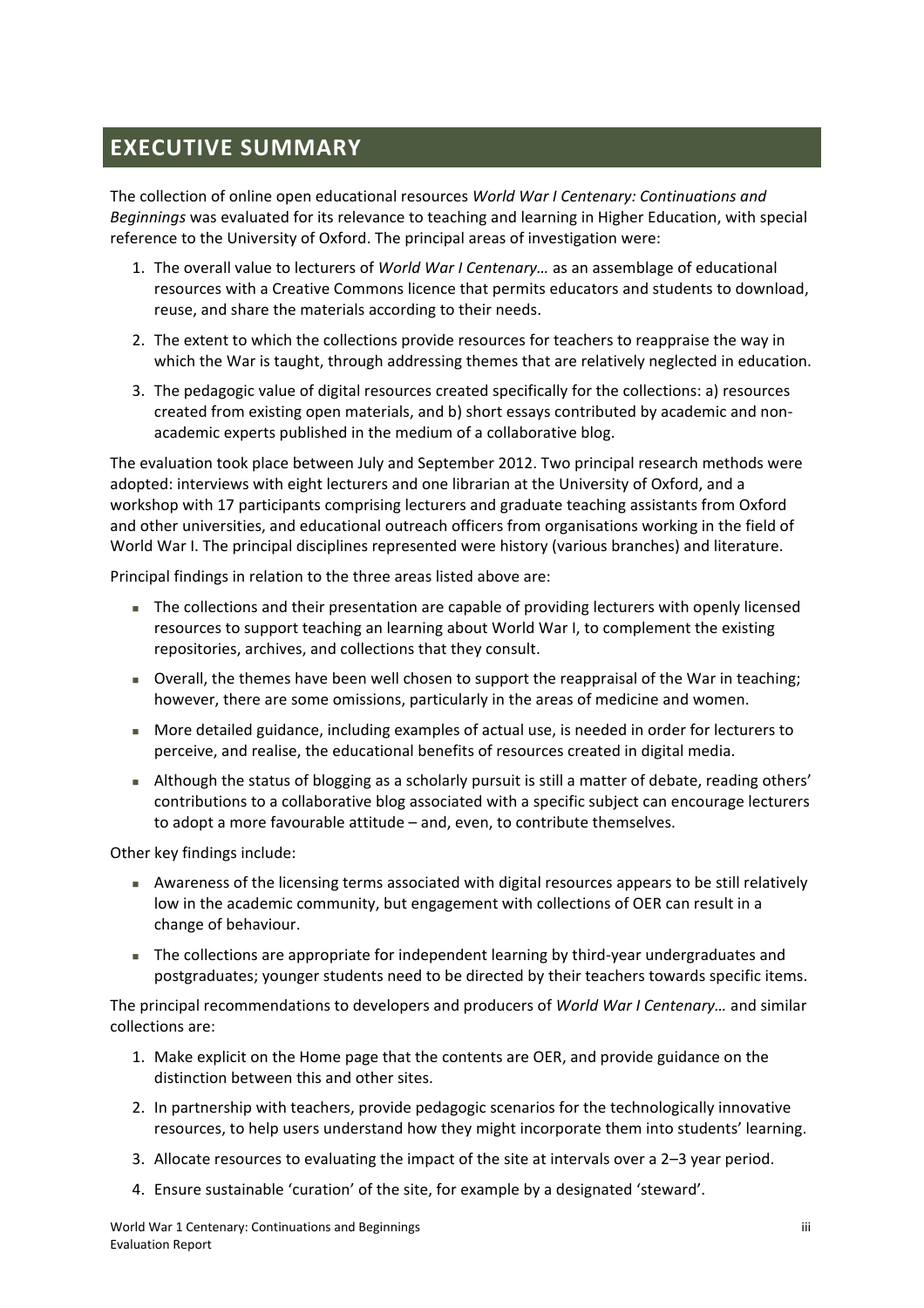# **TABLE OF CONTENTS**

| 2.2              |                                                                                     |  |  |
|------------------|-------------------------------------------------------------------------------------|--|--|
| 2.3              |                                                                                     |  |  |
| $2.4^{\circ}$    |                                                                                     |  |  |
| 2.5              |                                                                                     |  |  |
|                  |                                                                                     |  |  |
| 2.6              |                                                                                     |  |  |
| 3.1              |                                                                                     |  |  |
| 3.2              |                                                                                     |  |  |
| 3.2              |                                                                                     |  |  |
|                  |                                                                                     |  |  |
|                  |                                                                                     |  |  |
|                  | 3.4 TEACHING STUDENTS ABOUT THE WAR: A REAPPRAISAL OF THEMES AND TOPICS7            |  |  |
|                  |                                                                                     |  |  |
|                  |                                                                                     |  |  |
|                  | 3.4.3 USING WORLD WAR I CENTENARY TO ADDRESS THESE PRECONCEPTIONS  8                |  |  |
| 3.5              | TECHNOLOGY-ENHANCED REVISUALISATIONS OF OPEN DATA IN WORLD WAR I CENTENARY  9       |  |  |
| 3.6              | WORLD WAR I CENTENARY IN TEACHER-DIRECTED AND INDEPENDENT LEARNING11                |  |  |
| 3.7              | KEY SUCCESS FACTORS FOR WORLD WAR I CENTENARY IN TEACHING AND LEARNING 12           |  |  |
|                  |                                                                                     |  |  |
|                  |                                                                                     |  |  |
| 3.8 <sup>2</sup> | THE RELATIONSHIP OF WORLD WAR I CENTENARY TO OTHER ONLINE AND PRINTED RESOURCES  14 |  |  |
| 4.1              |                                                                                     |  |  |
|                  |                                                                                     |  |  |
|                  | 4.1.2 THE 'CONTENT' DIMENSION: VALUE OF THE COLLECTIONS FOR REAPPRAISING THE WAR IN |  |  |
|                  | 4.1.3 THE 'TECHNOLOGY' DIMENSION: VALUE OF THE TECHNOLOGY-ENHANCED REVISUALISATIONS |  |  |
|                  |                                                                                     |  |  |
|                  | 4.2 ADDITIONAL FACTORS IMPINGING ON THE EVALUATION OF WORLD WAR I CENTENARY 18      |  |  |
|                  |                                                                                     |  |  |
|                  |                                                                                     |  |  |
|                  |                                                                                     |  |  |
|                  |                                                                                     |  |  |
|                  |                                                                                     |  |  |
|                  |                                                                                     |  |  |
|                  |                                                                                     |  |  |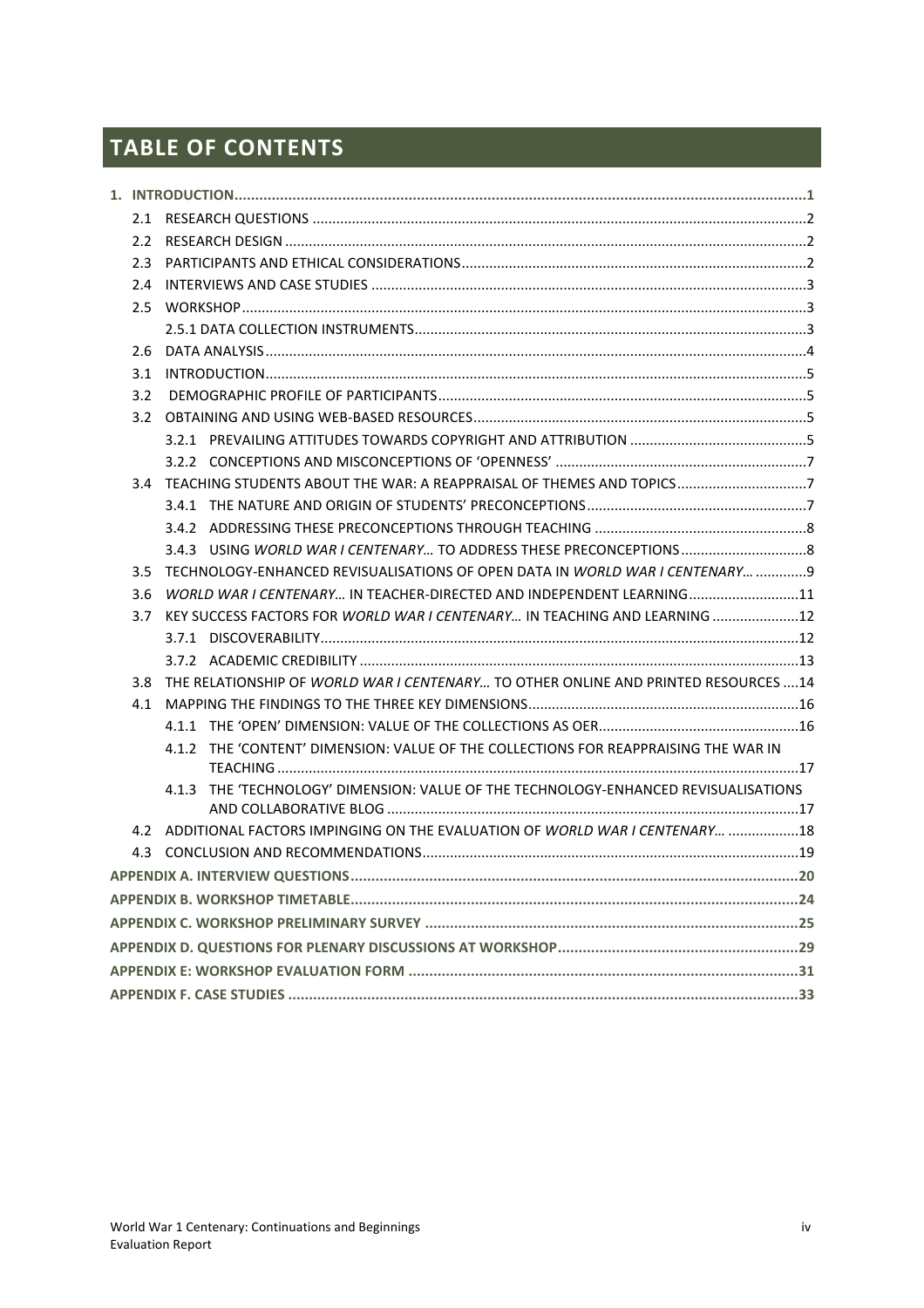# **1. INTRODUCTION**

This document reports on work carried out to evaluate the online collections of open educational resources titled *World War One Centenary: Continuations and Beginnings<sup>1</sup> for use in teaching and* learning in Higher Education, with special reference to the University of Oxford. The collections have been assembled and presented through an online platform by a team from the Learning Technologies Group at the University of Oxford, as part of the JISC World War One Commemoration programme.<sup>2</sup> The evaluation took place between July and September 2012, during the latter part of the development project and preparatory to a six-month 'embedding' phase.

The evaluation focused on three key dimensions of the collection.

#### **1.** The 'open' dimension

The overall purpose of the project has been to bring together open educational resources relating to World War I under a Creative Commons licence that permits educators and students to download, reuse, and share the materials according to their needs.

**2.** The 'content' dimension

The collection is intended to provide resources for lecturers to reappraise the way in which the War is taught: i.e. to help them address the preconceptions held by students through addressing topics that hitherto have been comparatively neglected. Examples include the global reach of the conflict, the involvement of combatants and non-combatants from non-European countries, religion and faith, material culture, medical aspects other than shell shock, and the construction of a collective 'memory' of the War.<sup>3</sup>

**3.** The 'technology' dimension

The collection includes learning resources on World War I topics that have been specially created from existing online open materials using contemporary digital technologies, in particular social media. These resources comprise short essays published in the format of a collaborative blog, interactive maps created in Google Earth and Google Maps, simulations, and a Twitter campaign reliving the Battle of Arras (1917) in real time.

Research questions for the evaluation were constructed for each of these dimensions as outlined in section 2.1.

The evaluation did not explicitly address usability, but any issues identified were reported to the project team.

This report adopts a conventional format: viz., methodology, findings, and discussion and conclusion. The interview schedules and the timetable, online surveys, and discussion questions associated with the workshop are provided in the appendices. Another key output of the evaluation, four case studies in which members of the academic community appraise the potential value of the collection to their field, are included in Appendix F.

The report should be read in conjunction with the final project report, and project completion report when these become available.

<sup>&</sup>lt;sup>1</sup> http://www1centenary.oucs.ox.ac.uk and abbreviated to *World War I Centenary...* in the remainder of this report.

<sup>&</sup>lt;sup>2</sup> <http://jiscww1.jiscinvolve.org/wp/>

<sup>&</sup>lt;sup>3</sup> These themes were identified before publication of the report *Digital Content for the First World War: Understanding the requirements of education and research* (King's College, London, 2012; published by the JISC Strategic Content Alliance). [www.jisc.ac.uk/media/documents/programmes/digitisation/www1resourcesreport.pdf](http://www.jisc.ac.uk/media/documents/programmes/digitisation/www1resourcesreport.pdf)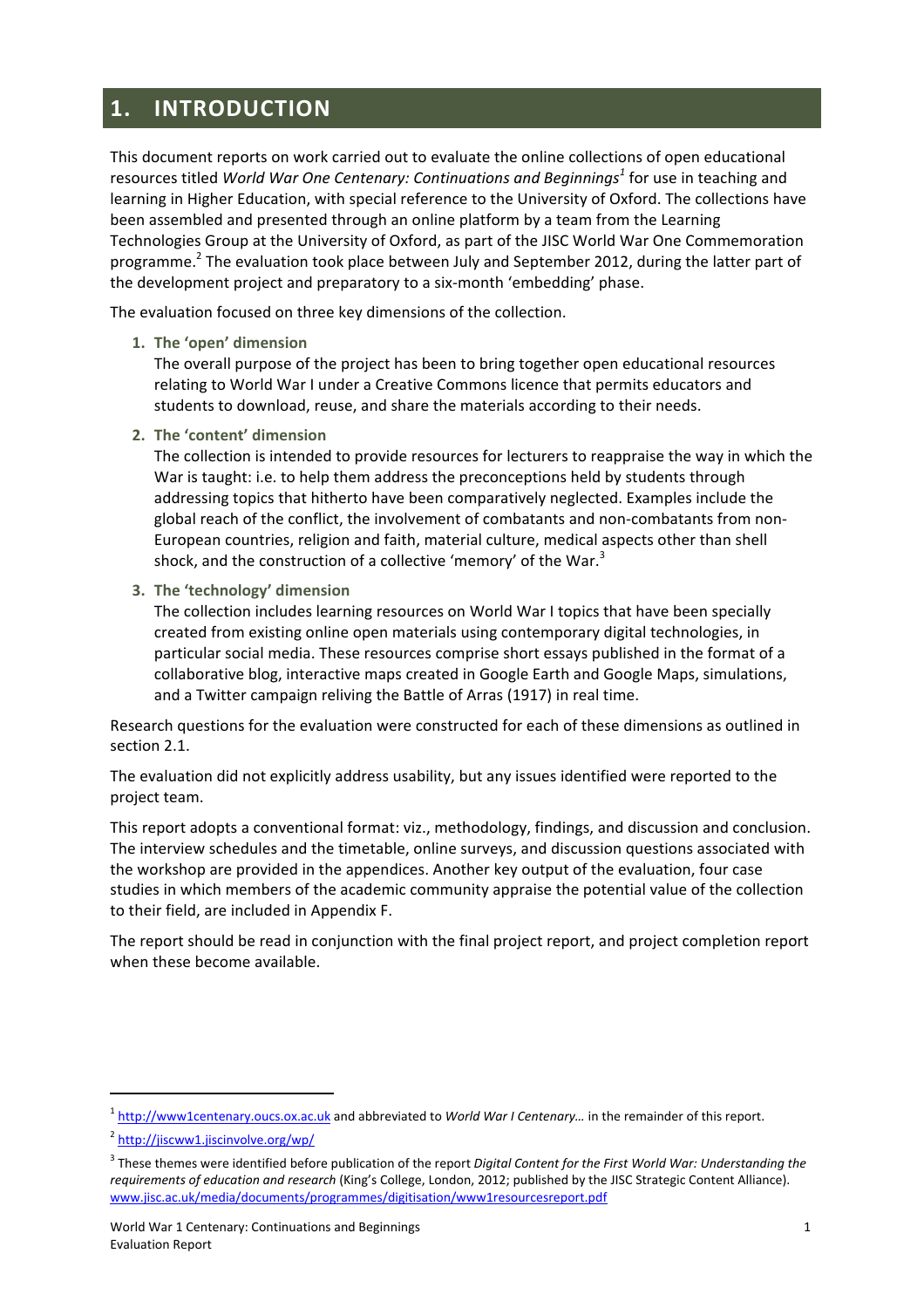# **2. METHOD**

# 2.1 RESEARCH QUESTIONS

The research questions were derived from the aims of the project and were mapped to the key dimensions outlined in the Introduction. They were:

- 1. Participants' overall attitude regarding the place of OER in teaching and learning about World  $War$  I in  $HF$ 
	- 1.1 What are teachers' current attitudes and behaviours in relation to the reuse of materials published on the internet?
	- 1.2 What do teachers currently understand by the term 'open educational resources' and to what extent does this understanding change after exposure to the *World War I Centenary...* collections and the concept of open licensing?
- 2. Overall pedagogic value of the *World War I Centenary...* collections:
	- 2.1 What are participants' perceptions of the overall quantity, scope and quality of the resources?
	- 2.2 To what extent do participants consider that the resources support a reappraisal of World War I?
	- 2.3 Which aspects of World War I are missing from the *World War I Centenary...* collections (and for which, by implication, it would be useful to provide OER)?
- 3. Pedagogic value of the technology-enhanced visualisations of open data:
	- 3.1 What is the pedagogic value of the essays published in blog format, in particular the contributions by experts working outside the Academy?
	- 3.2 What is the pedagogic value of the interactive maps, simulations, and outputs from the 'Arras95' Twitter campaign?

## 2.2 RESEARCH DESIGN

We collected primarily rich, in-depth qualitative data from a small number of participants in order to understand the benefits and issues around the use of *World War I Centenary...* collections for teaching in higher education rather than to attempt empirical generalisations. We used two principal methods to gather data: interviews and a workshop. A limited amount of quantitative data was also collected in connection with the workshop: 'profiling' information from a preliminary online survey, and an evaluation form.

## 2.3 PARTICIPANTS AND ETHICAL CONSIDERATIONS

Participants were recruited using a purposive sampling technique. To identify Oxford lecturers who teach aspects of World War I, we consulted the staff directory of the Faculty of History and also reviewed the professional websites of lecturers in individual colleges. Some lecturers were identified using a 'friend of a friend' approach.

Although the study did not require ethical approval, we adopted the same approach to confidentiality and anonymity as in research studies. Participants are identified in this study only by their roles and the subject areas they teach, and those who agreed to be a subject of a case study have been given pseudonyms (see section 2.6). Even so, it was not possible to guarantee that an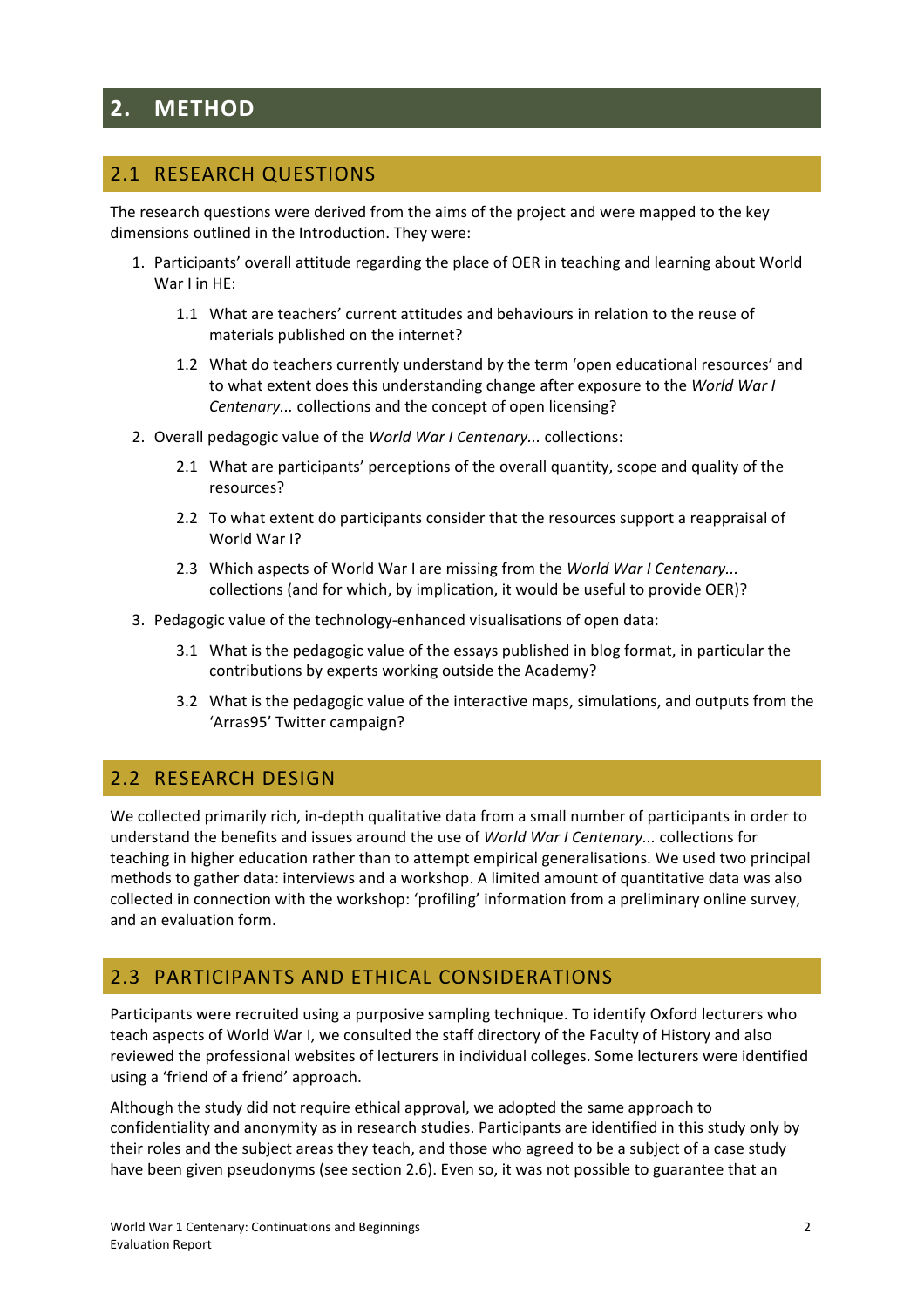individual could not be recognised from their testimonies and we informed the participants that at any time they could take the opportunity to speak off the record.

# 2.4 INTERVIEWS AND CASE STUDIES

A series of semi-structured interviews was conducted with eight lecturers and one librarian between July and September 2012, with the purpose of collecting data on benefits and issues around the use of the *World War I Centenary...* collections for teaching in Oxford. The interviews were also intended to yield three or four case studies as examples of the way in which the *World War I Centenary...* collections could be used in teaching and learning.

Two examples of the sets of questions used in the interviews are reproduced in Appendix A, and the case studies can be found in Appendix F.

## 2.5 WORKSHOP

The one-day workshop, which was held in early September 2012, was intended to explore the usefulness and relevance of the *World War I Centenary...* thematic collections for teaching in Oxford. Its remit was to explore *in vivo* the *World War I Centenary...* website: specifically, the relevance and value of the OER in the collections for teaching and learning.

Although the focus was on Oxford, we also invited academics from other universities and officers of organisations related to World War I who are responsible for educational programmes.

Participants were introduced to the thematic collections and the blog posts published by academic and non-academic experts on a variety of topics. They were then invited to search the website for materials that could be useful in their teaching and their students' learning. Activities were followed by plenary discussions to collect participants' feedback. The detailed timetable for the workshop is provided in Appendix B.

The workshop was also intended to serve as a test case for embedding in other institutions.

#### 2.5.1 DATA COLLECTION INSTRUMENTS

Before attending the workshop, participants completed an online survey administered in the SurveyMonkey tool<sup>4</sup>. This collected demographic data, as well as information on lecturers' current practice regarding the reuse of resources, their attitudes towards copyright, and their understanding of the term 'open educational resources'. During the workshop itself we recorded plenary discussions, which were guided by a set of questions derived from the main research questions (section  $2.1$ ).

After the workshop, participants were asked to complete a short evaluation survey to collect their feedback on the format and manner in which the workshop has been organised and run, any additional feedback on the *World War I Centenary...* website, and potential contributors to the site.

The survey and discussion questions are reproduced in the following appendices:

Appendix C: Preliminary survey questions Appendix D: Discussion questions Appendix E: Evaluation form

<sup>&</sup>lt;sup>4</sup> [www.surveymonkey.com](http://www.surveymonkey.com)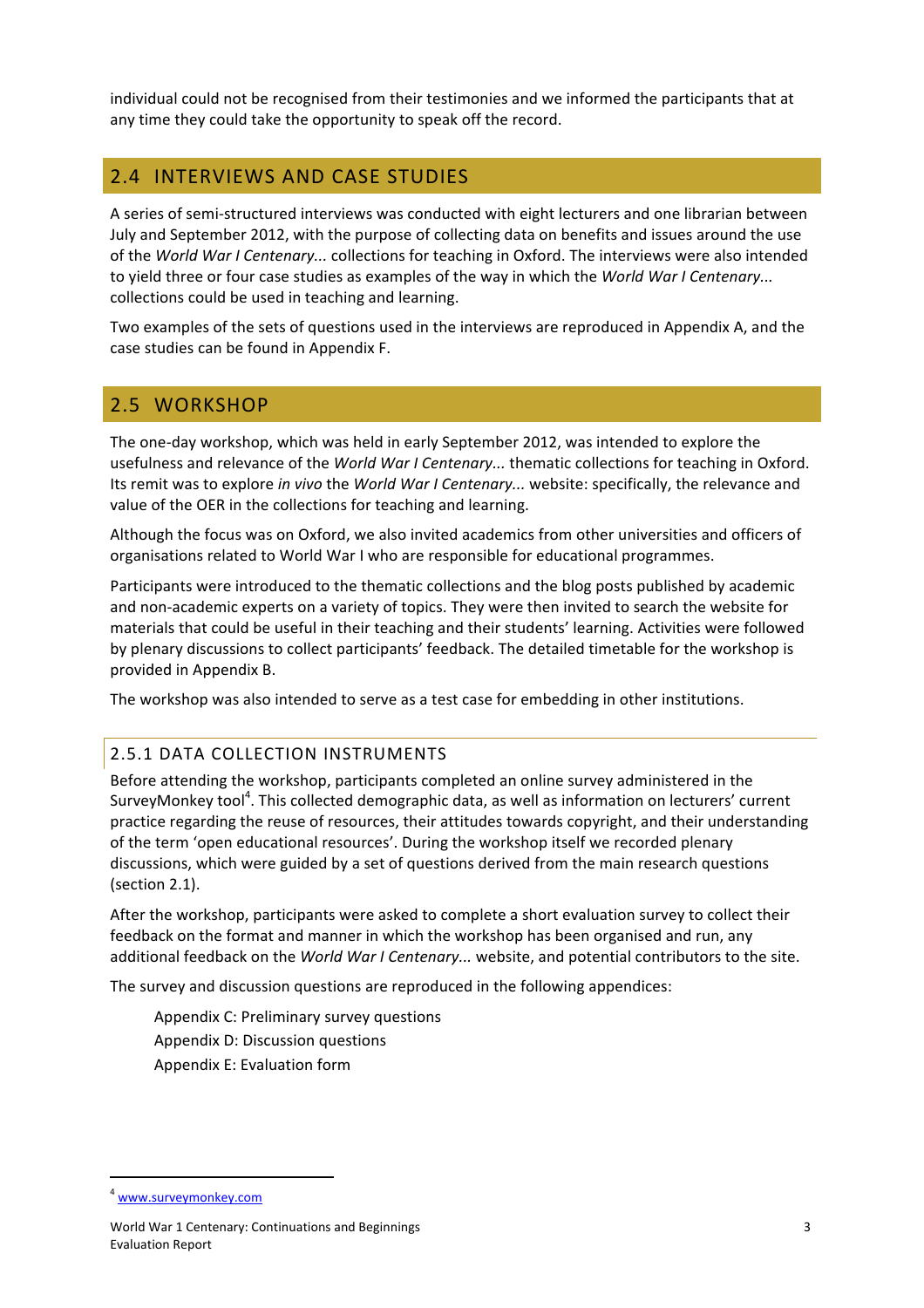# 2.6 DATA ANALYSIS

The interviews and plenary discussions were audio-recorded. For reasons of time the recordings were not transcribed in full; instead, the content and flow of the conversations were paraphrased, with key utterances transcribed verbatim for quotation in the report. The quantitative data from the two surveys were imported into Excel for the purposes of aggregation.

For logistical reasons the workshop data were analysed first, and the principal themes elicited. These were then applied to the analysis of the interview data, during which process new themes emerged and existing ones were refined. In the sections that follow, we have integrated the two sets of data, only differentiating between the workshop and interviews where we explored a particular issue in more depth through one method rather than the other.

Case studies were compiled from four of the eight interviews. The narratives were largely compiled before the data analysis stage, each case being chosen for the light it shed on the value of *World War I* Centenary... in addressing a particular subject or pedagogic challenge.

Participants' names were removed from the data and were replaced by 3-character codes in the format **XNN**, where:

**X** denotes their role: Teaching

**L**ibrarian **Educational outreach officer of museum or charity** 

**NN** is a sequential number, unique to each participant

In the case studies, participants are identified by pseudonyms instead of these codes.

Because the case-study participants were all employees of the University of Oxford, it was not possible to guarantee that they could not be identified. However, we removed as much specific information about them as possible, and they had the opportunity to approve and, if required, amend the narrative derived from their interview.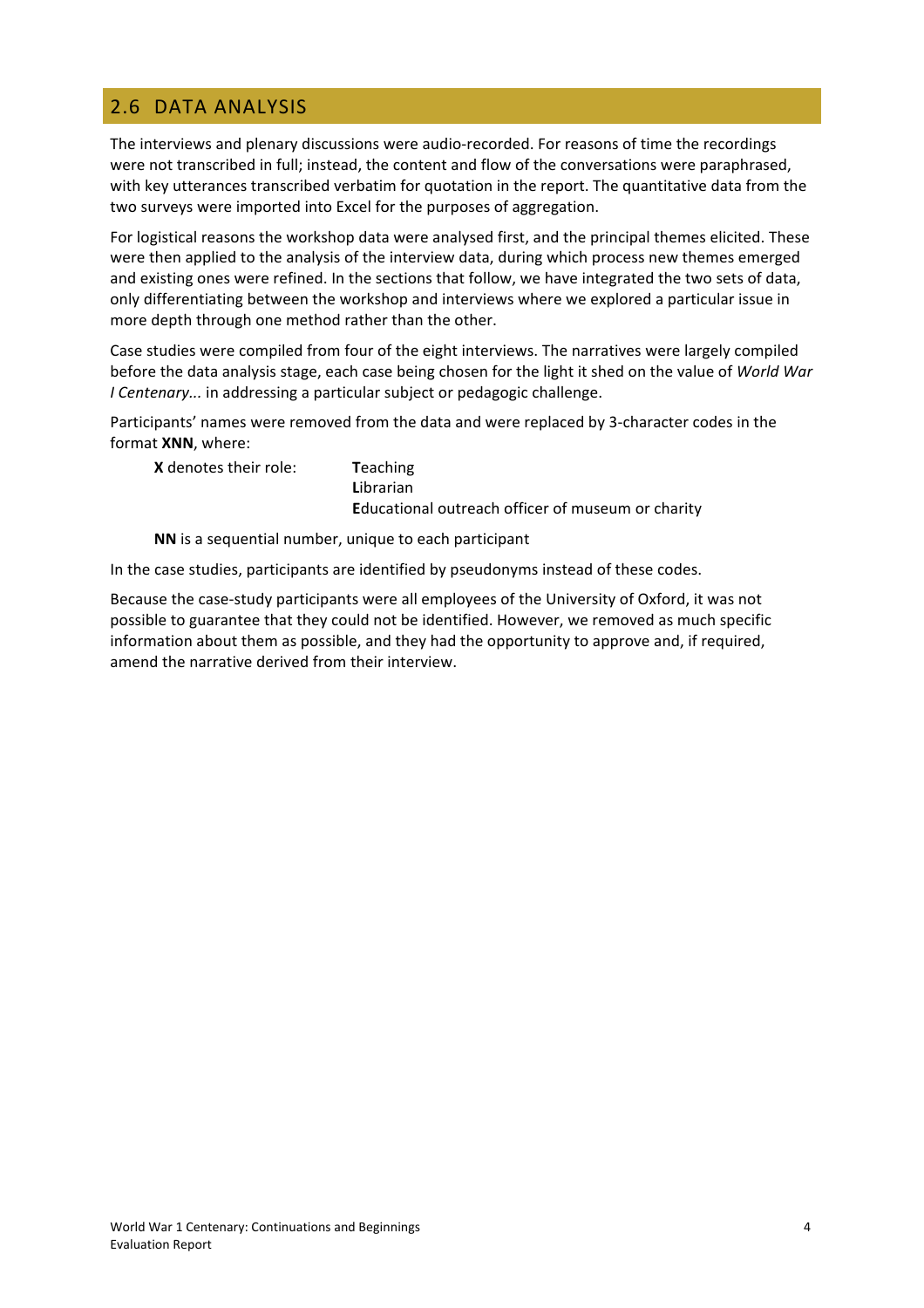# **3. FINDINGS**

# 3.1 INTRODUCTION

In reporting the data from the interviews and workshop, this section concentrates on the value of the *World War I Centenary...* collections to teaching and learning, and on how lecturers envisage that they might use the resources. We report first the starting-point for lecturers' engagement with *World War I Centenary...*: their existing practice in relation to obtaining and using Web-based resources in their teaching, and how they construe the term OER. We then move on to address participants' reactions to two key objectives of *World War I Centenary...*: the thematic organisation of resources intended to promote a reappraisal of the War, and the educational value of the technology-enhanced revisualisations of open data. Next, we look at how lecturers envisage incorporating resources from the collections into both teacher-directed and independent learning. We then consider two key success factors for *World War I Centenary...* that emerged from our data: the discoverablity of resources and the scholarly status of the site in academics' eyes. Finally, we look at the relationship between the collections and other sources that lecturers consult.

# 3.2 DEMOGRAPHIC PROFILE OF PARTICIPANTS

In total, we collected data from 23 individuals. Of these, 15 had teaching responsibilities at the University of Oxford, 3 taught at other universities, 1 was a librarian at Oxford, and 4 were officers of other organisations. The Oxford-based teaching staff included 5 doctoral students.

In terms of educational level, almost all of the teaching staff were involved in teaching full-time students at undergraduate and/or taught postgraduate level. Five taught in the adult learning sector (two of them in addition to teaching full-time students).

Participants represented the following subject areas, either as specialist researchers or as teachers of topics in those areas (data collected from interviews and workshop preliminary survey):

- **History:** 
	- $\Box$  British history (6)
	- $\Box$  History of other nations (6)
	- $\Box$  Economic history (1)
	- $\Box$  History of medicine (2)
	- $\Box$  Military history (9)
- $H$  History of art  $(1)$
- **English literature (4)**
- $\blacksquare$  Modern languages and literature (1)
- Cross-disciplinary: history and literature  $(1)$

# 3.2 OBTAINING AND USING WEB-BASED RESOURCES

#### 3.2.1 PREVAILING ATTITUDES TOWARDS COPYRIGHT AND ATTRIBUTION

The extent to which lecturers obtain resources from the Web for use in their teaching, as well as the type (i.e. media) of resources that they obtain, varies according to their functional IT skills, their attitude to IT in teaching and learning, and a number of additional factors. For example, T08 felt that his branch of history lends itself more to reading scholarly publications and engaging with printed copies of archival material than with the study of materials in other media. T04 took a similarly textbased approach and only incorporated a few images into her lecture slides. T02's use of online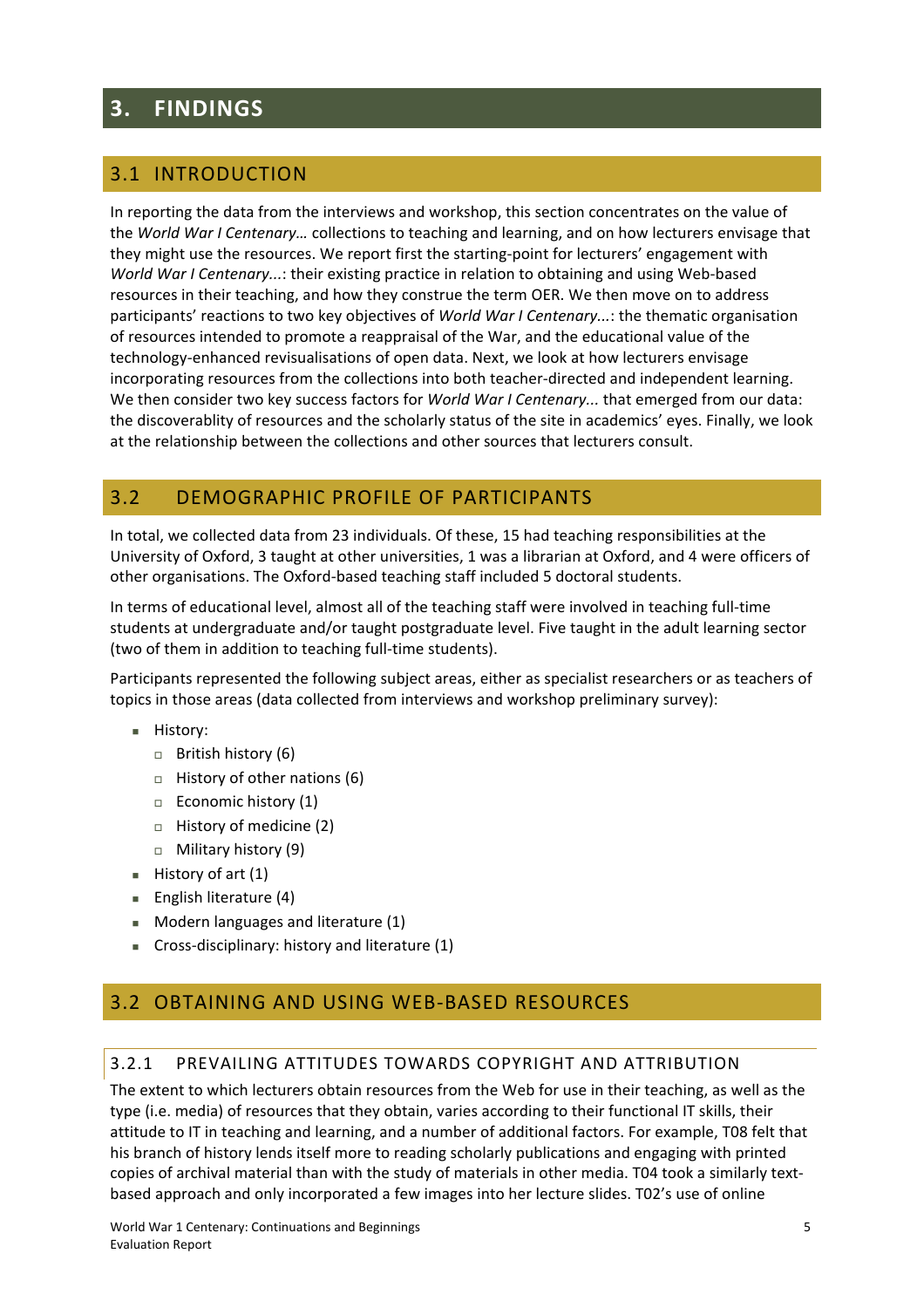materials was restricted by an external factor: inadequacies in the provision of audiovisual resources at the institution where she teaches adult education classes.

However many (or few) online resources lecturers obtain, the terms of copyright attached to each resource is, or should be, an issue. However, it quickly emerged from our interviews that lecturers at large operate on the principle of fair use (T05) or, even more simply, 'I need that: I'll use that' (in the words of T02). To probe this behaviour further in the workshop preliminary survey, we asked participants 'When incorporating a third-party resource that you have found on the Web into your teaching, which of the following statements most closely describe your actions?', where each statement summarised a particular behaviour. Taken together with free-text responses to an 'Other: please specify' choice, we identified the behaviours shown in Table 3.2.

| <b>Behaviour</b>                                                                                                                           | No. of responses |
|--------------------------------------------------------------------------------------------------------------------------------------------|------------------|
| Answer choices:                                                                                                                            |                  |
| I always check whether a licence is attached to the resource and I am careful to<br>follow the terms that govern how I can use it.         |                  |
| I don't check the terms of the licence if I am going to put the resource<br>somewhere where it isn't publicly available (e.g. in the VLE). | 4                |
| I use the resource without thinking whether or not it has a licence.                                                                       | ς                |
| Additional behaviours collected in free-text responses:                                                                                    |                  |
| I refer students to the URL of the source.                                                                                                 |                  |
| I credit the source on lecture slides and handouts.                                                                                        |                  |

Table 3.2 Participants' behaviours in respect of resources obtained from the Web

Among interviewees there appeared to be a sense that copyright is only a concern if the resource is distributed to students in digital format and therefore passes out of the lecturer's control: for example, when lecture slides are uploaded to the VLE.

An exception to the general picture was T07, whose experience in developing online courses has made her cautious about using material from the Web. She will only use such materials if the site in question states explicitly how they can be used. In consequence, she tends to reuse materials only if she knows the author and can ask them directly.

Both in the interviews and in the workshop we discerned a distinction in lecturers' behaviour between, on the one hand, books and journal articles (whether in printed or digital format) and, on the other hand, almost all other online materials. While they assiduously attribute authors of the former, they adopt a more casual attitude to the latter:

... you think: 'I'd never as an academic – when writing something – incorporate something from someone else's book without acknowledging them, so how do I think I can just take things off the internet?' And yet you do because it's... the internet (T01).

A trigger for a change in one's attitude can be involvement in an OER initiative or a similar project. For example, T01 had been invited to help develop an online course using mainly materials sourced from elsewhere, as part of a JISC-funded project: 'The whole participation in the project made me think about resources in a much more collected way.' For T02 the trigger was exposure to *World War I* Centenary... and her interview with the project team, and all of the respondents to the workshop evaluation felt that participation had increased their awareness of OER and how they differ from materials with more restrictive licences, in terms of what they can do with them.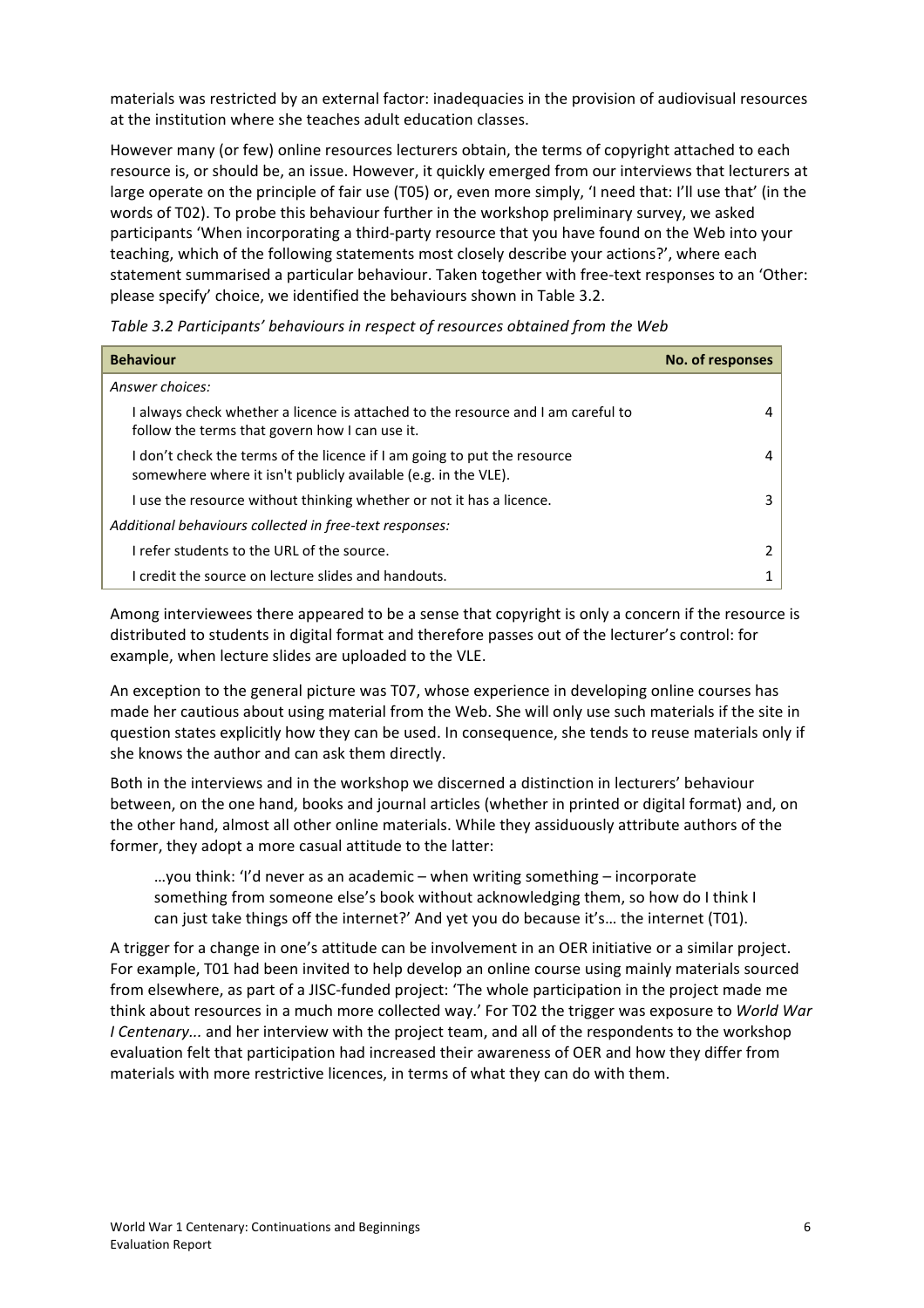### 3.2.2 CONCEPTIONS AND MISCONCEPTIONS OF 'OPENNESS'

Generally speaking, lecturers displayed a relatively low awareness of the meaning of 'open' in 'open educational resources'. A question to workshop participants in the preliminary survey, 'What do you currently understand by the term Open Educational Resources?', yielded the following interpretations:

- **Subject to some form of licensing (Creative Commons was mentioned by one person only);**
- Free from licensing or any other restrictions: 'can [...] be accessed by anyone for pretty much any requirement';
- Restricted to educational use only: i.e. they cannot be incorporated into resources that will then be sold for commercial gain;
- Freely accessible online through a search engine such as Google.

Similar interpretations were discernible in the interviews, the exceptions being three lecturers who had taken part in JISC-funded OER projects and a departmental librarian. The latter emphasised the requirement for an OER to have a clear educational intent, and for a repository or collection to be 'more than just a website with lots of good things on it.' That is, there should be some kind of functionality that will allow the tutor to access each resource and extract relevant parts from it, or to piece together resources through which students can navigate.

# 3.4 TEACHING STUDENTS ABOUT THE WAR: A REAPPRAISAL OF THEMES AND TOPICS

### 3.4.1 THE NATURE AND ORIGIN OF STUDENTS' PRECONCEPTIONS

A key objective of the *World War I Centenary...* collections is to support lecturers in encouraging their students to consider the war from alternative perspectives and to explore neglected themes and topics: i.e. to go beyond 'the trench narrative of the British Tommy'.<sup>5</sup> This entails, inter alia, tackling a number of preconceptions that students both of history and of literature commonly hold.

One of students' major preconceptions is that the War was almost entirely limited to the Western Front and that it was fought largely by British troops (T01, T09, T10). For example, T10 reported that many students on her course tell her: 'I didn't know that there were troops from Africa or India.' Moreover, some assume that all of the cemeteries are located in France and Belgium, and are unaware of the existence of war graves in their locality.

Simplistic views of history are manifest in assumptions of duality (World War I as a 'bad' war and World War II as 'good' war: T09), of German fault (T01), and of continuity (i.e. 1914–18 led directly to 1939–45: T08). Literature students often entertain a somewhat romantic vision of War poets such as Owen and Brooke, and can also become distracted into moralistic arguments about the events of the War instead of focusing on the poetry (T02).

Discussing the possible origins of these and other preconceptions, workshop participants emphasised the role of secondary school and, in particular, A-Level curricula. E16 reported that he had recently examined secondary school curricula and was surprised how little had changed since his own A-Level studies. T09 reported that many of his history undergraduates had learned about the events of the War at school, not in history but in English, through the study of poetry. T06, who teaches literature, noticed that that the real problem lies in the selection not only of the same poets, but also the same poems by these poets, in secondary school curricula. T13, also a lecturer in literature, felt that

<sup>!!!!!!!!!!!!!!!!!!!!!!!!!!!!!!</sup> !!!!!!!!!!!!!!!!!!!!!!!!!!!! <sup>5</sup> King's College, London (2012), p. 14.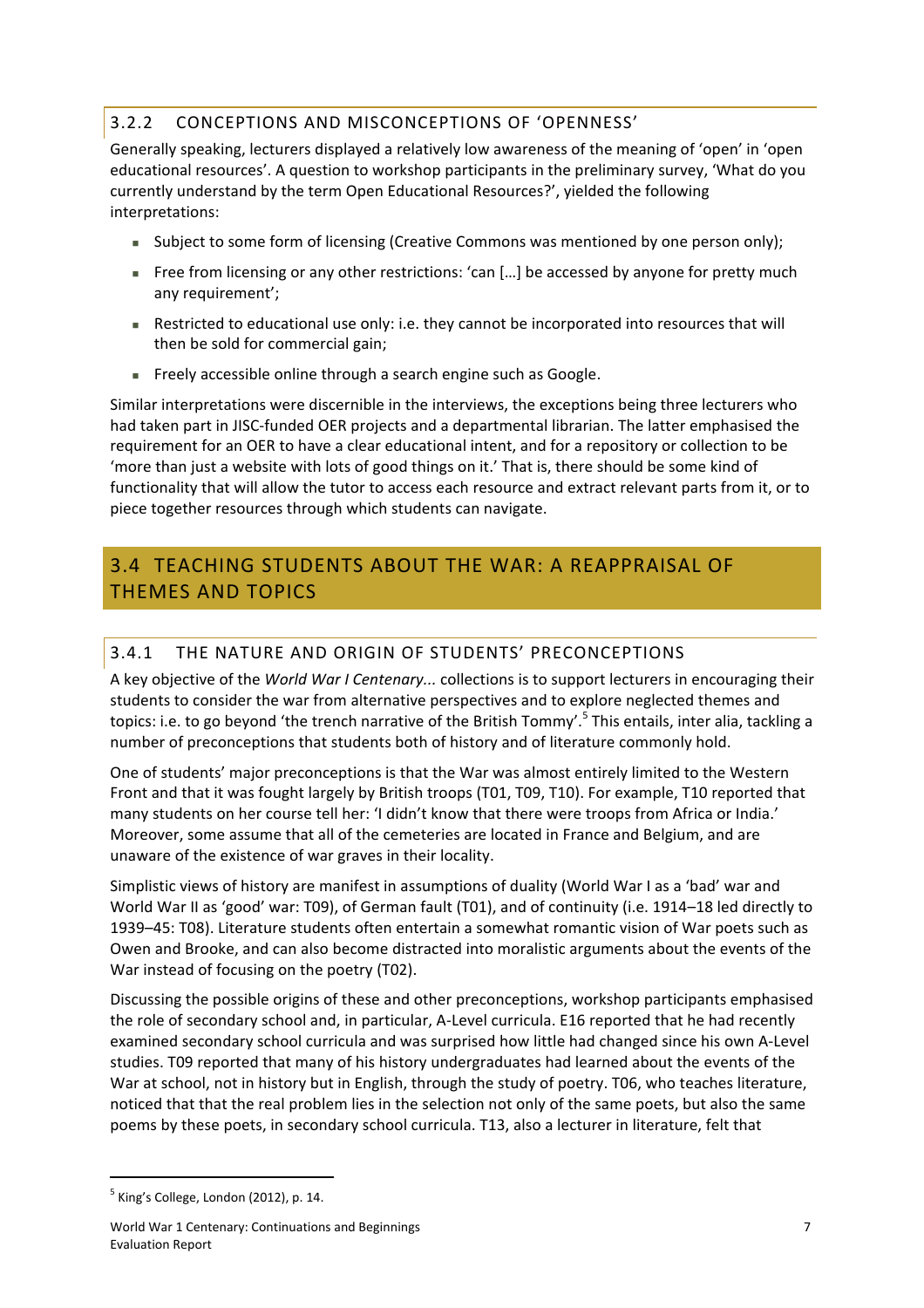another possible reason lies in the 'under-reading' of many poems: i.e. looking only at the obvious messages, instead of discussing a poem from different angles.

On a wider plane, many preconceptions seem to be rooted in the collective memory of the First World War that has been constructed since early 1920s, particularly through cultural artefacts such as novels and audiovisual media. For example, the BBC comedy series 'Blackadder Goes Forth'<sup>6</sup> was considered by T09 to oversimplify the events of the War and to reinforce notions such as 'lions led by donkeys', while a concern for the way in which prose fiction influences popular ideas about historical events and situations had motivated T01 to develop an adult learning course, 'History and the Novel' (see Case Study 3 in Appendix F).

Finally, E17 expressed a concern that the collective memory of the First World War might be further affected by the fact that it has now passed out of living memory:

The audience has changed. Twenty years ago, when our galleries that are about to be closed were designed, we had what we called 'visitor guides': people who came with their families, who would be able to have their own personal perspectives on this conflict that they could share whilst looking at objects. They were, kind of, doing the interpretations on our behalf, but that generation is now past, so the galleries have to meet that challenge to take over [those] voices.

#### 3.4.2 ADDRESSING THESE PRECONCEPTIONS THROUGH TEACHING

Two main approaches to tackling students' preconceptions about the First World War emerged from the interviews and workshop discussions.

The first approach is to introduce the underplayed or 'neglected' themes. For example, T10 teaches a course on World War I which has a very broad geographical scope including the Eastern Front, the Middle East and Africa and also participants across the British Empire. She reported that students' reaction to this course is very positive, perhaps because of the multicultural composition of the cohort. T10 also introduces 'the new kind of areas of research on population other than just the Western Front soldiers: the women [...] the conscientious objectors, prisoner of war...'

To tackle the problem in schools, E16, an educational officer with a leading museum, had been looking at the ways in which the structure imposed by secondary-school and A-level curricula can be used to introduce some of the more challenging concepts and to re-interpret the well-known ones.

The second approach can be classified as 'methodological': tackling the way in which students think. For example, T13, who teaches War poetry, tries to eliminate the problem of 'under-reading' by encouraging students to explore new ways to interpret the poems. Similarly E17, another museum education officer, felt that it is important to acknowledge resources that people are drawing on and 'rather than kind of tell them "wrong", just help to understand different levels of interpretation and that this is *an* interpretation and then expose them to other interpretations that can help put those things in perspective.' On a similar note, T01 discussed the power of the visual image, both in tackling specific methodological problems such as understanding and detecting bias (through showing cartoons from the opposing sides depicting the same event or situation): 'it starts to become more real and people start to become invested in it, engaged in it, and starting thinking about it and what it meant, and it stops being abstract and distant.'

#### 3.4.3 USING *WORLD WAR I CENTENARY...* TO ADDRESS THESE PRECONCEPTIONS

Interviewees and workshop participants had only a limited time in which to explore the collections, but the value of the resources in helping them to reappraise the War in their teaching became apparent, both in the overall organisation into themes and in specific items. Indeed, all of the

<sup>6</sup> [www.bbc.co.uk/comedy/blackaddergoesforth/.](http://www.bbc.co.uk/comedy/blackaddergoesforth/)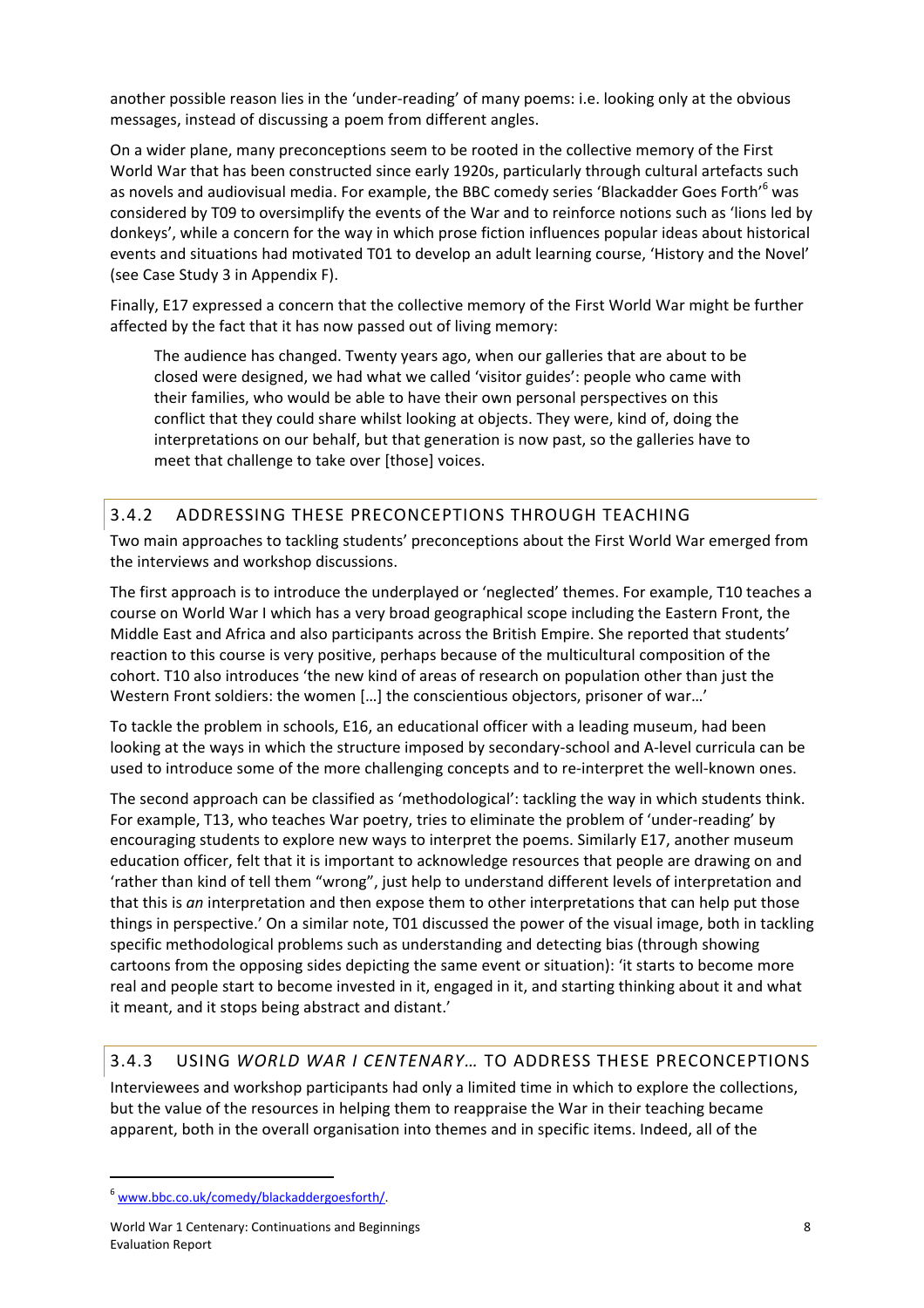respondents to the workshop evaluation felt that the collections provided resources for neglected topics to help them challenge students' common preconceptions.

Interviewee T08 considered the themes to be the strength of the site, as 'they are the areas where people are research-active.' Themes singled out for approval by interviewees included 'Aftermath' (T02, T08, T06). T05, a lecturer in modern languages, approved of the themes 'Memory', 'Material culture, 'Religion and Spirituality', 'Machine', and 'Consent, Dissent and Revolution', but others (including 'Arras95') seemed to him 'a bit random'.

The labels given to the themes were considered to encourage exploration. T14 found that 'Strange Meetings' 'excites my curiosity actually, you can click and find for yourself what it is', while T06 liked 'having the different themes [as] prompts: "What's that about? I'd be interested to know..."'

Themes considered to be missing were women's experience, the arts, and some specific topics in medicine, including the general diseases afflicting soldiers, and the relationship between social class and state of health among newly enlisted soldiers. Lecturers who were seeking resources for the teaching of foreign literature were also disappointed by the dearth of relevant materials (T02, T05).

Looking across the themes, T08 felt the collections satisfactorily addressed a key area of his research and teaching: namely, the concept of continuity (i.e. that, contrary to popular wisdom, the War did not result in fundamental change).

Specific items that interviewees singled out as valuable for addressing preconceptions included the following:

- For communicating the global reach of the War: Matt Leonard's essay 'Eastern culture on the Western front' (T01), the plotting of Commonwealth war graves on Google Earth (T06), and the Google map 'The Fronts of World War I' (T08).
- For helping students to discern the reality behind the fiction: Matt Leonard's essay 'New worlds, old worlds...' and the e-book *Eton Letters* (by H.V. McNaghten, from Project Gutenberg) (T10).

# 3.5 TECHNOLOGY-ENHANCED REVISUALISATIONS OF OPEN DATA IN *WORLD&WAR&I&CENTENARY…*

Another objective of the project was to explore the educational value of resources that had been created specifically for the *World War I Centenary...* collections by using digital technologies to revisualise data which is already in the public domain and has an open licence.

The most positive reactions in this respect were generated by the interactive maps produced by adding layers to maps in Google Maps and Google Earth. 'Commonwealth Cemeteries' and the 'Fronts of World War I' in particular were seen to convey an appreciation of the geographical extent of the War and of the intensity of fighting:

Google Maps and the cemeteries. I think, is a wonderful way to show students to what extent was it really a worldwide thing, where the cemeteries are, why are they there... (T10).

...tons of graves all around Belgium and France... astonishing, really. [...] Graphically, that would hit a student in their face and they'd just go 'Wow. Yes, this is massive' (T06).

I think it would be very moving, very shocking; would bring home to people [...] the effect of the War on families, on people, on communities (T07).

However, the use of data from Wikipedia in the interactive maps provoked differing reactions. T08, who normally does not appreciate references to Wikipedia in students' essays, seemed quite happy with its use as a source of factual information in 'Fronts of World War!':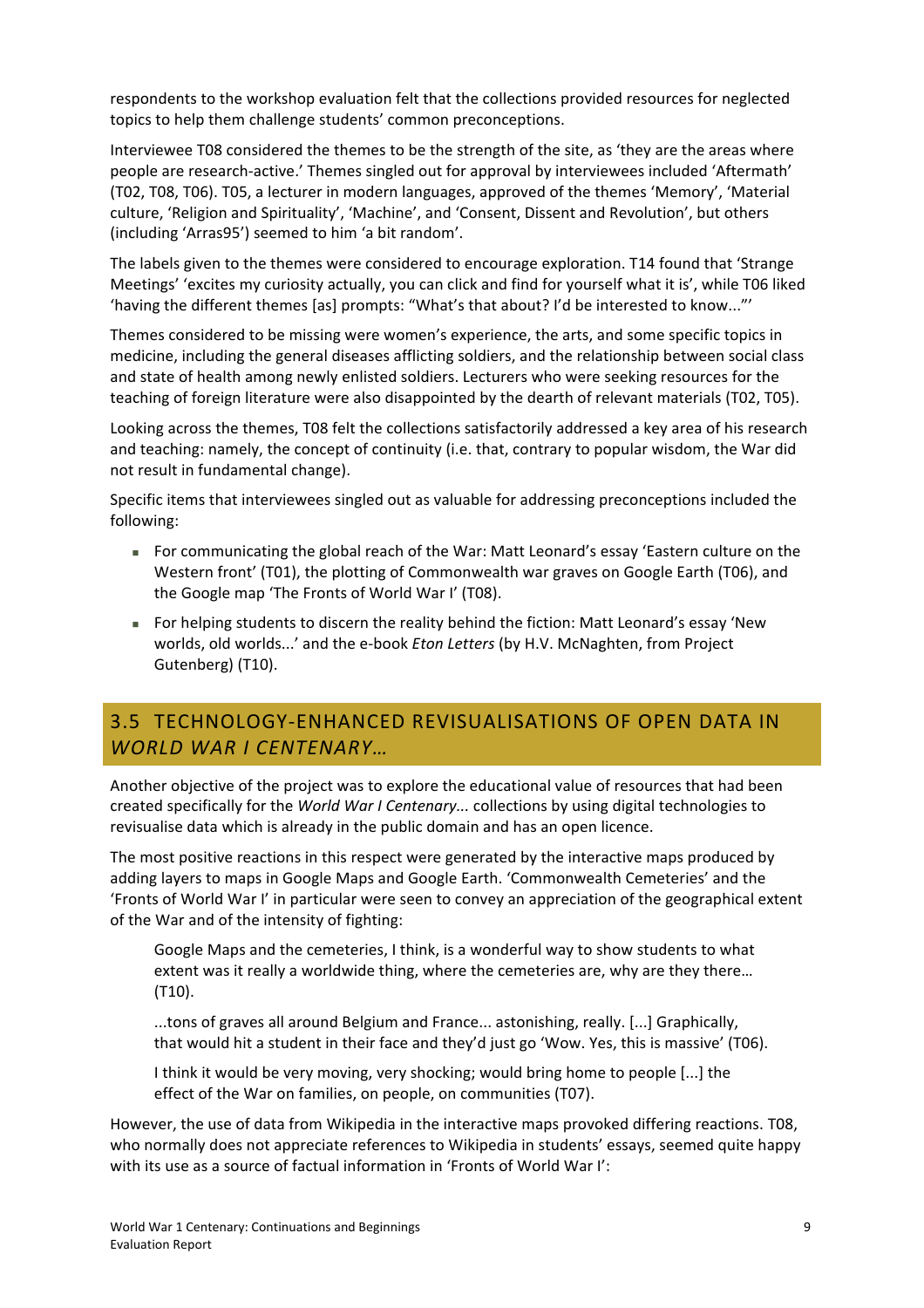...when you think 'Goodness me, what on earth [happened] in the First World War in Namibia?' – it serves that purpose extremely well, so as a prompt, a summary it's very good. I have no issue with that sort of use.

In contrast, while acknowledging the of Wikipedia for this purpose, T07 confessed that:

I would have preferred it to go to something more authoritative and peer-reviewed. because I didn't know [the battle of Ambos Nogales] was fought in Arizona in the First World War. That's absolute news to me, and that's very interesting.' [...] but then I click and it just goes to Wikipedia, so I'd probably ignore it [...] because I don't know if it's authoritative, it's not peer-reviewed, and I'd think 'Mm, I'll look elsewhere afterwards.'

Of the simulations produced for the collections, only 'Under a Green Sea' was ready for use by interviewees and workshop participants. Most participants considered this simulation to be more suitable for schools. T07's comment that the simulation 'looked a bit style over substance' was reflected in the following exchange recorded at the workshop:

- T10: I was wondering what to do with this simulation in the classroom... It's fascinating, but I am not sure how I could use that in teaching... What do you think?
- E18: Yes, it's kind of my worry. It's kind of a 'cool tool'...
- T10: Yes, I didn't want to say that...

The 'Spanish Flu' agent-based model and 'The Tunnel' simulations were demonstrated only informally at the workshop. We did not collect any formal feedback about them from participants, apart from this comment provided by T09 regarding 'The Tunnel' simulation:

It takes you beyond *Birdsong* to appreciate the archaeology of the War, how it wasn't just mining across enemy lines – people lived under there! How claustrophobic it was. I'd never be able to go down there with students, so this is very useful.

The data collected in the 'Arras95' social media campaign also proved problematic, with lecturers unable to discern an educational use for one of its outputs: the collection of tweets. Some could, however, discern a learning value in real-time tweeting as a process of knowledge construction: T05 admitted that he quite liked the idea of following the battle moment by moment, 'though the question is who's going to do that and why.' However, he felt that it was more appropriate as a school project than as an undergraduate learning activity. T11 expressed a similar opinion: live tweeting initiatives such as this might have more value in 'getting people interested and raising, perhaps, more public attention,' but he would not know how and why integrate it into a learning environment, especially into Oxford's tutorial system.

Overall, it was felt that some kind of pedagogic contextualisation was essential if the revisualisations were to be used effectively in higher education. Although this has been provided to some extent in the short essays (blog posts), T10 felt that the development of a teaching community around the website could help in this respect: 'I'd really like to see some sharing of best practice on the website, especially teacher contributors: "How have you used this?" [...] That would actually make it a lot more valuable resource.'

Conflicting academic perspectives on the place of social tools such as Google Maps, Wikipedia, and Twitter in education could be seen as symptomatic of a period of transition, as traditional approaches are being challenged by the 'democratisation' of the media. As T08 put it: 'Well, it's up in the air a bit, isn't it, and we still haven't [...] got used to it enough to make up our own mind as to what exactly you can use it for'.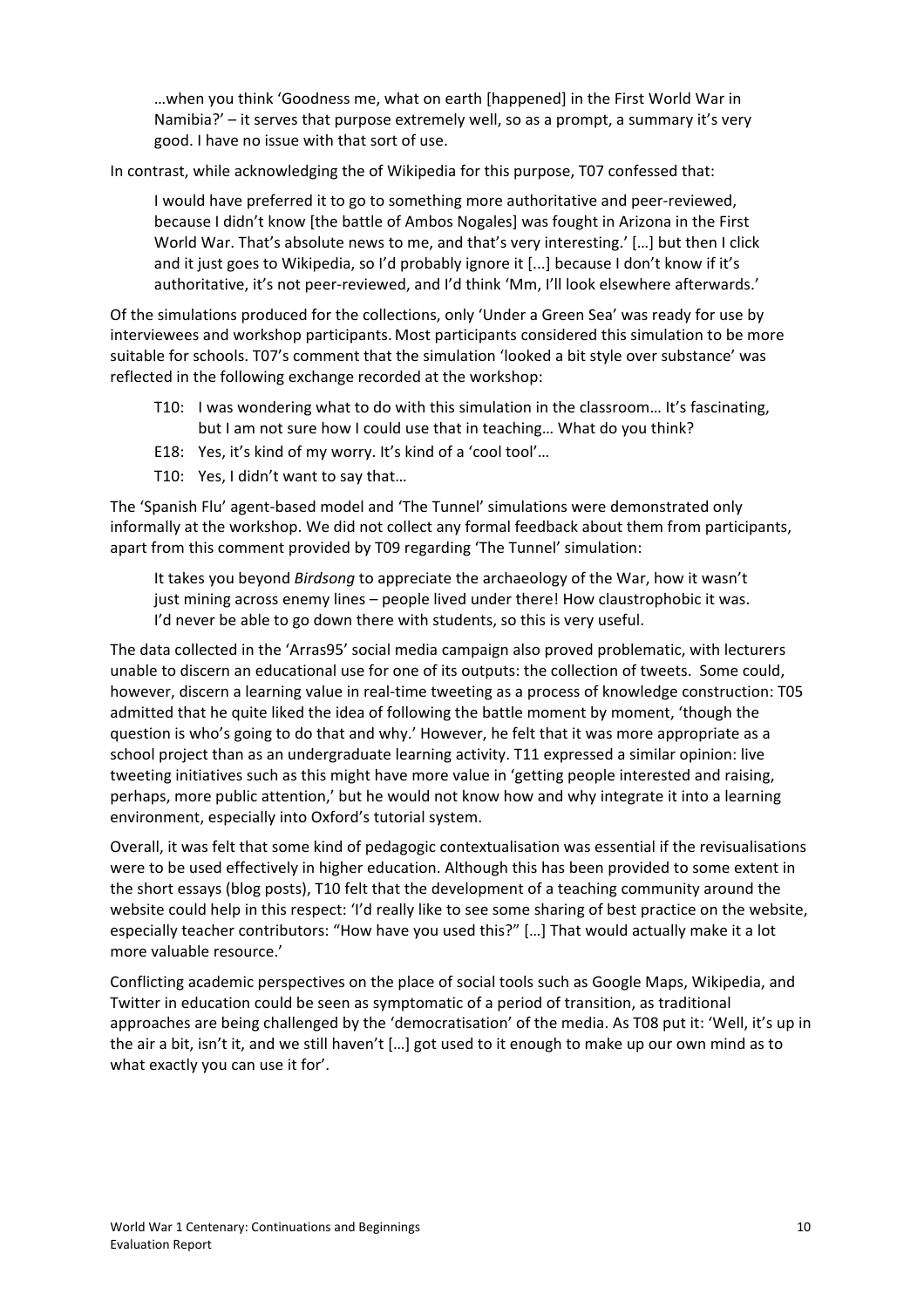# 3.6 WORLD WAR I CENTENARY... IN TEACHER-DIRECTED AND INDEPENDENT!LEARNING

Discussing how they would position *World War I Centenary...* to their students, lecturers held contrasting viewpoints, dependent in part on the age and maturity of the students.

In relation to younger undergraduates, there appears to be a consensus among lecturers that the collections are best used in teacher-directed learning, with teachers recommending specific resources to students, as an introduction to a new topic ('listen to a podcast that raises issues and then start exploring the books in the library, because this is what you are going to reference': T10); or as additional reading ('extra info, extra opinion, they should make up they own mind': T09). It was generally felt that first-years in particular should not simply be let loose on the entire collection. As T06 put it: 'I wouldn't just throw them at this because they'd be clicking on it going "Where's the continuity? Where's the story here?"' Similarly, T11 noted that an average undergraduate student, with little prior knowledge of the Battle of Arras, would not necessarily know how to orientate themselves in the 'Arras95' theme and, without an overview or guide, might struggle to see the relevance and significance of some of the resources.

Likewise, T10 felt that lecturers would need to embed the interactive maps into educational projects, in order to focus students' exploration:

A student won't know to do a lot with the resource other than spend a lot of time and not get much done [...] Here [i.e. on the website] it's just, you know, there is so much information and you really need to channel students' use of that information.

Both T04 and T08 perceived the value of *World War I Centenary...* in exposing students to primary sources. Although T08's first-year history students do not normally investigate primary materials unless they take an optional course in the summer term, he felt that certain students might benefit from looking at primary materials before that time and, as a result, might bring an extra dimension to their essays and tutorial discussions.

T07 seemed more confident in the adult learners on her undergraduate-level course in First World War poetry. She felt that she would certainly recommend individual items to them, but she would also recommend them to browse through the collection as a whole.

Regarding the suitability of *World War I Centenary...* as a resource for students to explore by themselves, T08 felt that it would be of relevance to the specialist papers that students can take in their second and third years, and of particular interest to third-year students writing dissertations on War-related topics. Such students often investigate the Home Front, in part because of the easier access to resources such as newspapers. The comprehensive scope of *World War I Centenary...* would therefore make it an invaluable source of additional materials.

Most of the resources in the collection are not stored on the *World War I Centenary...* website but in other online repositories. Therefore, we were interested to know whether would lecturers would give students the URL of the relevant *World War I Centenary...* page or send them directly to the website containing the resource. T01's response was that students need some kind of synopsis that draws them in ('put down the crumb trail'), which *World War I Centenary...* provides – and in any case, she would want them to be aware of the collection as well as the individual resource.

The suitability of *World War I Centenary...* in secondary education was raised spontaneously both by workshop participants and by interviewees. As we have already noted, some of the technologyenhanced revisualisations were deemed more appropriate to this sector, but the general consensus was that schoolteachers would need assistance in mapping the themes to the curriculum that they are required to deliver.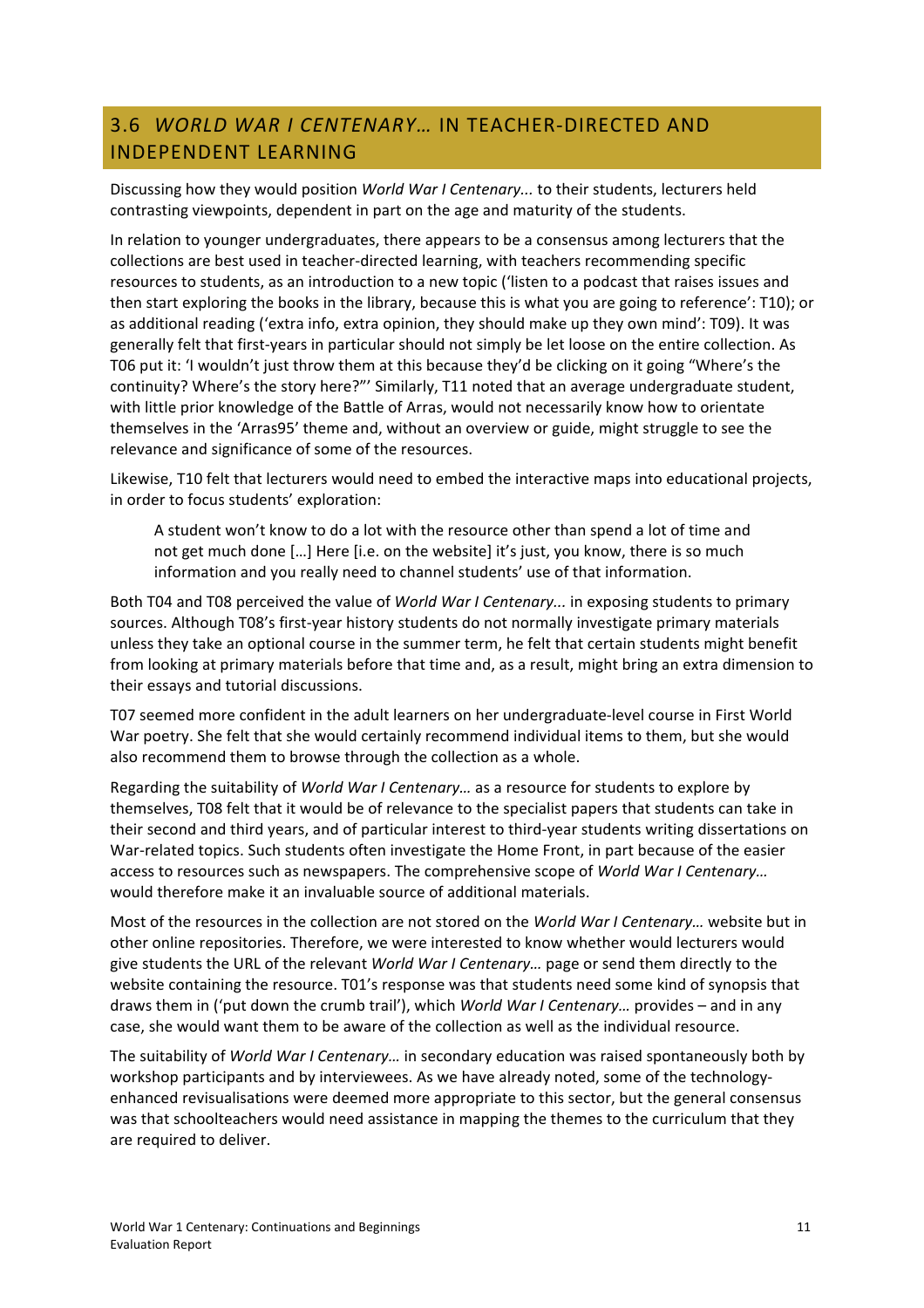# 3.7 KEY SUCCESS FACTORS FOR WORLD WAR I CENTENARY... IN TEACHING AND LEARNING

The themes of discoverability and academic credibility of the resources in *World War I Centenary...* emerged as potential key factors contributing to the acceptability and uptake of the collections by academics and students. They emerged from the interviews in response to questions about lecturers' browsing habits, and also in the chance discoveries made while lecturers explored the collections.

### 3.7.1 DISCOVERABILITY

Individual resources can be discovered in two ways: targeted searching to meet a specific need, and inquisitive browsing with an eye open for items of potential interest. These are exemplified in the following quotations:

[I think:] 'This week we are looking at X, so what resource will I look at for that?' The trouble is, one starts looking but gets easily sidetracked (T02).

I skip through it, looking at particular aspects, seeing something I quite like; for example, primary accounts of the time or something. If it isn't interesting we just shut it down straight away, and if it is, you can explore it further. And then interesting things sometimes take you on a path to something else interesting. (T01).

Both approaches carry the risk that one becomes sidetracked, but they may also lead to serendipitous discoveries, of '[coming] away with something that you hadn't expected to find' (T08). Examples of such finds were the *Eton Letters*, which T01 pounced upon for her 'History and the War' as counterpoint to the descriptions in Sebastian Faulks' *Birdsong*; the e-book *Before the War* by Viscount Haldane, which would prove invaluable in T08's research; and the photograph of Chinese labourers leaving Vlamertinghe in Matt Leonard's post 'Eastern Culture on the Western Front', which T07 felt would be a 'nice link' to Edmund Blunden's poem *Vlamertinghe: Passing the Chateau*. However, to maximise the likelihood of these chance discoveries, one needs to allocate a stretch of time simply to browse inquisitively:

This is an example of a website that is possibly more useful if you just give yourself a morning or an afternoon to look [at] it, and by chance you some across a great deal more than you would by searching using a search engine (T08).

What I feel is it's chance if it throws up the right thing, but if it did it would be useful, and I'm happy to spend time looking to see what's there (T02).

As T02's comment suggests, one needs to sense the possibility of something being found in order to commit time to searching, and this may depend on a positive initial impression of the collections.

However, it is not sufficient for a particular resource to be present in the collections: it must also stand out in the list of resources displayed on the page. Where thumbnails are not provided (as is the case in *World War I Centenary...*, much depends on the title. As T02 put it: 'I think you would run your eye down the list and think to yourself "What might work for me?" Obviously, you've got to be selective: you haven't got time not to be.' However, titles can be misleading. For example, T06 was about to dismiss the title of a photograph, 'Artillery on the March, May 1917', in a list of resources, guessing 'I wouldn't be interested in that: I think that's going to be the usual long shot of a load of people on a road [...] pulling horse artillery or something like that.' However, encouraged by the interviewer to test his hypothesis and click the link to the image, T06 found that the photograph portrayed German artillery, and a new dimension of interest was thereby added to it.

Titles, which are of necessity brief, can also conceal potentially relevant contents. On noticing an essay titled 'War Horse Poetry' (by Tim Kendall) in the list of blog posts, T02 was unsure of its usefulness. However, her interviewer knew that the essay mentioned Bevil Quiller-Couch, whom T02 had mentioned earlier in the interview, and encouraged her to read it. T02 commented: 'That's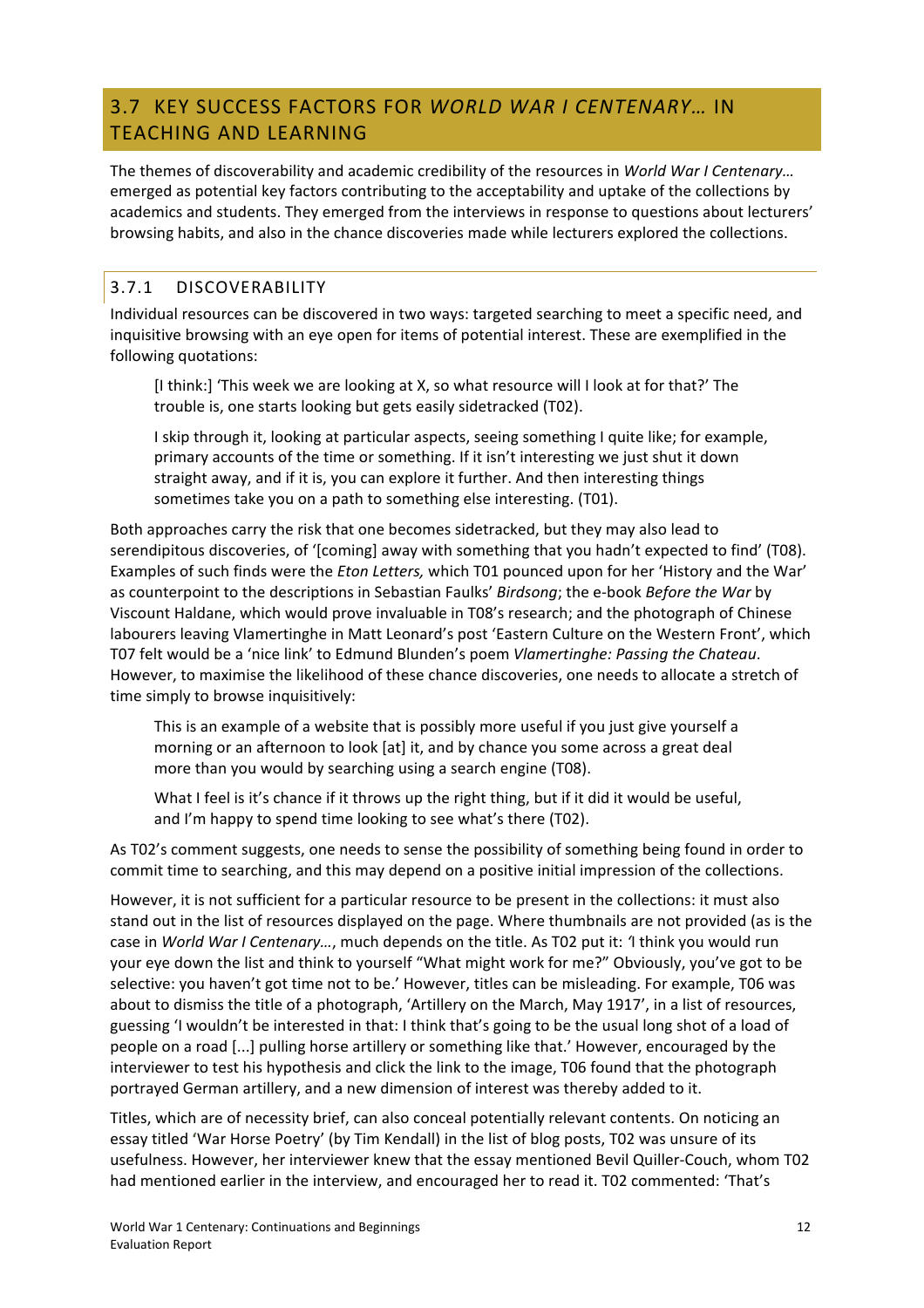interesting. That just goes to show— I wouldn't have looked, but because you mentioned it—'. Although a targeted search with the term 'Quiller-Couch' would have yielded the essay, this example demonstrates how a disadvantage of inquisitive browsing can be the formation of snap judgements on the basis of title alone.

# 3.7.2 ACADEMIC!CREDIBILITY

Factors that can help to bestow academic credibility on a collection of online resources such as *World War I Centenary...* include the producer, the source of funding, and the standing of its contributors. For the librarian L03, as well as for some of the lecturers interviewed, they give a sense of its context, quality, and potential longevity.

The area of *World War I Centenary...* in which we explored the question of academic credibility in greatest depth were the short essays which are published as posts in a collaborative blog. From previous research by one member of the project team,<sup>7</sup> we knew that blogging as a scholarly activity is the subject of some contention in the academic community. Some eagerly embrace it, while for others it is tantamount to selling one's knowledge for free.

Participants who expressed a positive disposition toward blogging included T06, who viewed the blog posts in *World War I Centenary...* simply as miniature essays that happen to be presented in the medium of a blog. For him, blogs are 'just another form of publishing', analogous with the pamphlets published in the 19th Century: 'it's a constant stream of change.' T09 considered blogging to be a good way of sharing one's work in progress:

...whatever it is that somebody is reading or researching at the moment without having to go through the whole academic bureaucratic kind of system, and there is a great value in that, basically being able to sit down an read a page on what somebody thinks.

T02, who was not a blogger herself, could perceive educational value in reading blogs:

Knowledge exists for us to share it. I can't see a problem, and I think a student encouraged to read some of these blogs would perhaps come to the next session with interesting questions, interesting points of view which then the whole group would benefit from.

She would, however, remind her students that a blog post is primarily the expression of an opinion.

In contrast, T04 was less enthusiastic, suggesting that a blog is the academic equivalent to the 'simplified soundbite' and expressing her preference instead for reading in-depth pieces. In similar vein, T05 felt that the responses to posts are often not well informed and come from nonprofessionals.

Although T08 was reluctant to treat blogs on the same basis as peer-reviewed journal articles, he would recommend any blog that served a particular educational purpose and which he considered worth reading: for example, as an introduction to an alternative interpretation of a historical phenomenon, and as a springboard to stimulate students to think further about that phenomenon for themselves.

The decision whether or not to write a blog oneself is also a matter of personal preference. For example, T04 acknowledged that public outreach, which can be achieved in part through blogging, is important, but it is not necessarily one's 'thing'. Interestingly, some interviewees who initially expressed reticence about writing blog posts themselves changed their viewpoint on reading the essays in the *World War I Centenary...* blog, and indicated their willingness to contribute a piece of their own.

<sup>&</sup>lt;sup>7</sup> Lee, S., Masterman, E., Lee, K., Highton, M., Enstone, Z. & Abdel Sattar, N. (2012). *Student Digital Experience Workstream:* Final Report. University of Oxford.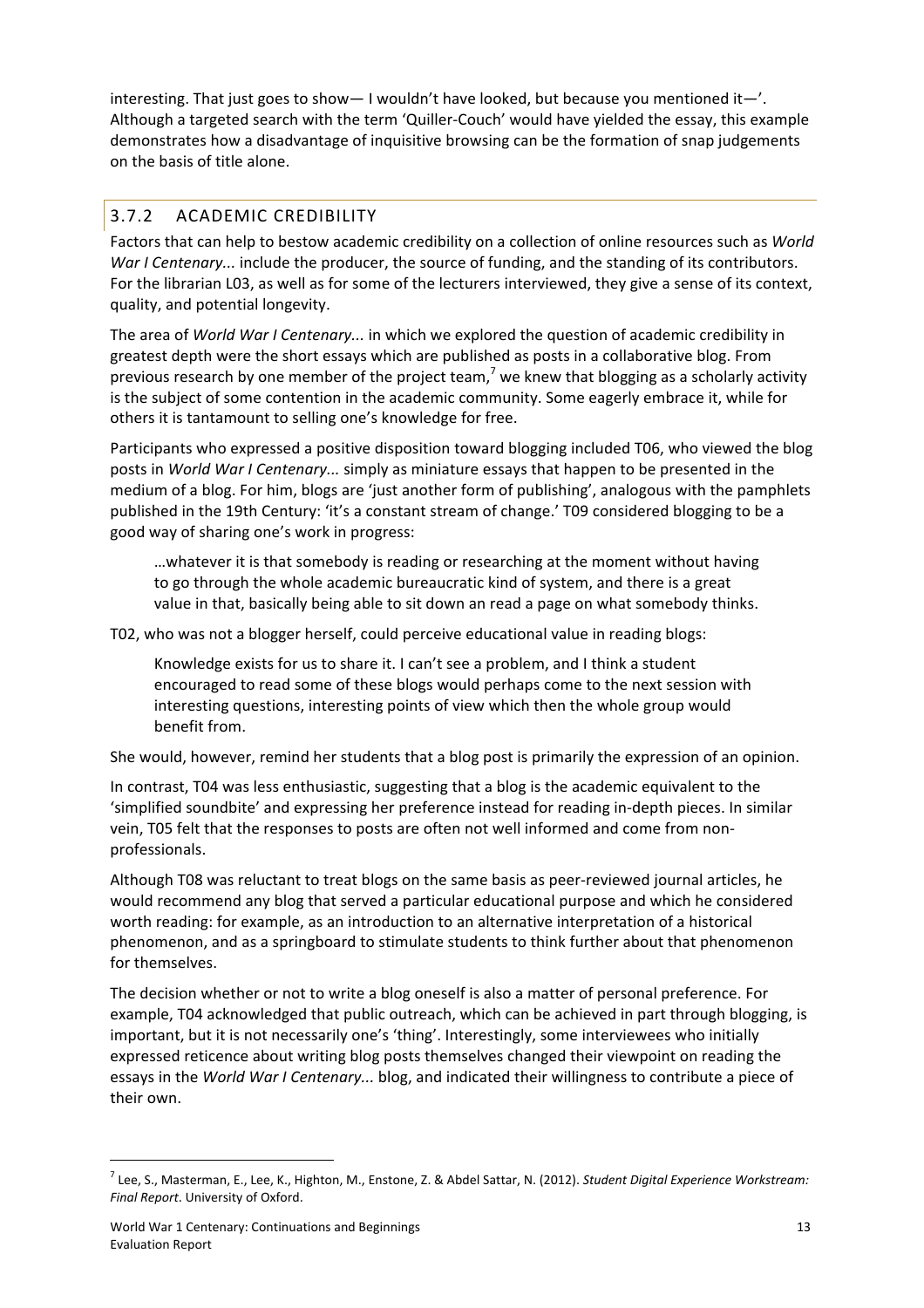Both in the interviews and in the workshop we questioned participants about the inclusion in the *World War I Centenary...* blog of essays by non-academic experts. These contributors fall into two categories: a) professional historians, including writers on history, who are not attached to a particular HE institution (and who may not have studied history at higher degree level), and b) individuals who have a deep interest in, and knowledge about, World War I that may been gained in part through informal learning.

Most lecturers felt a mixture of academic and non-academic contributors to be acceptable; for example, 'it shows that medical history is not just a preserve of medical historian even if some would love it to be' (T14). T15's view was that 'it's great to have a mixture, as long as it's quite clear who is academic and who isn't', and so felt that the contributor's biography should always be provided, preferably at the beginning of each article. T05 said that he tends to judge non-academic experts individually, by the quality of their work, and along similar lines T12 believed that there should be a quality assurance process so that the quality of contributions meets academic standards.

# 3.8 THE RELATIONSHIP OF WORLD WAR I CENTENARY... TO OTHER ONLINE AND PRINTED RESOURCES

As L03 observed, academics should never restrict themselves to one source of materials only. Indeed, interviewees and workshop participants alike felt that they would use the website alongside the other online repositories and collections which they currently consult. ${}^{8}$  T02, who has limited access to libraries and therefore relies on Web-based resources more than some other lecturers, felt that with *World War I Centenary...* she now had a safe first port of call: 'Having got this site, I would go straight to it. Only if I didn't find what I was hoping to find would I widen my search'. T04 remarked that it is also important for students to be directed to 'gateway' sites such as *World War I Centenary...*, as they are not necessarily familiar with the 'tricks' of looking up specific collections.

According to participants, the main difference in their future behaviour would be a greater awareness of the legal issues associated with the use of online materials. Two participants even indicated that from now on they would actually give preference to openly licensed resources.

Confining oneself to OER would mean access to a lesser quantity and narrower scope of resources; however, in comparison with the thousands of hits which a Google search can yield, 'these are very focused' (T02). T08 appreciated the value of the Creative Commons licences in allowing lecturers to use the resources without complications, even though it may have an effect in reducing the number and range of items. He agreed with his interviewer's proposition that, if one is simply looking for a representative photograph of, say, a trench for use in a lecture, then almost any picture will suffice.

As noted in section 3.6, most of the resources in the *World War I Centenary...* collections are held elsewhere on the Web (e.g. National Library of Scotland), and so we asked lecturers whether, in future, they would go to those sites via *World War I Centenary...* or whether they would bypass *World War I Centenary....* In reply, T04 acknowledged the function of *World War I Centenary...* in introducing users to the other sites; however, in contrast with her opinion on its usefulness as a gateway for students, she personally would go directly to the destination collections.

<sup>&</sup>lt;sup>8</sup> These include:

Websites dedicated to World War I: Imperial War Museum (www.iwm.org.uk/history-terms/first-world-war), www.firstworldwar.com, First World War Digital Poetry Archive (www.oucs.ox.ac.uk/ww1lit/), The World War I Document Archive (http://wwi.lib.byu.edu), International Society for First War War Studies ([www.firstworldwarstudies.org\)](http://www.firstworldwarstudies.org)

Collections: ARTstor (www.artstor.org), Project Gutenberg, Wellcome Collection

<sup>-</sup> Libraries: British Library, Bodleian Library, National Library of Scotland, and Library of Tubingen University

Dpen sites: Wikimedia Commons, Flickr, OpenLearn

<sup>(</sup>Data from interviews and workshop preliminary survey.)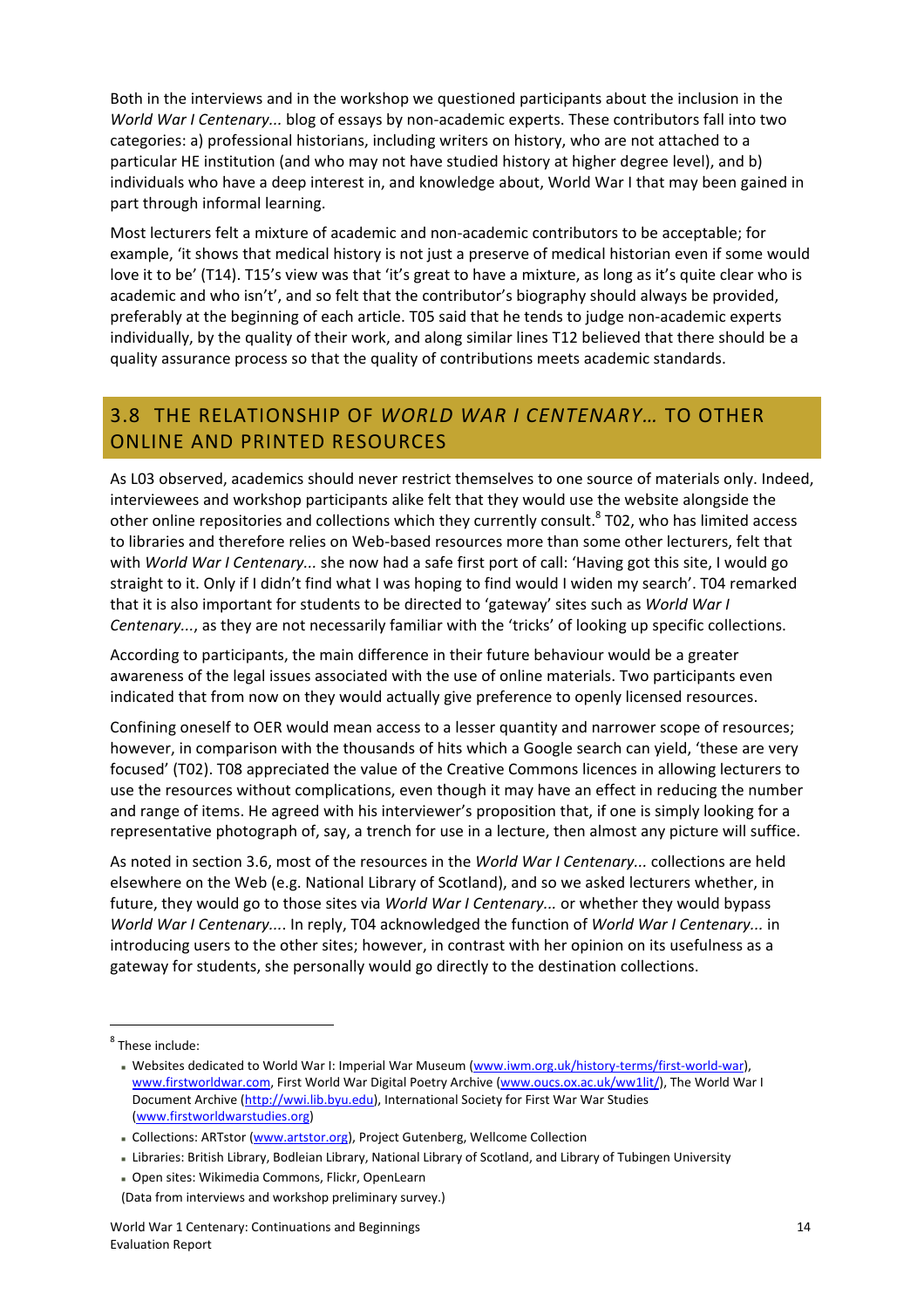L03 gave an insight into how a librarian might integrate *World War I Centenary...* with cognate collections. She would incorporate individual resources into the library's online catalogue, which is rapidly being transformed from a list of print holdings into a sophisticated online resource for locating and accessing e-books, websites, digital archives, and proprietary databases that the University has acquired. Affixing QR codes to bookshelves would be another way to integrate digital and physical materials, perhaps linking them to 'landing' pages containing links to relevant sites. Such landing pages would almost certainly be appreciated by T05, who confessed that he is always 'delighted to find a conscientious list of other sites [that might be] interesting on the same topic.'

*World War I Centenary...* also contains some resources that cannot be found in library catalogues, in particular the e-books held by Project Gutenberg. However, according to L03 incorporating openaccess materials into the Library's catalogue is not a straightforward matter. The extent to which data should be harvested from sources such as Project Gutenberg and Gallica<sup>9</sup> is the subject of debate in the library community at large, and libraries' current practice generally is to list in their catalogues only the materials that they actually hold.

<sup>9</sup> <http://gallica.bnf.fr>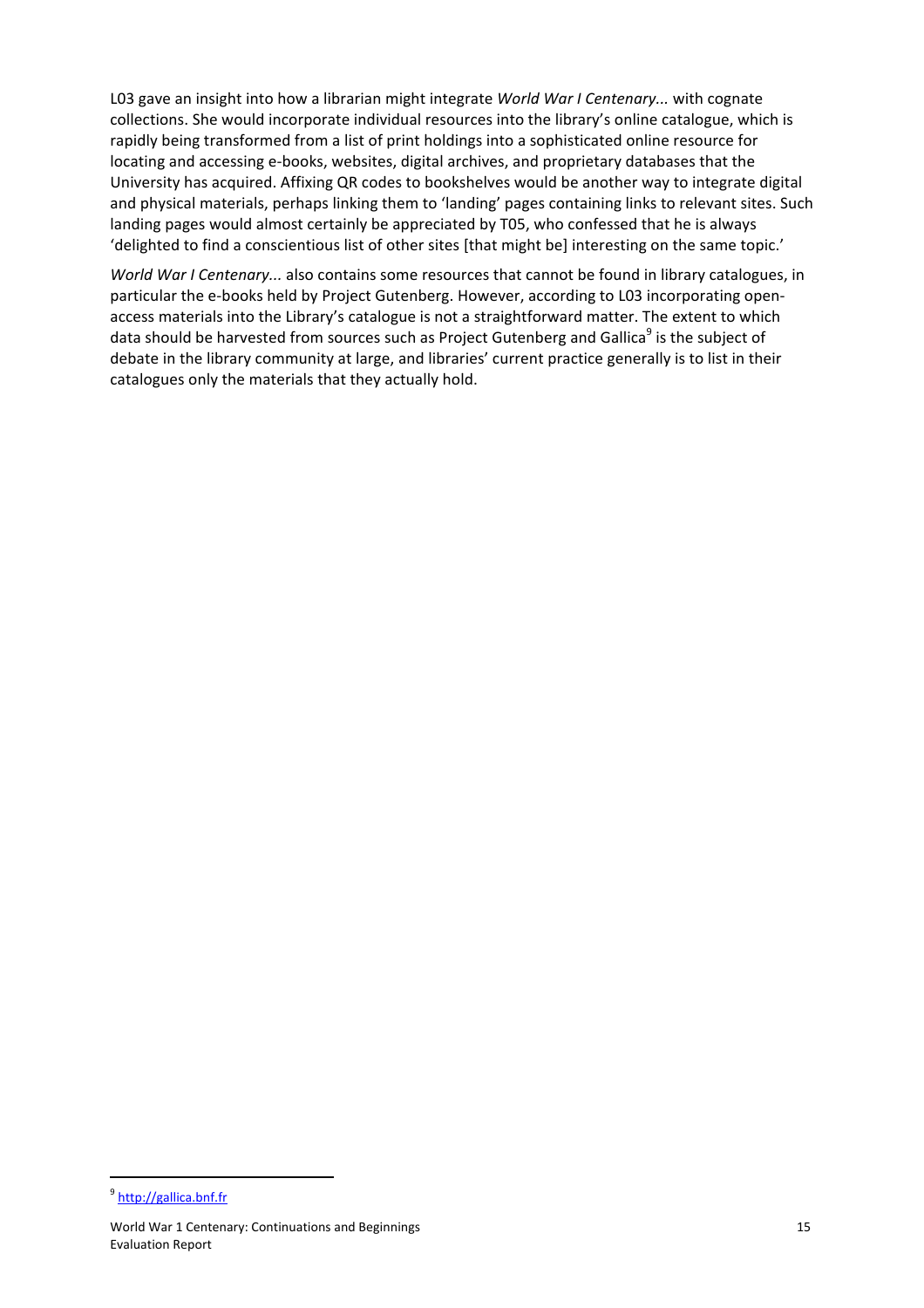# **4. DISCUSSION AND CONCLUSION**

# 4.1 MAPPING THE FINDINGS TO THE THREE KEY DIMENSIONS

#### 4.1.1 THE 'OPEN' DIMENSION: VALUE OF THE COLLECTIONS AS OFR

Research questions 1.1, 1.2, and 2.1 were intended to address the extent to which *World War I Centenary...* brings together a high-quality and comprehensive collection of open educational resources relating to World War I. They also explored this dimension further, questioning lecturers about their existing behaviour in relation to materials obtained from the Web, and seeking to identify any changes that could be attributed to their brief engagement with *World War I Centenary...*.

Overall, the interviews and workshop introduced lecturers from a number of disciplines and subject areas to the resources. Participants were able to identify a number of resources that could potentially be useful to them and to their students in meeting specific purposes, both in teacherdirected and independent learning.

However, it is clear that a collection which is restricted to resources carrying a specific licence – in this case, CC-BY-SA in England and Wales only – will necessarily be smaller and more limited in its scope than other (non-open) collections. Hence, for example, a user looking for a resource on the football match played at Christmas 1914 will be unsuccessful, as there are currently no OER about that event.<sup>10</sup> It also means that a lecturer in search of, say, a photograph of a trench that they can annotate may have to be content with a picture which is 'good enough' for the purpose, rather than a perfect fit to their requirements. Otherwise put, users' expectations regarding the potential outcomes of their searches need to be managed, and they should be encouraged to understand, and appreciate, the site for what it can offer them over and above the other collections that they consult: namely, freedom of use within the terms of a more liberal licence than most.

If participants' reports of general practice among academics are to be believed, there would appear to be an almost cavalier attitude to resources that they find and retrieve directly from searching the Web (as opposed to retrieving them from a proprietary database where the conditions of use are made explicit). This stands in marked contrast to the rigorous attribution of peer-reviewed texts and books. Moreover, some may have only a partial understanding of what is meant by 'open educational resources', although this may not be helped by the multiplicity of terms incorporating the epithet 'open' (e.g. open access, open data, open source). There are also signs of a tendency to equate a Creative Commons (CC) licence with OER status: i.e. to assume that because a resource bears a CC licence, it is therefore an OER – which, in the interpretation of the term used by this project, is not the case if the licence includes the ND (no derivatives) condition.

It is therefore a welcome outcome of the project that lecturers who engaged with *World War I Centenary...* reported that their awareness of the legitimate use of resources had been increased, and that they would modify their actions in future. Some were even emboldened to volunteer to contribute essays to the collaborative blog under the collection's umbrella CC licence. However, we did not uncover any evidence of interest in repurposing individual resources, even though we explicitly drew participants' attention to the fact that the licences permit such actions. This suggests that it may take a long time for individuals – and the academic community at large – to realise the full benefits of OER. Indeed, at present the main 'selling point' of OER may lie in raising awareness of legitimate practice in relation to Web-based resources, rather than in the ability to repurpose existing resources or to create and share new resources from them with impunity. Moreover, we have observed that examples of repurposing resources that the learning technology community currently presents to lecturers can be technically ambitious: for example, adding sound from multiple audio files to a silent video clip. Simpler, closer-to-home, examples such as annotating an image in

 $10$  As at 3rd October 2012.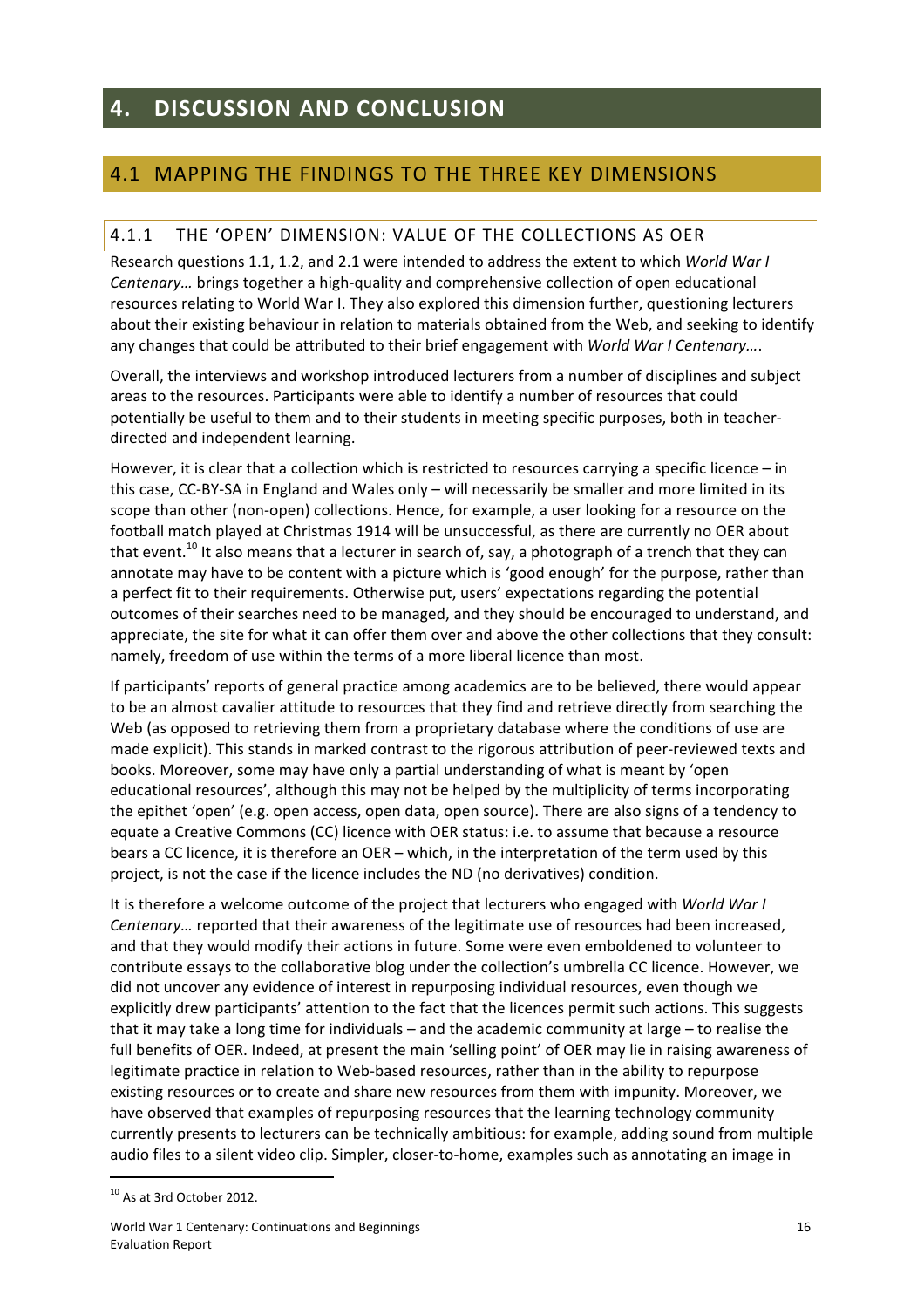order to highlight particular features may therefore be more successful in evoking lecturers' interest. They may also serve to impress upon lecturers that the seemingly innocuous action of adding a line to a photograph constitutes modification – in CC parlance, the making of a derivative – and may be in breach of the licence terms.

#### 4.1.2 THE 'CONTENT' DIMENSION: VALUE OF THE COLLECTIONS FOR REAPPRAISING THE WAR IN TEACHING

Research questions 2.1, 2.2, and 2.3 addressed the extent to which the *World War I Centenary...*collections provide resources for teachers to reappraise the way in which the War is taught: that is, to challenge the preconceptions held by students through addressing themes that are currently comparatively neglected in education.

It is clear from the data that, overall, the organising themes have been well chosen. Some gaps, including medicine-related topics, were identified, but it is promising that three interviewees and four workshop participants expressed the willingness to contribute essays or podcasts in order to help fill these gaps.

*World War I Centenary...* assembles resources from diverse disciplines, and we were fortunate in being able to solicit the opinions of lecturers from a number of branches of history, together with literature and modern languages. However, at present the collections seem of more use to history teachers and to teachers of English poetry seeking to give their students some historical background. Although the global reach of the War is well covered (particularly by the interactive maps), the collections are of less value in addressing the perspectives of other nations and the needs of students studying those perspectives (with the exception of a small number of images showing individuals from other ethnic groups).

Of course, because the collections are continually growing, any judgement made in respect of the content is provisional and should be taken as a suggestion for further areas to be covered, not as a criticism. This, though, begs the question of sustainability: how to maintain the flow of essays posted to the blog and to ensure that newly released OER are added to the collections. However, sustainability is not only about acquisition: *World War I Centenary...* would benefit from long-term curation that ensures the collections develop as an organic whole, with connections and crossreferences made between new and existing materials.

### 4.1.3 THE 'TECHNOLOGY' DIMENSION: VALUE OF THE TECHNOLOGY-ENHANCED REVISUALISATIONS AND COLLABORATIVE BLOG

Research questions 3.1 and 3.2 narrowed the focus to the resources that have been specially created for *World War I Centenary...*: the revisualisations of open data and the essays contributed to the collaborative blog.

The interactive maps proved the most effective of the visualisations from lecturers' perspectives. Unfortunately, delays in the release of most of the simulations meant that we were only able to gather feedback on the simulation of a gas attack, 'Under a Green Sea'. Nevertheless, lecturers' difficulties in finding a purpose for it in their teaching are echoed in reservations expressed about the other forms of visualisation in two respects: 1) the need for a guide to the ways in which lecturers might incorporate the resource into students' learning, with specific examples of actual use; and 2) a concern with the use of technology for its own sake. True, the visualisations are intended in part to demonstrate the possibilities of what can be achieved with digital technologies, but it is important to develop and present them with a clear pedagogic aim in view. For example, the learning value of the 'Arras95' live Twitter campaign map and timeline may lie more in the construction of a knowledge artefact (the collection of tweets), either as a class role-play or as a public engagement exercise. The resulting visualisations – the map and timeline of tweets – may thus have limited meaning or value for third parties.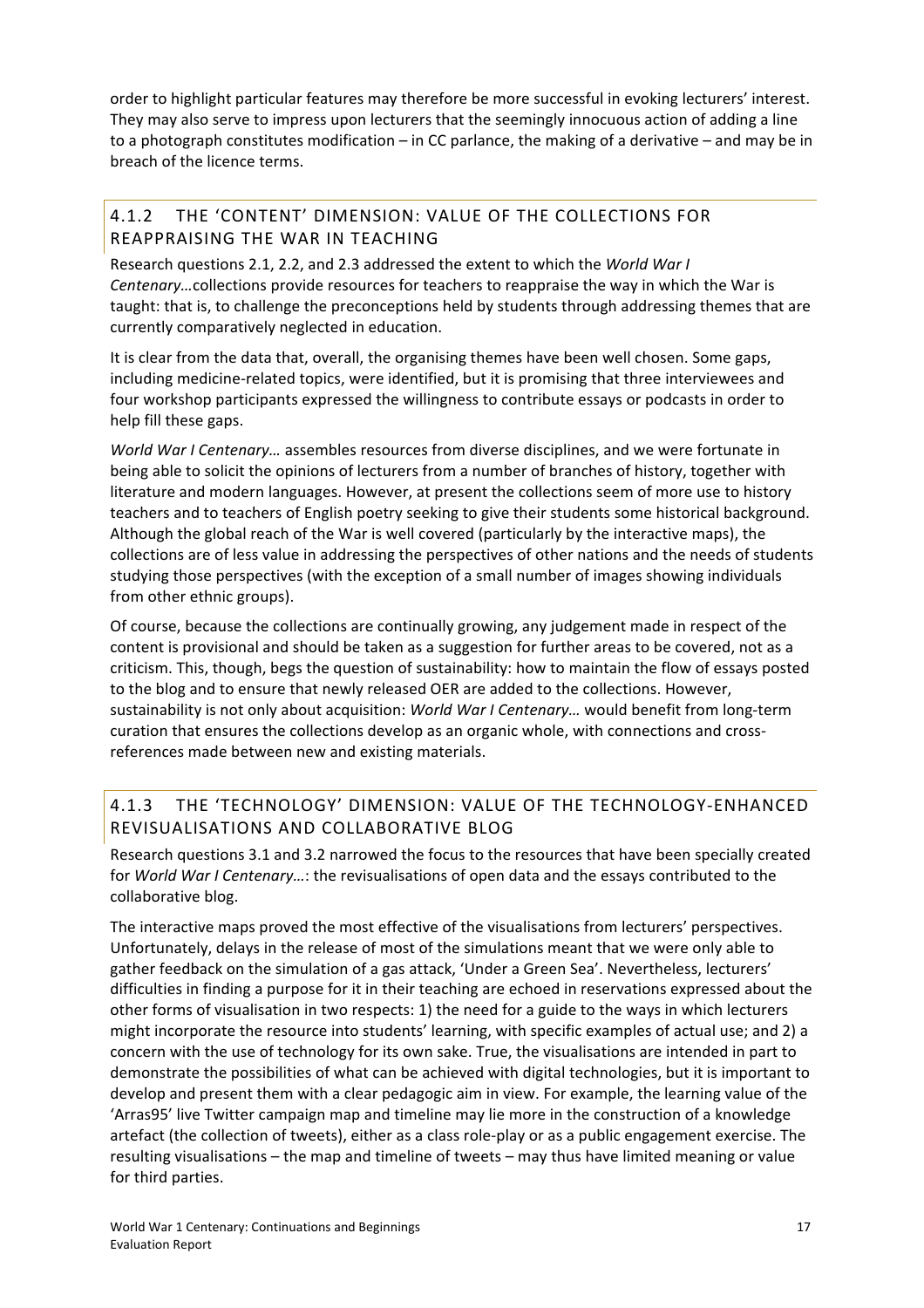The choice of a blog platform for presenting the essays, and the inclusion of non-academic contributors, can be taken as signs of the gradual democratisation of scholarly space. Our data suggested a trend towards the acceptance of blogging as a legitimate scholarly activity to report work in progress or to summarise one's research for an undergraduate audience. Indeed, we might suggest that contributing in a purposive manner to a collaborative blog around a set of educational resources offers a relatively safe means for academics to enter the online self-publishing arena. Ultimately, though, the question of the academic gravitas of other people's blogs, and whether to keep one's own blog, understandably remain a matter of personal preference.

# 4.2 ADDITIONAL FACTORS IMPINGING ON THE EVALUATION OF *WORLD&WAR&I&CENTENARY…*

The evaluation of *World War I Centenary...* was conducted with a relatively small number of participants, many of whom had barely an hour in which to explore the value of the collections to their practice. However, an extended period of study is required in order to determine the extent and depth of impact of any innovation. We were thus unable to address one of the central objectives of the project: namely, to create a 'living' resource that is continually updated and nurtures a 'community of practice' of teachers and learners. Any conclusions regarding impact in relation to the three dimensions addressed above must be confined to awareness, interest, and a stated intention to engage further: i.e. similar to levels 1 to 3 of the HEA's Academy Evaluation and Impact Assessment Approach.<sup>11</sup> Periodic follow-up studies over two to three years – i.e. well into the centenary period – are therefore desirable in order to appraise the impact of the collections with more confidence.

A number of additional factors impinge on participants' reactions to the website and, hence, on our interpretation of them. Usability of the website is one such factor, and it is gratifying that a number of the issues that were uncovered during the early interviews were resolved by the date of the workshop. Factors that are less easy to control are the varying dispositions, preferences, and needs of the participants themselves. We suggest that these may include:

- The aspects of World War I which they teach, and which determine the extent to which *World War I Centenary...* can offer resources relevant to them.
- Their aims and objectives, which may include addressing particular student characteristics.
- Their perspectives on the place of digital technologies in higher education and, in particular, on the educational value artefacts developed in social media.
- Their ability to spot the educational possibilities in a particular resource;
- Their competence and confidence in using digital technologies, particularly in using resources developed in third-party software.

With regard to the first factor in this list, we should note that there is a difference between the presence of relevant resources in a collection and users' discovery of them. Whether or not a user finds a resource is in part a function of usability (sophistication of the search engine) and in part a function of serendipity (the accidental discovery of useful resources when one is not actually looking for them).

<sup>&</sup>lt;sup>11</sup> HEA (2009). *Academy Evaluation and Impact Assessment Approach*. York: The Higher Education Academy, discussed in Masterman, L. & Wild, J. (2011). *OER Impact Study: Research Report*. JISC Open Educational Resources Programme: Phase 2. University of Oxford.

http://www.jisc.ac.uk/media/documents/programmes/elearning/oer/JISCOERImpactStudyResearchReportv1-0.pdf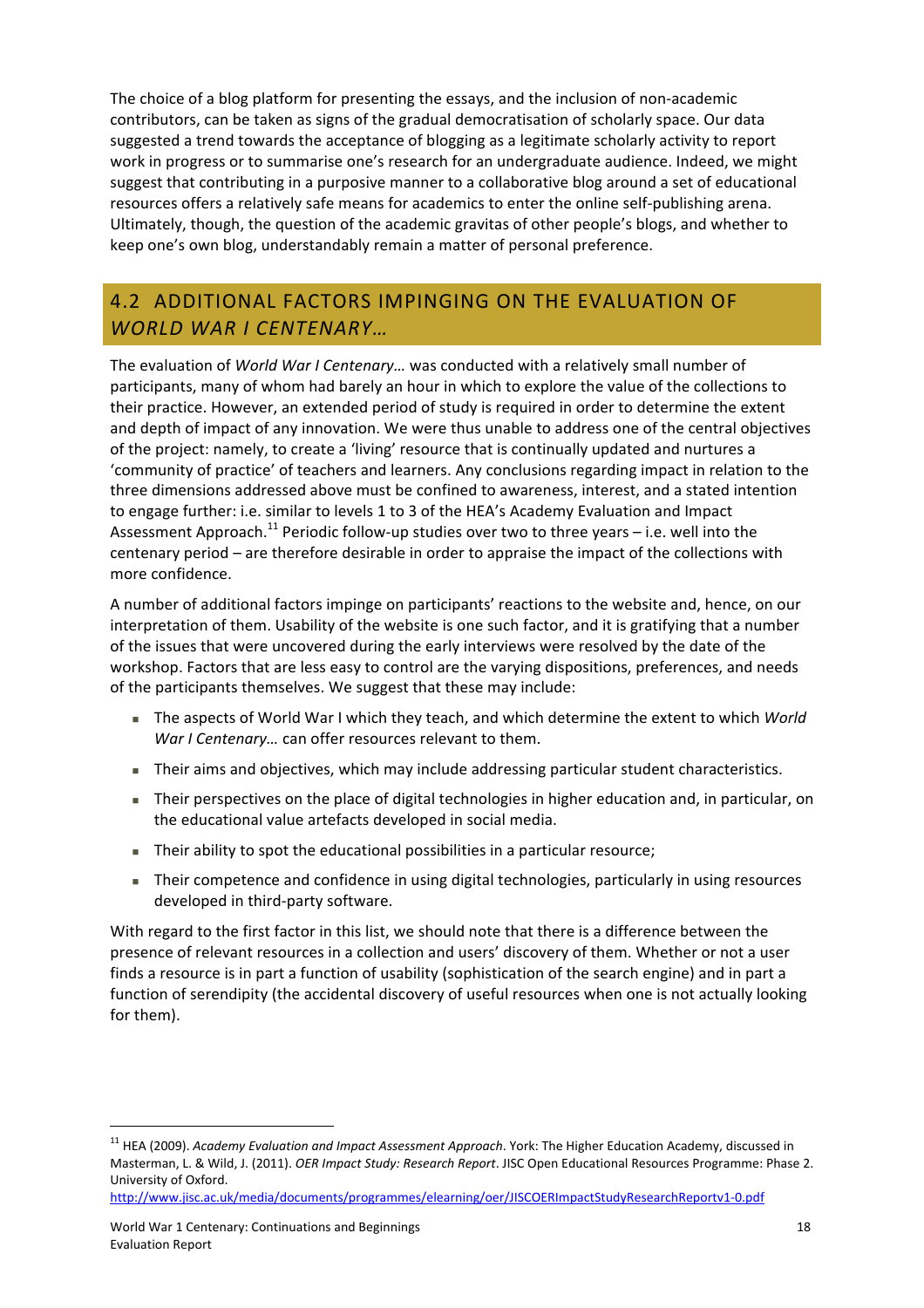# **4.3 CONCLUSION AND RECOMMENDATIONS**

This early evaluation of *World War I Centenary: Continuations and Beginnings* suggests that, broadly speaking, the collections and their presentation are capable of providing lecturers with openly licensed resources to support a reappraisal and re-orientation of teaching about World War I. Because of its small size and limited scope, *World War I Centenary...* will serve largely as a complement to other online collections, but one which allows users greater latitude in their use of its contents. This specific advantage should be promoted strongly to users, but in a stepwise approach which recognises that the first barrier to be hurdled is making lecturers aware that they need to attend to the copyright and attribution of digital resources retrieved from the Web just as much as they do when citing and quoting from peer-reviewed texts.

On the basis of our findings, and of our interpretations of them in this section of the report, we make the following recommendations in relation to *World War I Centenary...* and to other collections that may be assembled using this model:

**To development teams:** 

- 1. Make explicit on the Home page of *World War I Centenary...* that the contents are OER, and provide guidance on the distinction between this and other sites in terms of what users are permitted to do with the resources. Simplify all explanations of 'repurposing', using language and examples that are meaningful within the context of the target audience.
- 2. In partnership with teachers, provide pedagogic scenarios for the technologically innovative resources, in order to help users understand how they might incorporate such resources into students' learning.

To the producing institutions:

- 3. Allocate resources to evaluating the impact of the site at intervals over a  $2-3$  year period.
- 4. Ensure sustainable 'curation' of the site, for example by a designated 'steward'.

To organisations considering the development of similar collections:

- 5. Where the collection is likely to be restricted in quantity and scope, consider adopting a novel thematic organisation for the contents as a means to increase its interest and, hence value to users.
- 6. If developing a collaborative blog around the themes and resources in the collection, seed it with posts by experienced scholarly bloggers, in part to encourage more cautious academics to contribute.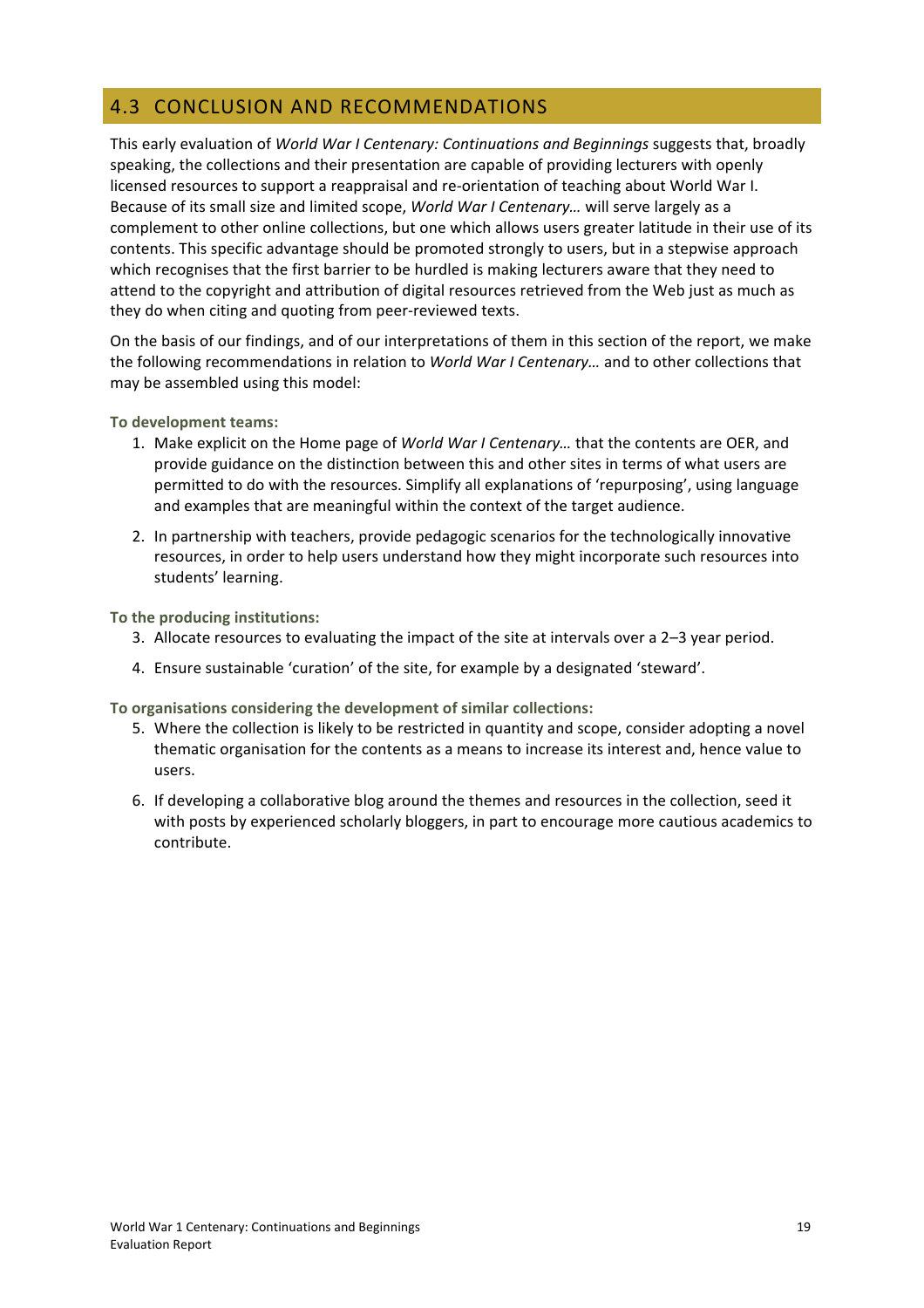# **APPENDIX(A.(INTERVIEW(QUESTIONS**

# **QUESTIONS FOR LECTURERS**

#### **CONTEXT**

What is your role in the University? What subject(s) do you teach and at what level? For how many years have you taught in HE (and other sectors if applicable) We will come back to the place of WWI in your teaching later.

#### ATTITUDES TOWARDS REUSING AND SHARING LEARNING MATERIALS

#### **Reuse**

To what extent do you incorporate materials which have been created by others into your teaching?

**Prompts: More than half / 20% to 50% / 5% - 20% / None** 

What kinds of materials do you reuse when developing materials for use in your students' learning, and why?

For example: images (photographs, pictures, diagrams); audio clips;  $film/video \text{ clips}$ ; reading lists; handouts; blog posts; lecture notes and/or slides (e.g. if you use PowerPoint presentations); activities/exercises. (Distinguish between big/little OER?)

How do you tend to find out about these materials?

For example: through informal conversations with other lecturers; at department meetings; at conferences; through academic email discussion lists; on subject-specific Web sites that you know about Web searches.

How much importance do you attach to where the materials come from and who created them? For example, do they have to come from:

- Your own discipline and/or your own university?
- Someone whom you know personally, or who has...
	- $\Box$  ...a strong reputation for their teaching and/or research?
	- $\Box$  ...been recommended by someone whose judgement you trust?

To what extent do you pay attention to the licensing conditions (if any) associated with the materials?

 $\Box$  Do you ever look for material that's expressly OER? Tell me...

What do you typically do to/with the materials that you find in order to make them suitable for your use? For example:

- Incorporate then into my teaching without modifying them.
- $\blacksquare$  Adapt them to suit my curriculum or students.
- $\blacksquare$  Look at them for ideas or inspiration but create my own materials.

#### **Sharing…**

Do you ever share your materials with other teaching staff?

Prompts: frequently / occasionally / never

What kinds of materials do you share, or are you willing to share, with other teaching staff?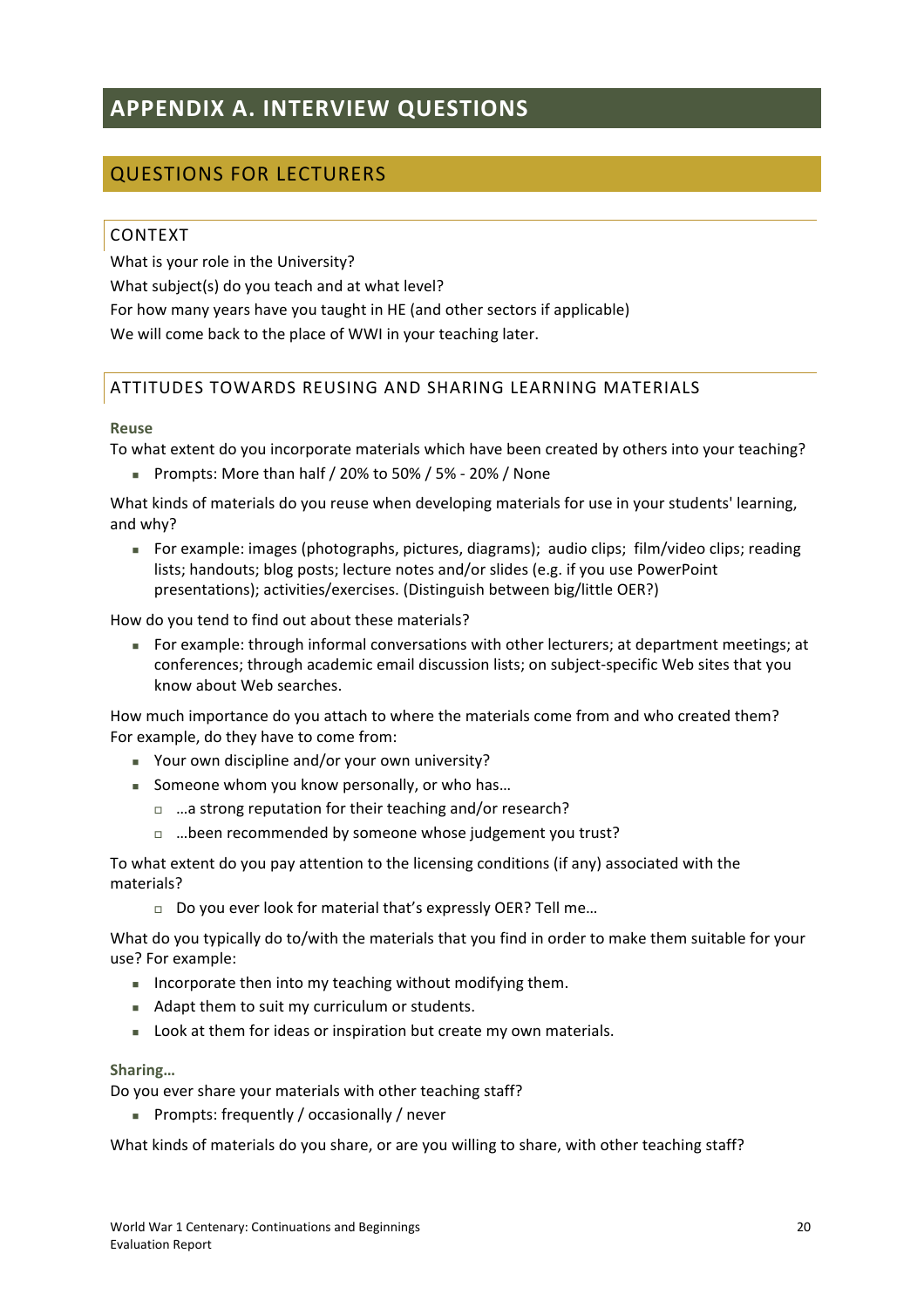For example: images (photographs, pictures, diagrams); audio clips;  $\lim$ /video clips; reading lists; handouts; blog posts; lecture notes and/or slides (e.g. if you use PowerPoint presentations); activities/exercises.

Through what medium (or media) are you willing to make your material available? For example:

- Direct personal communication (e.g. if someone asks you)
- In a VLE, intranet or repository available only to staff in your university
- In a VLE, intranet or repository available to students in your university
- $\blacksquare$  In a national repository available only to the academic community
- On websites that are available to the general public
- Other…?
- Do you use a licence such as Creative Commons to tell others how they can use your material?

Have you explicitly released material as open educational resources?

- □ If yes, tell me...
- $\Box$  If no, what are your thoughts about doing so?

#### TEACHING YOUR WWI TOPIC(S)

How does WWI fit into your teaching?

- What topics?
- Level?
- Format and timing?
- $W$ hat angle do you take?

Is there such a thing as a 'typical' student profile and motivation for taking the course?

Do students have particular preconceptions or misconceptions about WWI that impinge on their receptivity to the topics you teach?

. What are these and how do you tackle them?

(F2F courses only): What use do you make of technology in your teaching?

If Are students OK with this? (i.e. in terms of technical competence, satisfaction in relation to their learning)

What kinds of resources do you offer students in

- their core learning
- $\blacksquare$  supplementary/optional reading?

Do you stick to resources that are specific to your discipline, or do you recommend resources from other disciplines that might provide additional context/motivate them/illuminate their understanding? (e.g. use maps and historical accounts in a literature course; poetry and ?? in a history course)

Do students tend to look up these resources? Do they give you feedback on their interest/usefulness/value?!

Do students look for resources themselves and tell you about them?

If yes, where do they tend to get them?

To what extent do students include outside resources in their written assignments?

- What evidence do you have of how they search and...
- …whether they take account of factors such as licensing?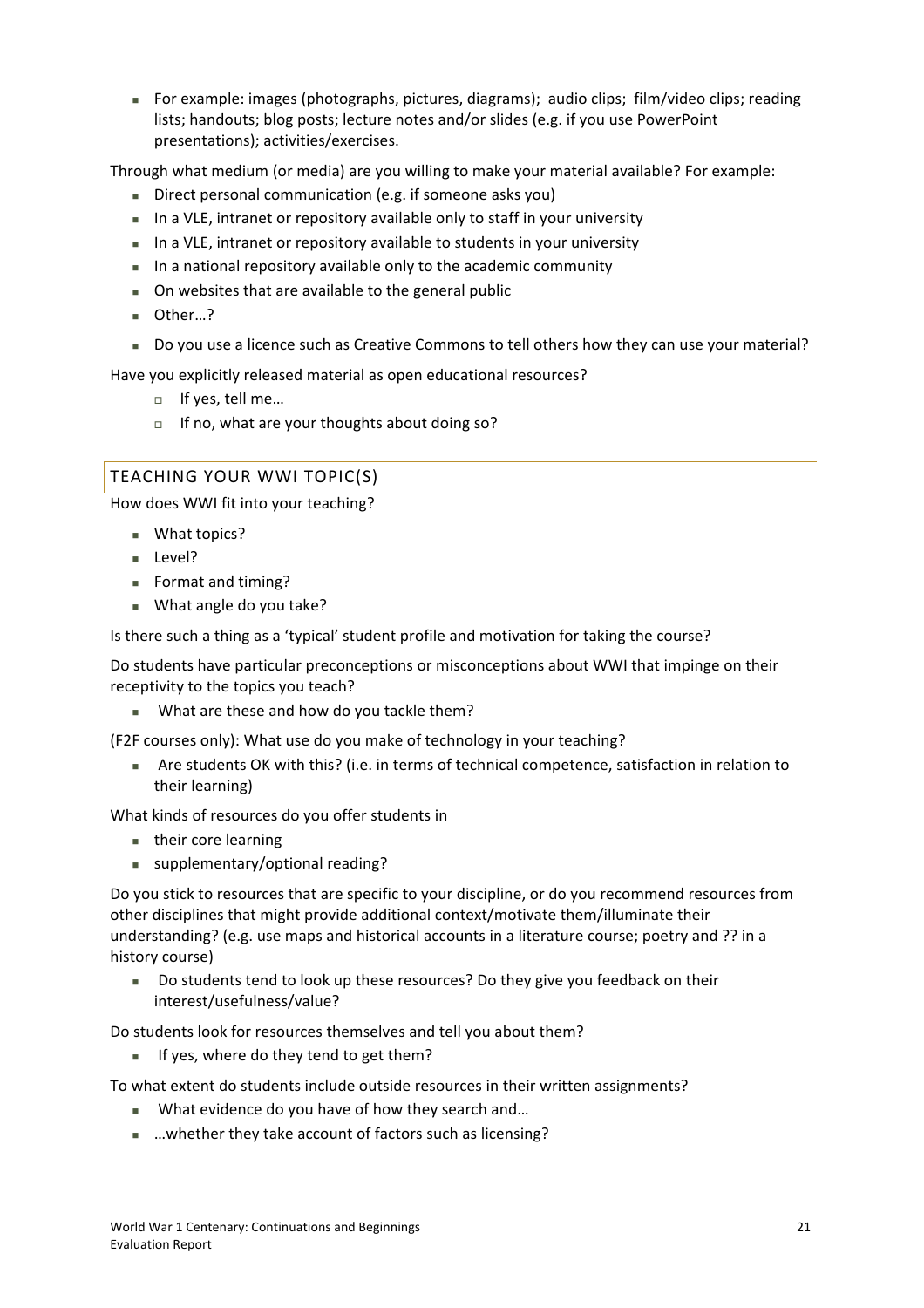LOOKING AT WORLD WAR I CENTENARY...

Explore the site for yourself, preferably with a specific purpose in mind, and talk me through it...

#### REVIEW

(Questions related to the key questions of the overall study.)

To what extent do you consider that the resources:

- Offer new academic perspectives on WWI?
- Reappraise the War across a range of disciplines that can inform students' learning in your home discipline?
- Highlight differing international perspectives (and thereby offer a global focus)?
- Address the differing needs and preferences of your learners (incl. those with accessibility needs)?
- Are at a level of granularity that makes them reusable in the your own context?

To what extent do you consider that the resources are presented in a way that encourages both you and/or their learners to annotate existing resources and contribute new ones? (this is intended to address!OEP…)

Is this an activity that you consider pedagogically worthwhile and one in which their learners would engage?

To what extent do you consider that the licences attached to the resources a) are sufficiently clear and b) support the kind(s) of use that you would like to make of the resources?

# **QUESTIONS FOR LIBRARIANS**

#### CONTEXT

What is your role in the University?

■ Specifically in relation to supporting academic staff and students – pointing them in the direction of online historical resources and websites.

Do you keep an eye open for resources that staff might use in their teaching? – i.e. pro-active role, rather than responding to lecturers' requirements.

What kinds of assistance do you give to students in terms of resources for their learning? – Beyond just the reading lists.

Methods of communicating with students re resources – (how) do you use Twitter, blogs, Facebook, RSS with? How do you target specific groups of students in terms of topics and years of study?

#### ATTITUDES OF TEACHING STAFF TOWARDS REUSING RESOURCES

What kinds of materials do lecturers use when developing materials for use in their students' learning, and why?

For example: Primary sources (e.g. texts), Secondary sources (e.g. criticism), Images (photographs, pictures, diagrams), audio clips, film/video clips, reading lists, handouts, blog posts, lecture notes and/or slides (e.g. if you use PowerPoint presentations), activities/exercises

How much importance do lecturers attach to where the materials come from and who created them? For example, do they have to come from:

Their own discipline and/or their own university?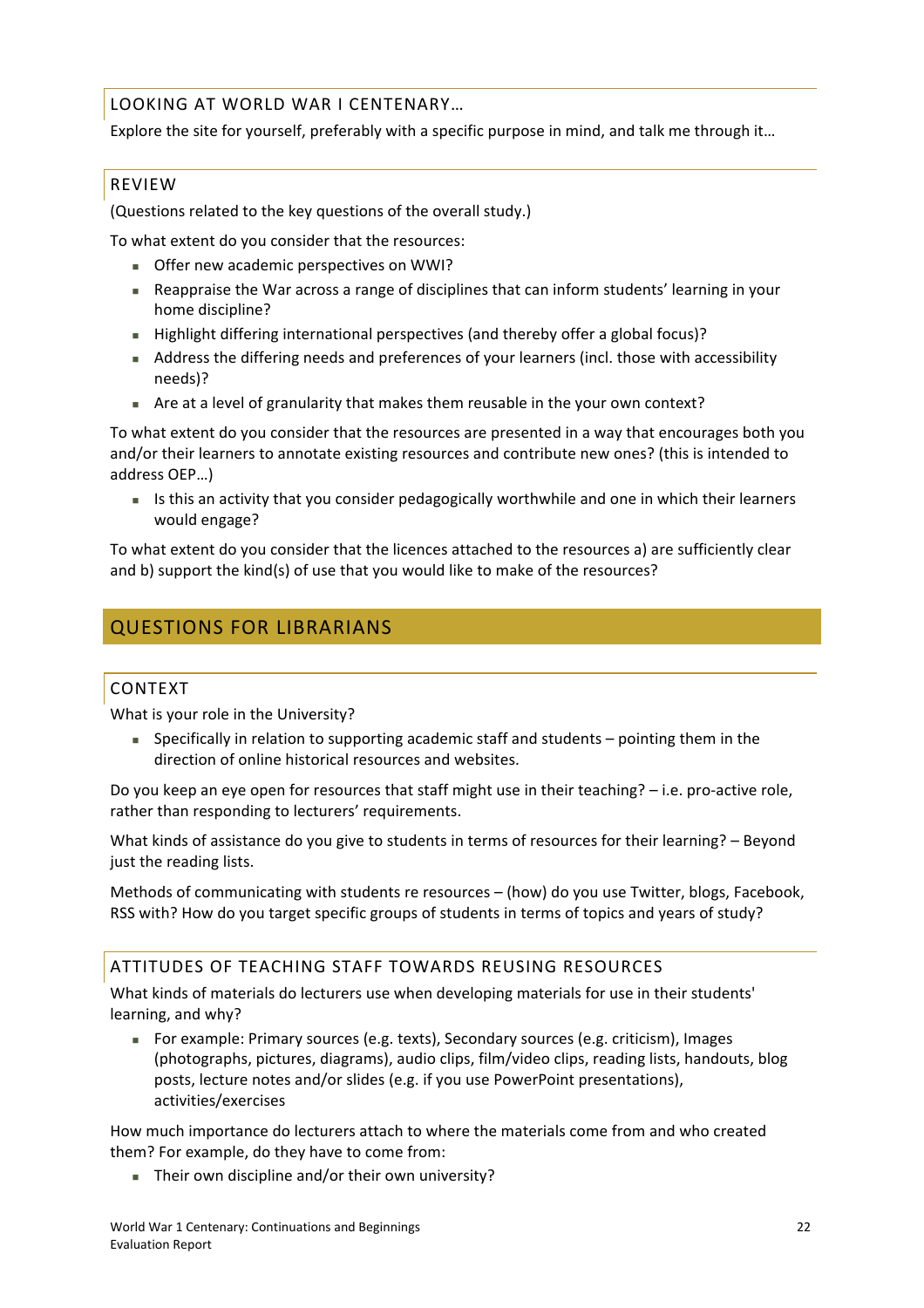- Someone whom they know personally, or who has...
	- $\Box$  ...a strong reputation for their teaching and/or research?
	- $\Box$  ... been recommended by someone whose judgement they trust?

To what extent are you aware of lecturers and students paying attention to the licensing conditions (if any) associated with each resource and check what they are permitted do with it?

How are you educating staff and students in the 'correct' use of copyrighted resources?

How might OER fit into all this?

- If What is people's reaction to the idea of releasing their research under an open licence?
- What proportion of depositors opt for open i.e. CC or copyleft licences?

#### TEACHING WWI TOPIC(S)

How does WWI fit into UG teaching?

- What topics?
- **Level?**
- Format and timing?

What kinds of resources does the library currently offer students?

Do students tend to look up these resources? Do they give you feedback on their interest/usefulness/value?

#### LOOKING AT WORLD WAR I CENTENARY...

Explore the site for yourself, preferably with a specific purpose in mind, and talk me through it...

What is the value of the Librarian Resources? How might they be developed?

#### REVIEW

(Questions related to the key questions of the overall study.)

To what extent do you consider that the resources:

- Offer new academic perspectives on WWI?
- Reappraise the War across a range of disciplines that can inform students' learning in your home discipline?
- Highlight differing international perspectives (and thereby offer a global focus)?
- Address the differing needs and preferences of your learners (incl. those with accessibility needs)?
- Are at a level of granularity that makes them reusable?

To what extent do you consider that the resources are presented in a way that encourages both you and/or their learners to annotate existing resources and contribute new ones? (this is intended to address!OEP…)

Is this an activity that you consider pedagogically worthwhile and one in which their learners would engage?

To what extent do you consider that the licences attached to the resources a) are sufficiently clear and b) support the kind(s) of use that you would like to make of the resources?

Overall, what is your verdict on this website as a gateway to educational resources for teaching and learning about WW1?

- Would you recommend it to history lecturers? (Why/why not?)
- How could it be improved? (content, organisation, usability...)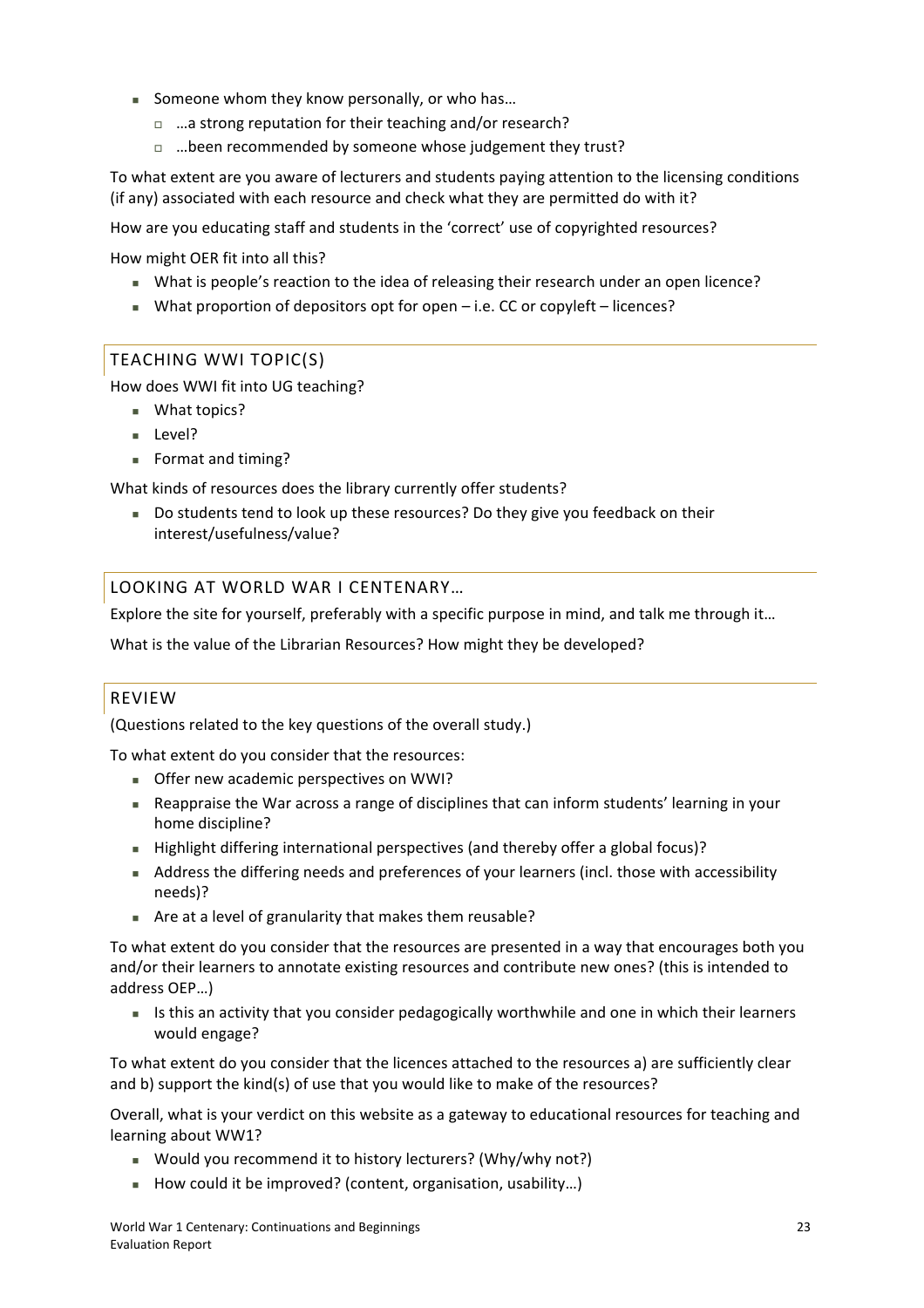# **APPENDIX B. WORKSHOP TIMETABLE**

| <b>Time</b>                    | <b>Session</b>                                                                                                                                                                                                                                                                                 | Lead                         |  |  |  |  |
|--------------------------------|------------------------------------------------------------------------------------------------------------------------------------------------------------------------------------------------------------------------------------------------------------------------------------------------|------------------------------|--|--|--|--|
| $10:00 - 10:30$                | Registration and coffee                                                                                                                                                                                                                                                                        |                              |  |  |  |  |
| <b>Introductory activities</b> |                                                                                                                                                                                                                                                                                                |                              |  |  |  |  |
| $10:30 - 10:35$                | Welcome                                                                                                                                                                                                                                                                                        | Project director             |  |  |  |  |
| $10:35 - 10:50$                | Overview of the JISC Commemoration Programme                                                                                                                                                                                                                                                   | Programme manager            |  |  |  |  |
| $10:50 - 11:00$                | Individual introductions                                                                                                                                                                                                                                                                       | Project director             |  |  |  |  |
| $11:00 - 11:20$                | Activity 1. Discuss in groups:<br>What are the challenges (e.g. myths and<br>m.<br>preconceptions) in teaching the First World War?                                                                                                                                                            | Researcher 1<br>Researcher 2 |  |  |  |  |
|                                | How do you address them?<br>What resources (visual, textual, others) do you use to<br>this end?                                                                                                                                                                                                |                              |  |  |  |  |
|                                | Website walkthrough and guided exploration                                                                                                                                                                                                                                                     |                              |  |  |  |  |
| $11:20 - 11:40$                | Overview of the WW1C project.<br>Walk through the website (1): themes, resource collections<br>and blog posts                                                                                                                                                                                  |                              |  |  |  |  |
| $11:40 - 12:10$                | Activity 2a. Explore themes and blog posts. Bear the<br>'reappraisal' aspect in mind.                                                                                                                                                                                                          | Researcher 1<br>Researcher 2 |  |  |  |  |
| $12:10 - 12:25$                | Walk trough the website (2): simulations, interactive maps,<br>resources for Arras95                                                                                                                                                                                                           | Project director             |  |  |  |  |
| $12:25 - 12:55$                | Activity 2b: Explore simulations and interactive maps and.<br>Bear the 'reappraisal' aspect in mind                                                                                                                                                                                            | Researcher 1<br>Researcher 2 |  |  |  |  |
| <b>Buffet lunch</b>            |                                                                                                                                                                                                                                                                                                |                              |  |  |  |  |
| <b>Presentations</b>           |                                                                                                                                                                                                                                                                                                |                              |  |  |  |  |
| 14:00 - 14:30                  | Making it easy to reuse digital resources in teaching                                                                                                                                                                                                                                          | Legal expert                 |  |  |  |  |
| $14:30 - 14:45$                | Europeana 1914-18 project                                                                                                                                                                                                                                                                      | Researcher 3                 |  |  |  |  |
|                                | Embedding the resources in one's teaching                                                                                                                                                                                                                                                      |                              |  |  |  |  |
| $14:45 - 15:30$                | Activity 3. Embed the resources into your teaching<br>Either: Determine the usefulness of the collection to<br>ш<br>your current teaching<br>Or: Consider how you might redesign your teaching to<br>٠<br>address one of more of the 'reappraisal' themes using<br>resources in the collection |                              |  |  |  |  |
| $15:30 - 16:00$                | Concluding plenary                                                                                                                                                                                                                                                                             | Researcher 1<br>Researcher 2 |  |  |  |  |
| 16:00                          | Fill in the evaluation and depart                                                                                                                                                                                                                                                              |                              |  |  |  |  |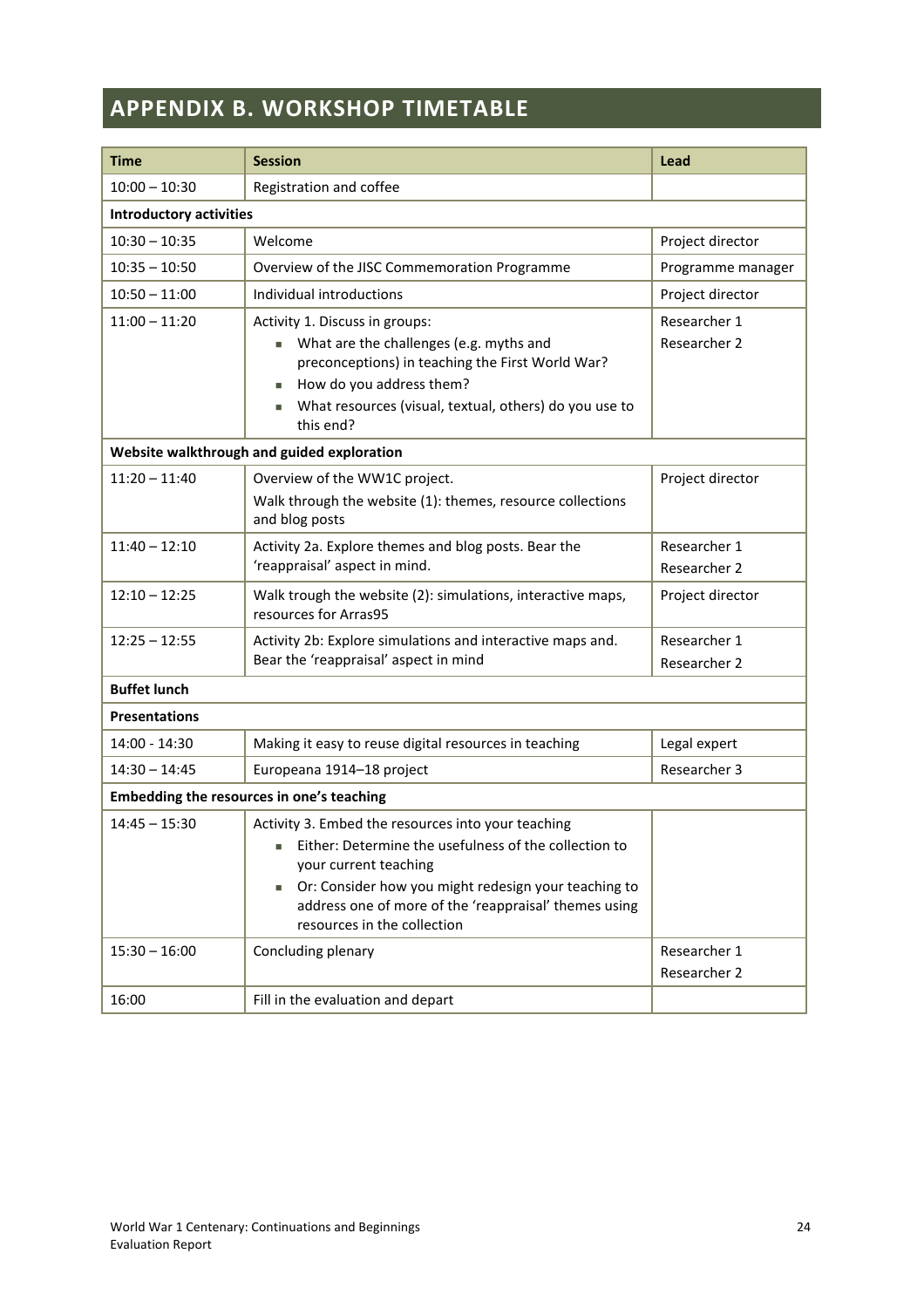# **APPENDIX C. WORKSHOP PRELIMINARY SURVEY**

#### **Welcome**

Welcome to this survey, which we would like you to complete before you come to the workshop. It will help us to understand something about your background, the place of the First World War in your teaching, and the resources that you use to support your teaching.

The survey should take approximately 5-10 minutes to complete.

For convenience, the questions are divided into pages. Use the "Next" and "Previous" buttons to move through them.<br>When you have finished, click the "Finish" button after the final question (don't click the "Cancel" messag this browser window as you'll lose everything that you have written).

If you encounter problems completing the survey, please contact Joanna Wild at Oxford University.

Thank you! The WW1C Continuations and Beginnings project team

1. Your name

#### 2. For which organisation (university, museum, charity etc.) do you mainly work?

3. What role(s) do you have within your organisation? (You can tick more than one box if needed.)

- $\Box$  Teaching undergraduate students
- Teaching postgraduate students
- Teaching adult learners (e.g. continuing education, ACL)
- $\Box$  Supervising research students
- $\Box$  Course/curriculum design
- Educational outreach/liaison with schools and other educational establishments
- $\Box$ Other (please specify)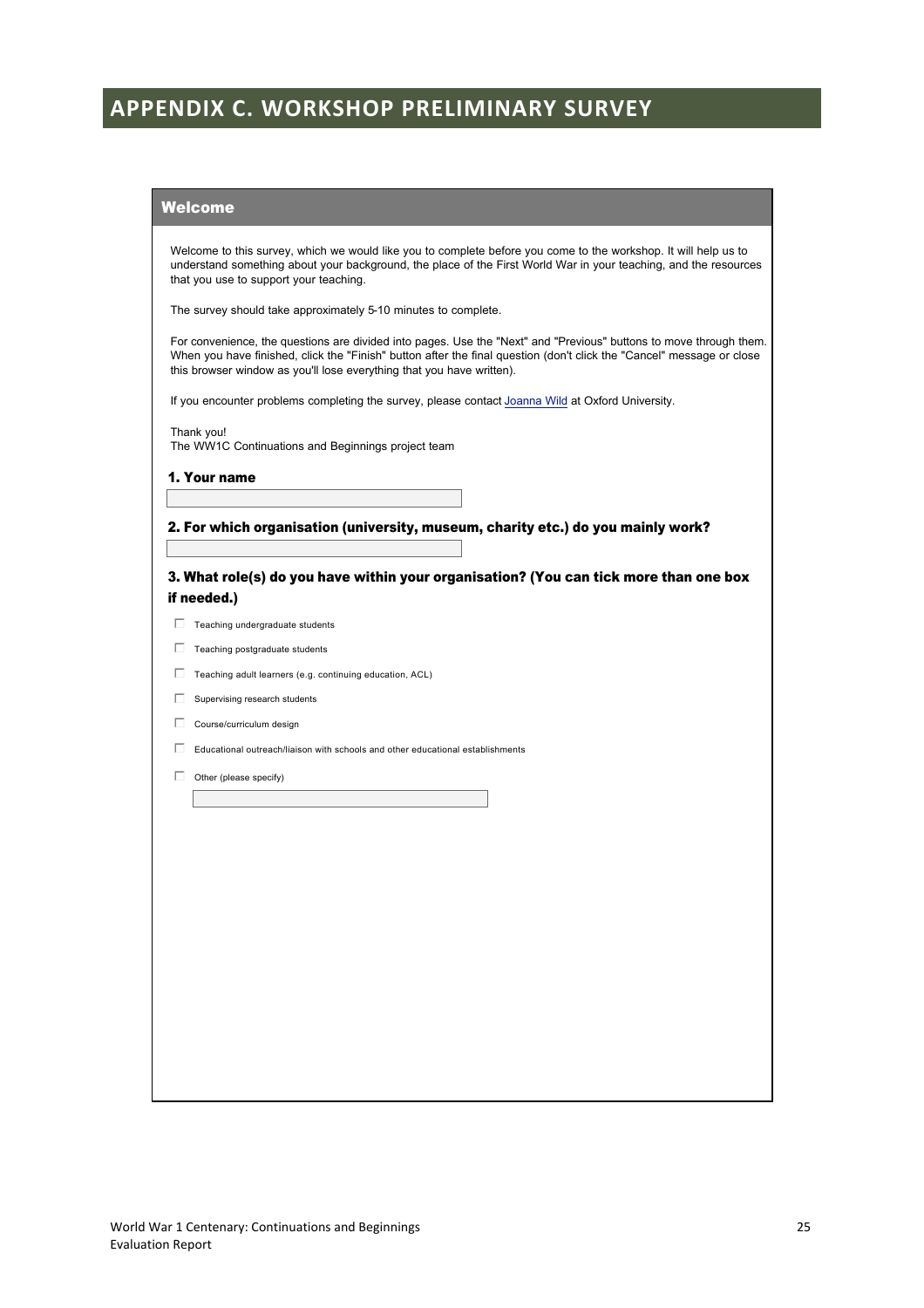| 4. Which of the following best describes the overall subject area in which you teach? |
|---------------------------------------------------------------------------------------|
| (You can tick more than one box if needed.)                                           |

Please feel free to use the "Other/additional information" box if you would like to give a more precise response.

- **British History**
- $\Box$  History nations other than Britain
- $\Box$  English Literature
- Literature nations other than Britain
- $\Box$  History of Art
- $\Box$  History of Medicine
- Military History/History of War
- $\Box$  Politics
- Other/additional information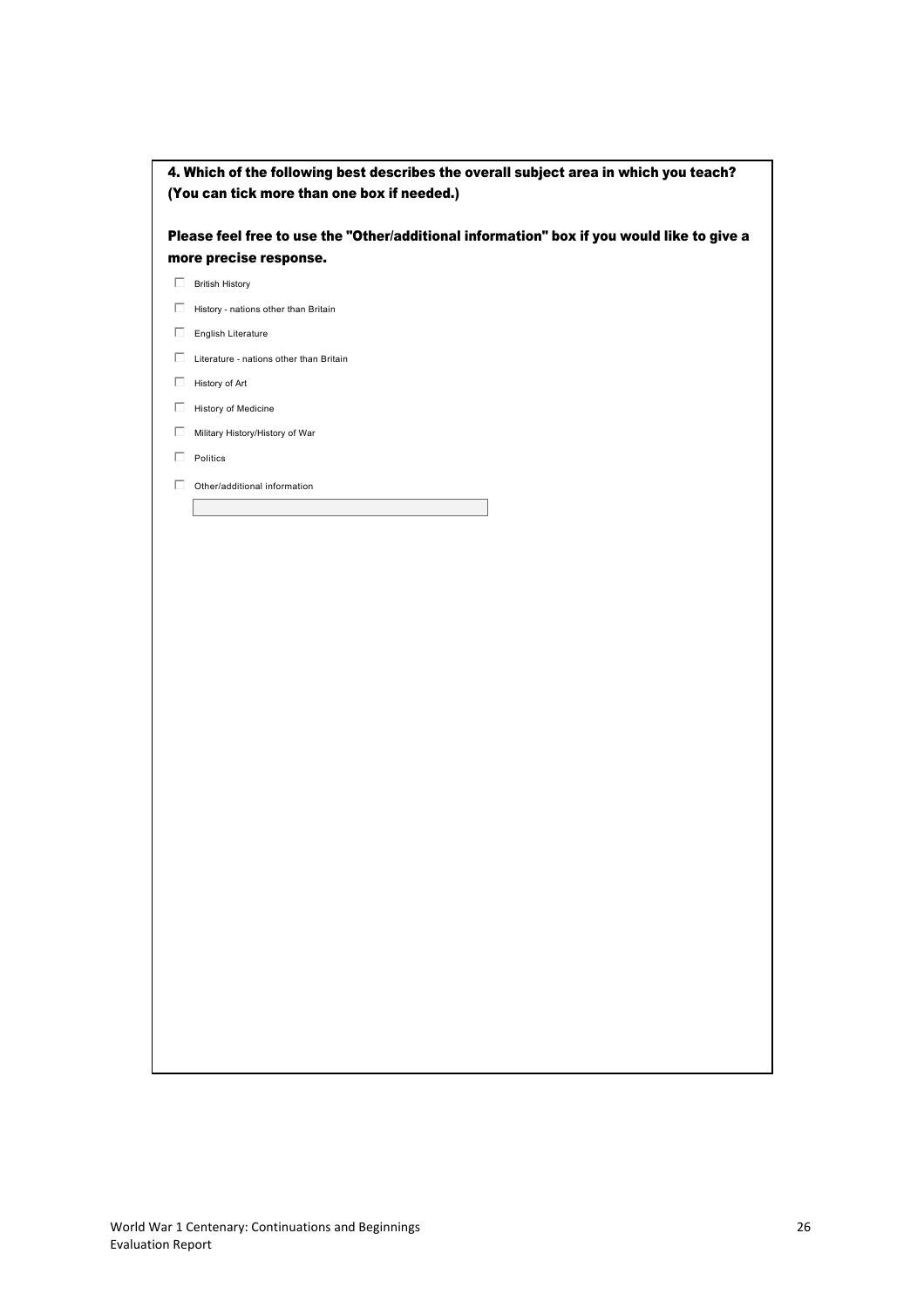#### Teaching about the First World War

5. How does the First World War fit into your teaching? For example:

- What aspects of the War do you cover?

- What is the format of your classes (e.g. lectures, tutorials, seminars)

- Roughly how many hours' study are students expected to do, both inside and outside classes?

If you are not currently teaching, please reply with reference to your most recent experience.

If you are an educational outreach officer (or similar), please adapt these suggestions to suit your context.

 $\vert \mathbb{A} \vert$ 

 $\overline{\phantom{a}}$ 

6. We would now like you to tell us which three websites, online collections (databases) and 'real-world' collections (e.g. libraries, archives) you value most when looking for resources to support your teaching about the First World War. These might be specific to a particular subject or discipline, or they might be general purpose websites such as Flickr.

"Resources" include primary and secondary texts, images, animations, audio clips, video clips, podcasts and similar audio or visual media.

If you can't recall the URL of a publicly available web-based collection, please give some identifying information that will enable us to search for it in Google.

 $\overline{2}$ .  $\overline{3}$ .

"#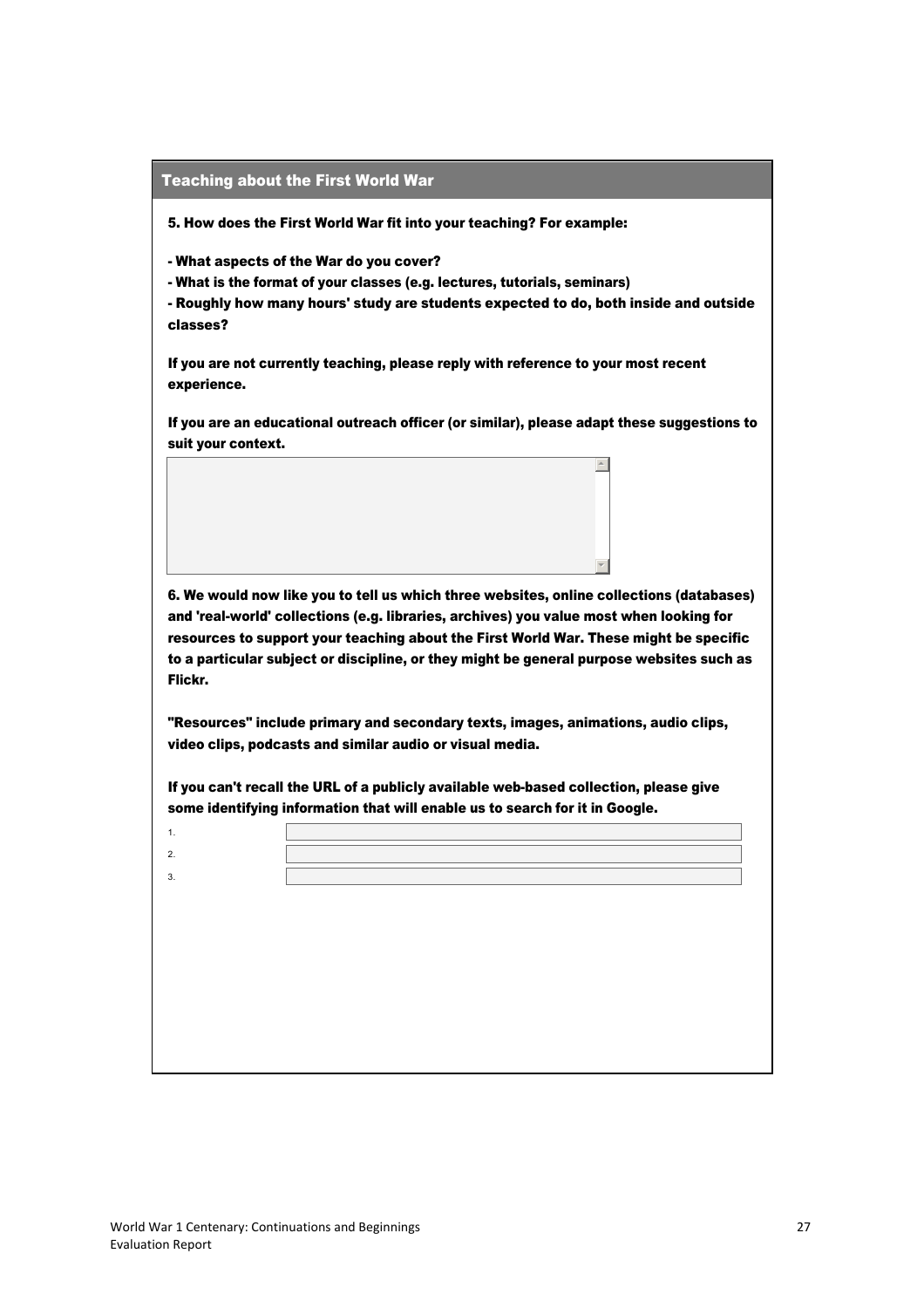|         | <b>Reusing resources in your teaching</b>                                                                                                                                 |
|---------|---------------------------------------------------------------------------------------------------------------------------------------------------------------------------|
|         | 7. When incorporating a third-party resource that you have found on the Web into your<br>teaching, which of the following statements most closely describes your actions? |
|         | Your response will be treated in complete confidence, so please be honest!                                                                                                |
| O       | I always check whether a licence is attached to the resource and am careful to follow the terms that govern how I can use it.                                             |
| O       | I don't check the terms of the licence if I am going to put the resource somewhere where it isn't publicly available (e.g. in the VLE).                                   |
| O       | I use the resource without thinking whether or not it has a licence.                                                                                                      |
| $\circ$ | Other: please state                                                                                                                                                       |
|         |                                                                                                                                                                           |
|         | Examples of alterations include cropping an image, overlaying text on an image,<br>overlapping one image with another, and shortening a piece of text.                    |
| O       | All of the time                                                                                                                                                           |
| O       | Most of the time                                                                                                                                                          |
| O       | About half of the time                                                                                                                                                    |
| O       | Occasionally                                                                                                                                                              |
| €       | Never                                                                                                                                                                     |
|         | Feel free to clarify your response:                                                                                                                                       |
|         |                                                                                                                                                                           |
|         |                                                                                                                                                                           |
|         | 9. What do you currently understand by the term "Open Educational Resources"?                                                                                             |
|         |                                                                                                                                                                           |
|         |                                                                                                                                                                           |
|         | End of survey. Thank you: we look forward to meeting you at the workshop.                                                                                                 |
|         |                                                                                                                                                                           |
|         |                                                                                                                                                                           |
|         |                                                                                                                                                                           |
|         |                                                                                                                                                                           |
|         |                                                                                                                                                                           |
|         |                                                                                                                                                                           |
|         |                                                                                                                                                                           |
|         |                                                                                                                                                                           |
|         |                                                                                                                                                                           |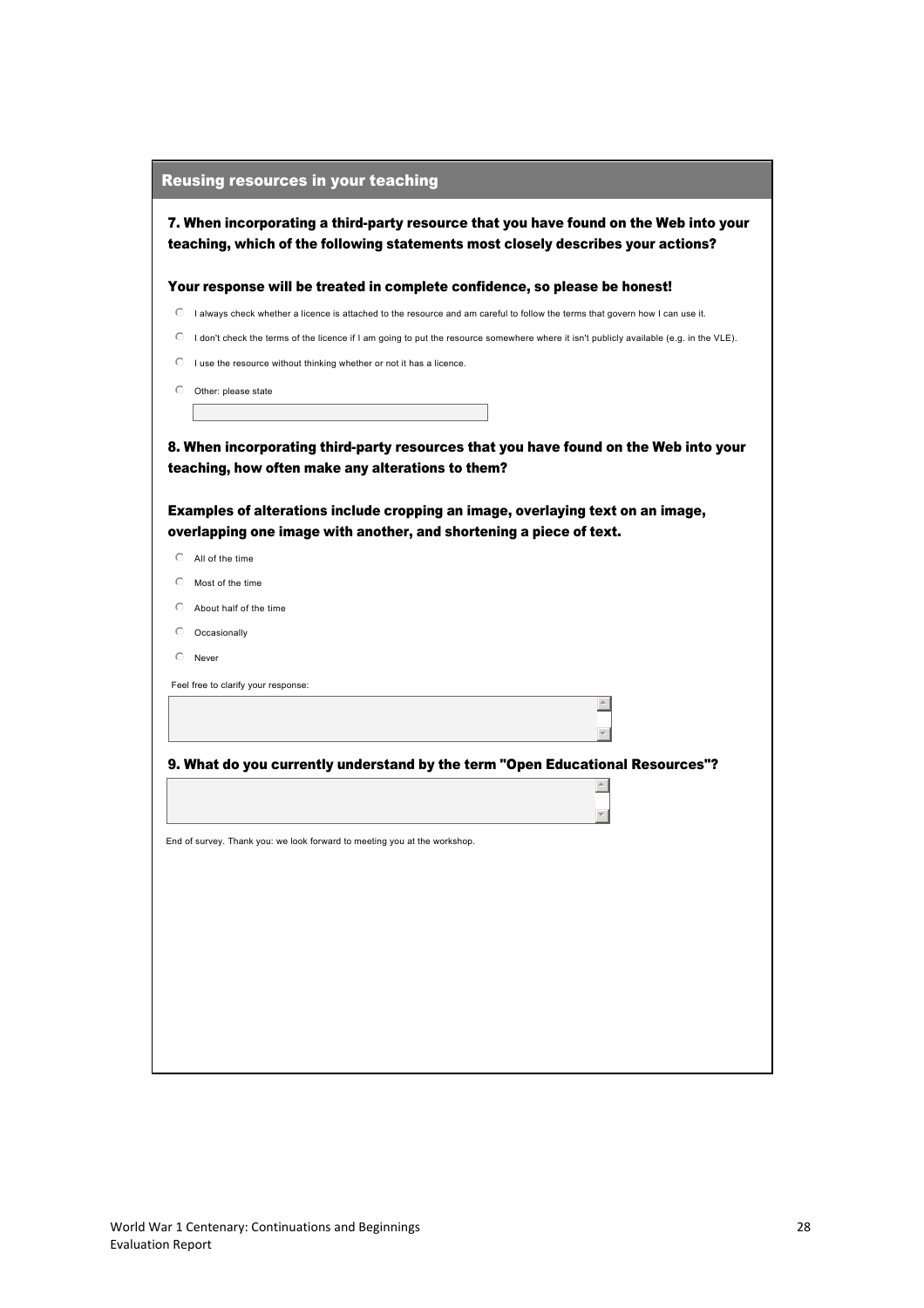# **APPENDIX D. QUESTIONS FOR PLENARY DISCUSSIONS AT WORKSHOP**

# ACTIVITY 2A: THEMES, BLOG POSTS, TEACHING RESOURCES

What are your initial reactions to the site?

- What have you found of interest/relevance?
- To what extent do the resources appear (at first glance) to address the 'reappraisal' areas?

*In the discussion that we hope this will generate, ensure that we cover the following:* 

- To what extent are the WW1C themes relevant to your teaching? Are there any surprising inclusions? Are there any surprising omissions?
- In the individual interviews that we have held with academic staff, we have uncovered contrasting opinions on blogging as a scholarly activity. Some consider it to constitute a devaluing of one's work. Does anyone have any particularly strong views on this matter – either for or against?
- Some of the blogs are by WW1 experts from outside academia including at least one person who has a deep knowledge of the War developed through interest and informal learning. What is your (general) attitude toward writings by non-academic experts? Do you think that it's OK to recommend them to students (and if yes, under what circumstances)?
- Looking at the teaching resources... in principle, how likely are you to recommend your students to listen to a lecture from another university (say, Open Yale or OpenLearn)? How do you think your students would react to this proposition – particularly if they are paying £9,000 to be educated at your university?

# ACTIVITY 2B: SIMULATIONS, INTERACTIVE MAPS, ARRAS95

Part of the purpose of these simulations and maps is to explore how digital technology might make it possible to support students' learning about WWI in new and effective ways. Would you like to comment on the resources in this respect?

- Maybe zoom in on specific genres:
	- $\Box$  Interactive maps
	- $\Box$  'Under a Green Sea' and related simulations
	- $\square$  Spanish Flu ABM

Could you see yourself using them in your own teaching?

- If yes, how? what topics, what level of study?
- $\blacksquare$  If no, why not?

Suggestions for other topics that might lend themselves to treatment in this way?

## ACTIVITY 3: EMBEDDING IN OWN TEACHING

What resources have you found that you could use with your students, and how do you envisage using them? (i.e. a brief show and tell)

*(Broaden the discussion.)* Thinking about the WW1C collection as a whole...

Would you consider including the WW1C collection in the list of online and offline resources that you consult when planning your teaching?

 $\blacksquare$  If yes: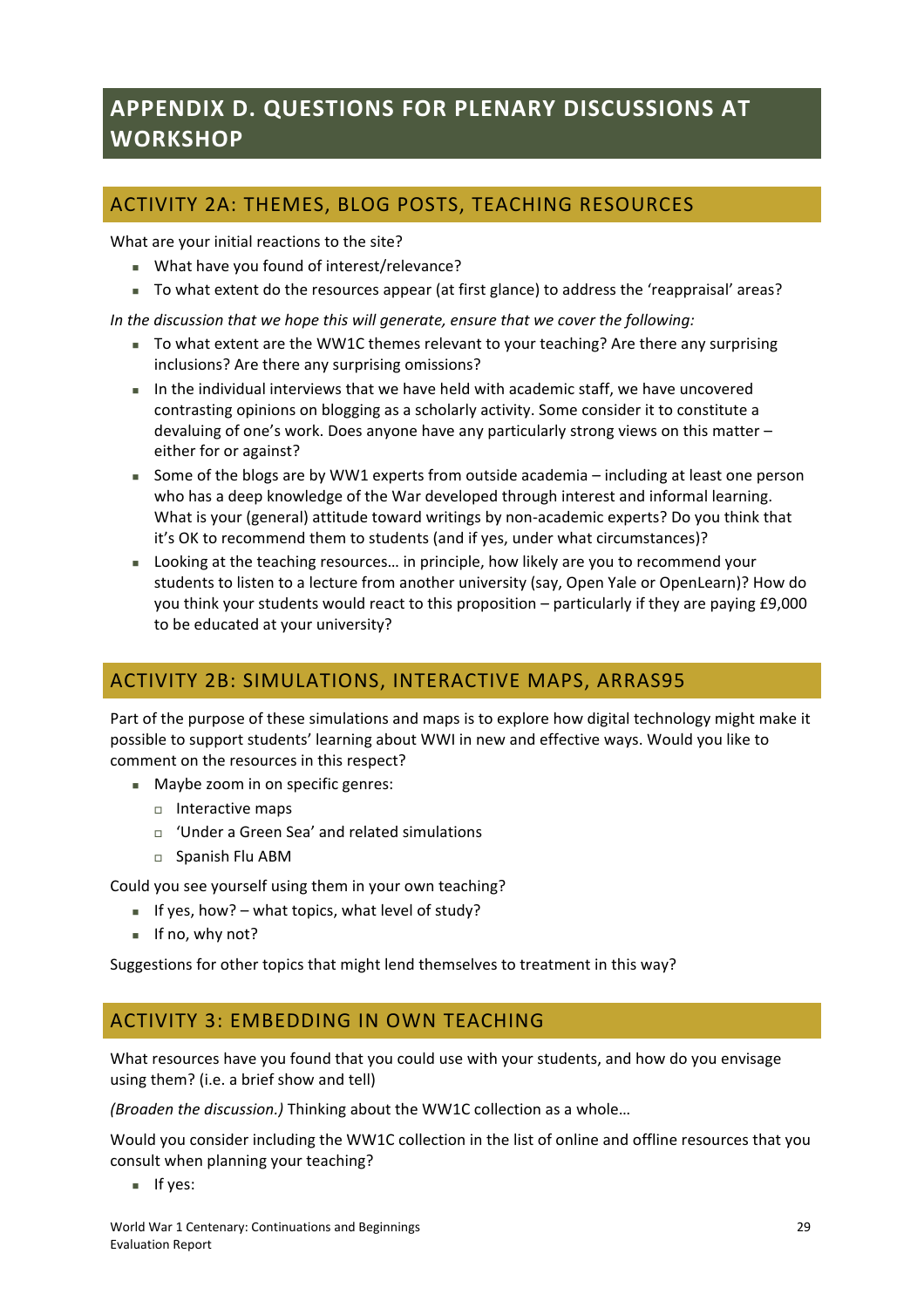- $\Box$  Under what circumstances would you look in WW1C rather than other places (and vice versa)?
- $And/or$ 
	- $\Box$  There's a difference between OER and resources with more restrictive licences (e.g. where you might have to pay to use them): are there any circumstances under which would you look explicitly for an OER as opposed to a non-openly licensed resource?

To what extent would you consider contributing materials of your own to the teaching and learning community, using an open licence that permitted others to adapt them to their own needs?

More specifically, would you be willing to contribute an essay or podcast to the WW1C site, bearing in mind the terms under which you work would be licensed?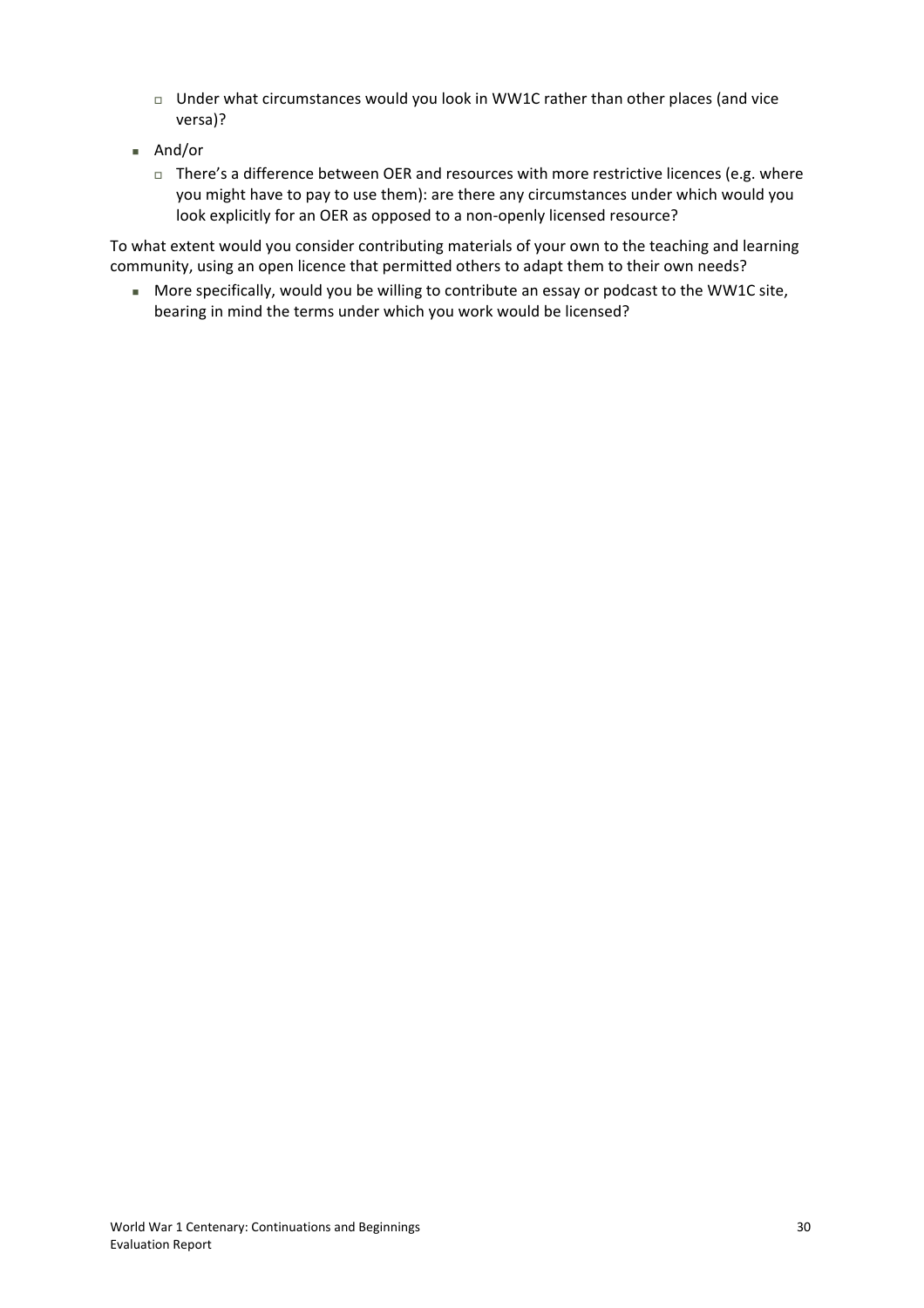# **APPENDIX E: WORKSHOP EVALUATION FORM**

# World War I Centenary Project: Workshop Evaluation

Thank you for taking part in the workshop. Please complete this survey to give us your feedback and suggestions for improvement.

#### 1. Name (leave blank if you would prefer to remain anonymous)

|                                                                                                                                                                       |         |            | Not at all | A little         | Mostly     | Fully   |
|-----------------------------------------------------------------------------------------------------------------------------------------------------------------------|---------|------------|------------|------------------|------------|---------|
| To provide resources for "neglected topics" that can help teachers to challenge<br>learners' common preconceptions about the First World War                          |         |            | $\circ$    | $\circ$          | $\circ$    | $\circ$ |
| To find new resources that you could use to support your students' learning                                                                                           |         |            | ⊙          | $\circ$          | $\odot$    | ⊙       |
| To increase your awareness of Open Educational Resources and how they differ, in<br>terms of what you can do with them, from materials with more restrictive licences |         |            | O          | $\circ$          | $\bigcirc$ | O       |
| Additional comment:                                                                                                                                                   |         |            |            |                  |            |         |
|                                                                                                                                                                       |         |            |            |                  |            |         |
| 3. Please rate the following aspects of organisation and content:                                                                                                     | Poor    | Adequate   | Good       |                  | Excellent  |         |
| Information provided                                                                                                                                                  | $\circ$ | O          | $\bigcirc$ |                  | $\odot$    |         |
| Structure and timings                                                                                                                                                 | $\circ$ | $\bigcirc$ | $\circ$    |                  | $\circ$    |         |
| Content                                                                                                                                                               | $\odot$ | $\bigcirc$ | O          |                  | $\odot$    |         |
| Venue                                                                                                                                                                 | $\circ$ | $\circ$    | ⊙          |                  | $\bigcirc$ |         |
| Catering                                                                                                                                                              | $\circ$ | $\bigcirc$ | O          |                  | $\circ$    |         |
| Additional comment:                                                                                                                                                   |         |            |            |                  |            |         |
|                                                                                                                                                                       |         |            |            |                  |            |         |
| 4. What were the high points of the workshop for you?                                                                                                                 |         |            |            | $\blacktriangle$ |            |         |
| 5. How can we improve the workshop for future participants?                                                                                                           |         |            |            | $\blacktriangle$ |            |         |

Page 1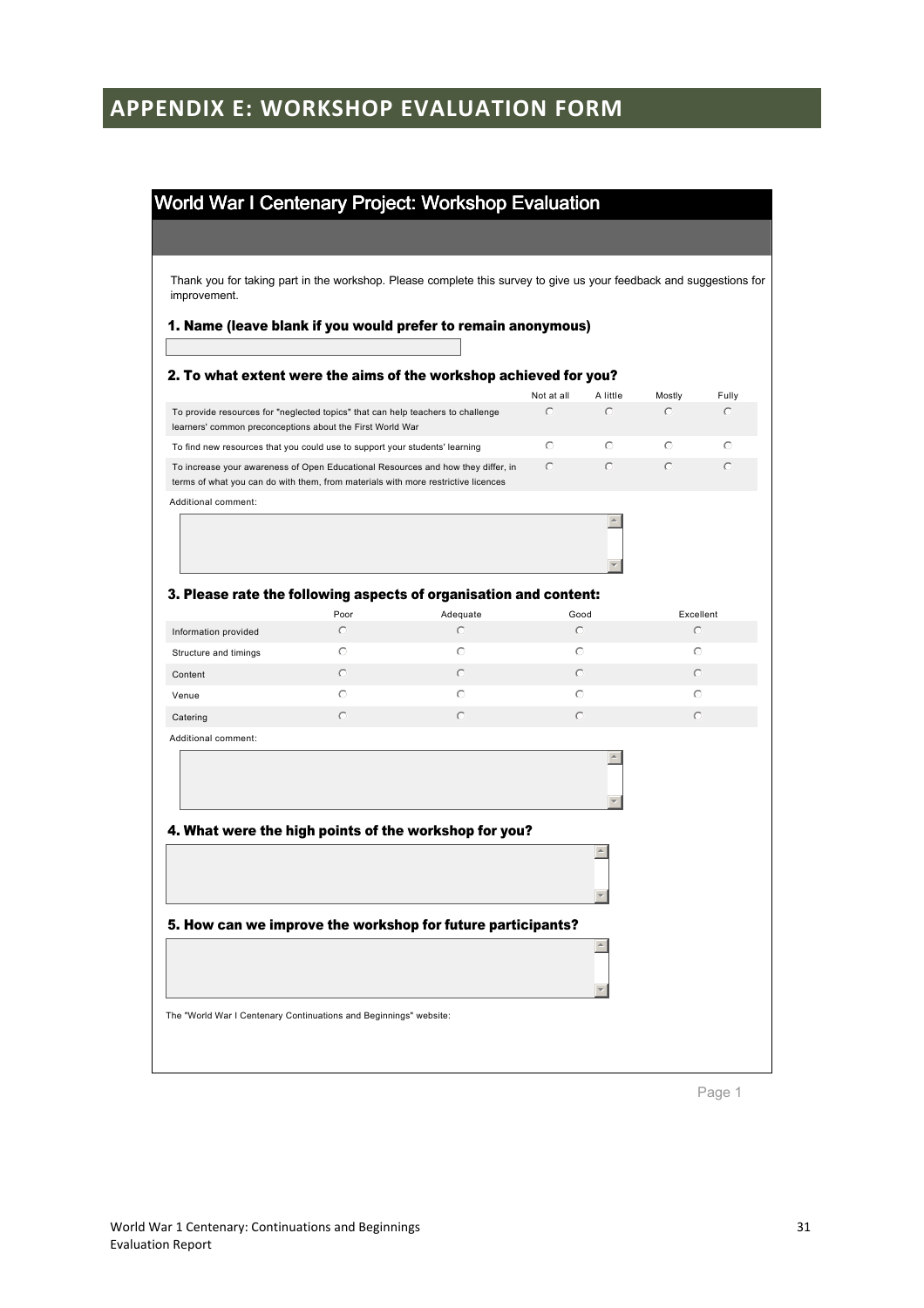|                                                   | World War I Centenary Project: Workshop Evaluation<br>6. If you would like to comment further on the "World War I Centenary Continuations |  |  |          |  |
|---------------------------------------------------|-------------------------------------------------------------------------------------------------------------------------------------------|--|--|----------|--|
| and Beginnings" website, please fill in this box: |                                                                                                                                           |  |  |          |  |
|                                                   |                                                                                                                                           |  |  | $\Delta$ |  |
|                                                   | 7. Would you like to contribute an essay or podcast to the website?                                                                       |  |  |          |  |
| O<br>Yes                                          |                                                                                                                                           |  |  |          |  |
| O<br>No                                           |                                                                                                                                           |  |  |          |  |
|                                                   | If you ticked "Yes", please ensure that you have given your name in question 1, and use this box to indicate a possible topic:            |  |  |          |  |
|                                                   | Thank you for your feedback. We encourage you to continue visiting the website and to recommend it to your colleagues.                    |  |  |          |  |
|                                                   |                                                                                                                                           |  |  |          |  |
|                                                   |                                                                                                                                           |  |  |          |  |
|                                                   |                                                                                                                                           |  |  |          |  |
|                                                   |                                                                                                                                           |  |  |          |  |
|                                                   |                                                                                                                                           |  |  |          |  |
|                                                   |                                                                                                                                           |  |  |          |  |
|                                                   |                                                                                                                                           |  |  |          |  |
|                                                   |                                                                                                                                           |  |  |          |  |
|                                                   |                                                                                                                                           |  |  |          |  |
|                                                   |                                                                                                                                           |  |  |          |  |
|                                                   |                                                                                                                                           |  |  |          |  |
|                                                   |                                                                                                                                           |  |  |          |  |
|                                                   |                                                                                                                                           |  |  |          |  |
|                                                   |                                                                                                                                           |  |  |          |  |
|                                                   |                                                                                                                                           |  |  |          |  |
|                                                   |                                                                                                                                           |  |  |          |  |
|                                                   |                                                                                                                                           |  |  |          |  |
|                                                   |                                                                                                                                           |  |  |          |  |
|                                                   |                                                                                                                                           |  |  |          |  |
|                                                   |                                                                                                                                           |  |  |          |  |
|                                                   |                                                                                                                                           |  |  |          |  |
|                                                   |                                                                                                                                           |  |  |          |  |

Page 2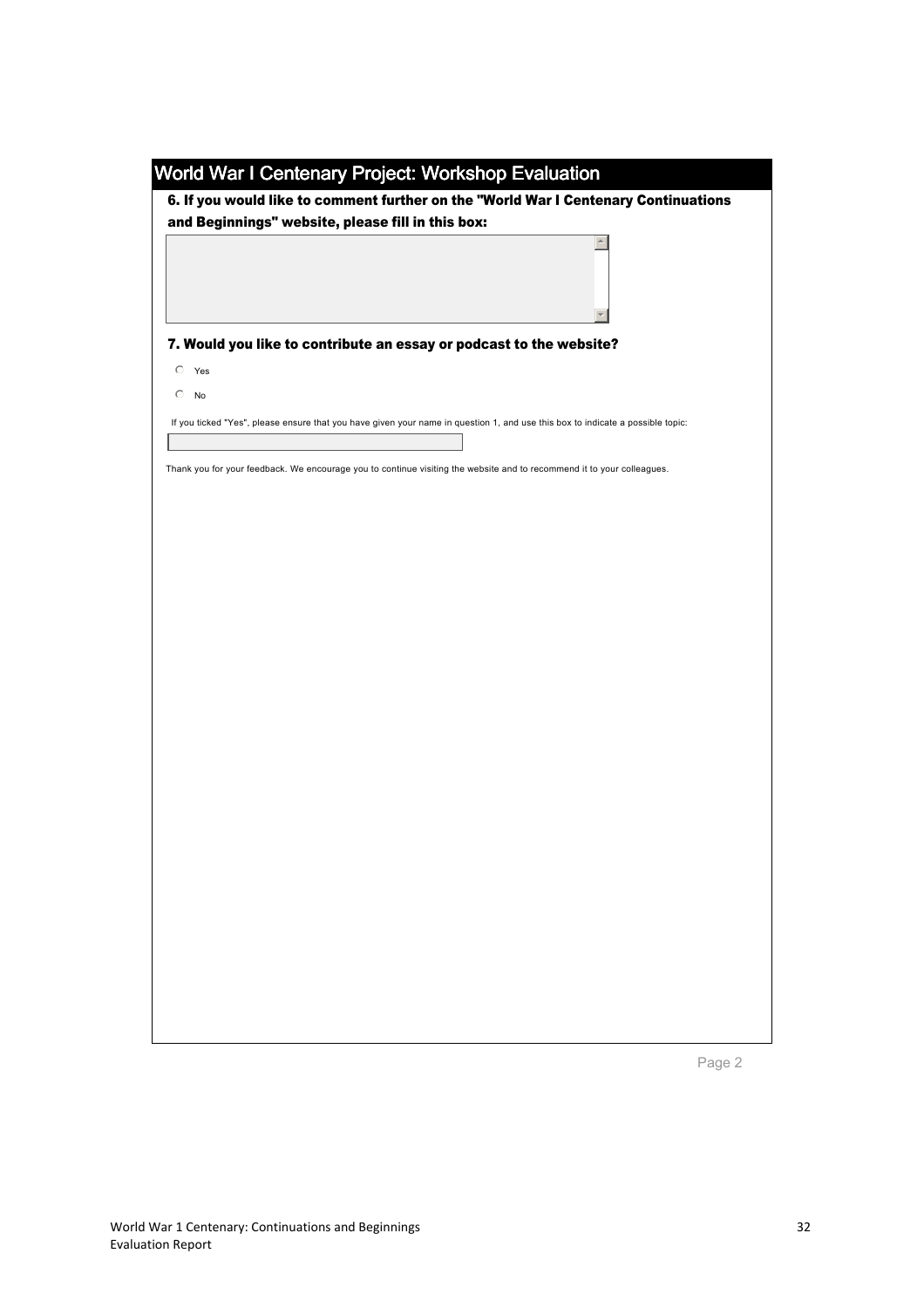# CASE STUDY 1: UNDERSTANDING WAR POETRY IN ITS HISTORICAL **CONTEXT**

Robert is a lecturer in his university's English Faculty and gives an annual series of three lectures on World War I poetry. They are intended primarily for first-year undergraduates, although students from other years often also attend out of interest. His exploration of the interactive maps in *World War I: Continuations and Beginnings yielded some powerful resources for helping students to* appreciate the historical context in which the poems were written.

#### **World War I in his current teaching**

In his lectures, which cover six or seven poets, Robert's aim is to stimulate first-year students to develop the critical skills needed at university level. However, he was initially surprised to find that few students had studied the World War I poets at either GCSE or A Level, and therefore now addresses the historical context as well. This contextual information is not limited to the war years: students have misconceptions about the pre-war political scene that need to be corrected, and he also covers the post-war period. With only three lectures at his disposal, much of this historical background has to be explored by the students in their reading outside class.

During the months leading up to each lecture series Robert collects ideas, references, and links in a mailbox on his computer and makes a pile on his desk of useful books that he has come across since the previous year. He then spends about two weeks catching up with his reading and revising his lecture notes. The principal online resources that Robert consults during this process are the University of Oxford's First World War Poetry Archive and Great War Archive, together with judiciously selected essays in Wikipedia. He feels that these sources are sufficient for his purposes, as most other websites are specialist historical ones. He has been known to search for materials on Google, but this has limitations in that after three pages or so the hits become repetitious and their academic value deteriorates.

#### Perspectives on copyright, reuse, and sharing

Robert is conversant with the copyright implications of incorporating third-party materials into one's own work and then publishing that work online. He feels, though, that lecturers in general may be less certain of the extent to which they can use copyrighted materials in the closed environment of the lecture theatre and the institutional VLE: hence the advantage of OER as 'you can use it whenever you want.'

#### Incorporating resources from *World War I Centenary: Continuations and Beginnings* into his **teaching**

Browsing the list of posts in the collaborative blog, Robert quickly spotted a number that he could recommend to his students. These included Melanie Winterton's essay about the recycling of artillery shells into domestic artefacts ('18-Pounder Artillery Shells: The Great War Recycled and Re-Circulated'), for background information, and 'Ivor Gurney, Isaac Rosenberg, Wilfred Owen' by Tim Kendall, which was more directly relevant to his teaching.

Regarding the status of blogging as a scholarly activity, Robert disagreed with the view that an academic devalues his or her work by giving it away for free. In his view, blogs are 'just another form of publishing' and draws an analogy with the pamphlets published in the 19th Century: 'it's a constant stream of change.' He is also supportive of the involvement of non-academic experts in the blog, pointing out that there are not only some excellent books by historians outside academia, but also they are sometimes written in a more approachable way for a student readership.

Elsewhere in the collection, Robert's eye was caught by the interactive maps. He felt that the map of Commonwealth war graves (viewable via Google Earth) could be a powerful means to convey both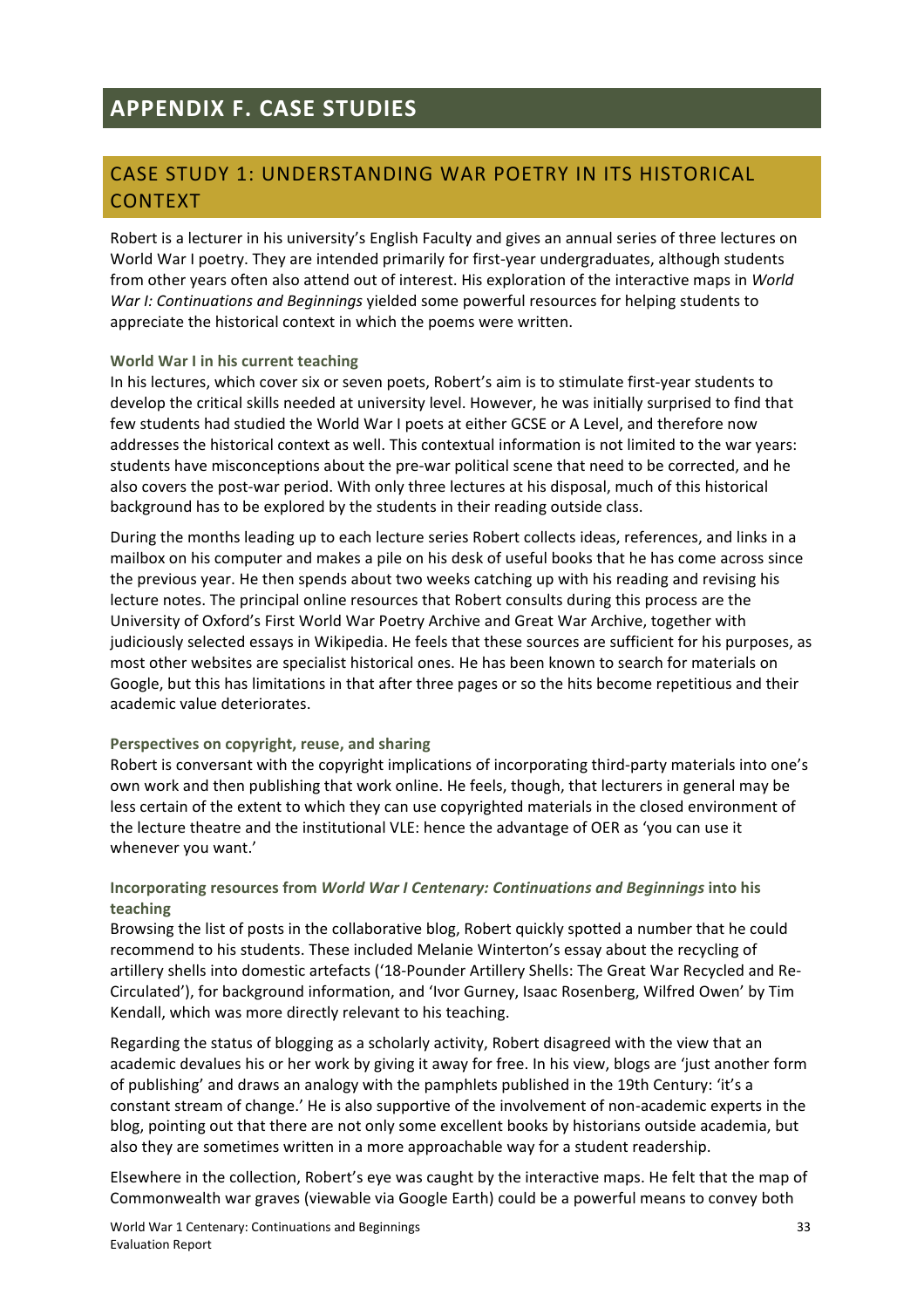the global reach of the war and the intensity of the combat on the Western Front: '...tons of graves all around Belgium and France... astonishing, really. [...] Graphically, that would hit a student in their face and they'd just go "Wow. Yes, this is massive."' As a teacher of literature he also found the map of Edward Thomas' journey to Arras 'very interesting. [...] I think I could probably build a good talk about that.'

Overall, Robert thought that he would add the *World War I Centenary...* collections to the list of repositories which he normally searches. He liked having the different themes as prompts: 'What's that about? I'd be interested to know what's that about...' He was confident of being able to use a number of the images to illustrate his lecture slides, and would add some of the blog posts to his reading lists. However, he felt that he would need to target his students' explorations: 'I wouldn't just throw them at this because they'd be clicking on it going "Where's the continuity? Where's the story here?" But I might say "Well, look, go and read Tim Kendall's online blog about..." and occasionally I talk about religion and spirituality, so that might be an interesting one by Everett [Sharp]: "Gott Mit Uns".'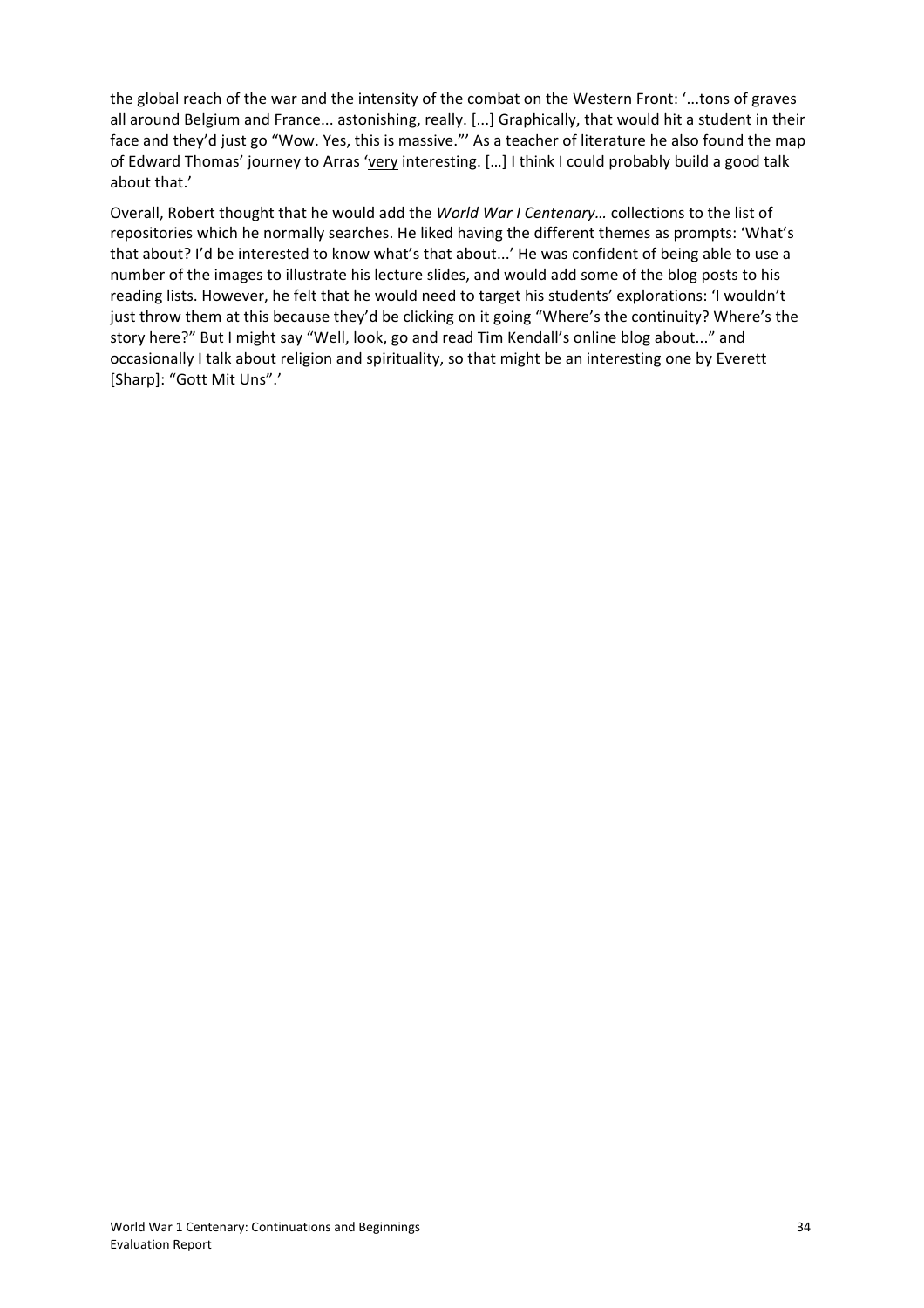## CASE STUDY 2: SUPPORTING UNDERGRADUATE HISTORY STUDENTS

Neil is a lecturer in his university's History Faculty. His principal field of research is political history, and he has hitherto been more accustomed to consulting digitised archival materials than collections such as *World War I Centenary: Continuations and Beginnings*. However, he quickly perceived its potential value to the teaching of undergraduates, particularly in tackling their predisposition to associate the War with change rather than with continuity.

#### **World War I in his current teaching**

Undergraduates at Neil's university study World War I as part of an outline paper on 20th-century British history in their first year, and later have the option to take a specialised paper on the War in its own right. All students write a dissertation in their third year, and a number choose a topic related to World War I.

Neil has some latitude in the manner in which he covers World War I, and he prefers to focus on its aftermath and impact on British society and politics, and on international relations. In part, this is because many of the students have studied the War itself at A Level. However, he also wants to tackle students' preconception that the War marks the end of the 'long 19th Century' and replace it with a perspective on politics in the 1920s that recognises the efforts of some political groupings to restore the 'stability' of the pre-1914 period. As he says, 'When you first put this proposition – the idea of continuity – to students, they're slightly taken aback.' Therefore, he would value the availability of more material on which students can draw in order to construct their own case studies of, for example, continuity in policy and in material culture.

#### Perspectives on copyright and online resources

In his lectures to undergraduates, Neil uses PowerPoint slides to outline a structure of the lecture and to show graphs of election results. If he wants students to discuss a visual image in a tutorial, he will simply print a copy of it rather than providing them with a digital version. Copyright only becomes an issue when one is considering including an image in a publication of one's own.

When looking for online resources, Neil primarily searches digitised archives such as those of Sir Winston Churchill in connection with his own research. Until he encountered *World War I Centenary* he considered that online resources were aimed primarily at A-level students and that their task was to make scholarly material accessible to students.

#### Incorporating resources from *World War I Centenary: Continuations and Beginnings* into his **teaching**

Reviewing World War I Centenary..., Neil felt that its strength lies in the themes, which reflect the current trends in research, including the impact of the War on the construction of memory and on literature, readership and mass publishing. He also found resources that would help him tackle the concept of continuity that students find problematic, in particular the e-books held in Project Gutenberg, books that 'capture the questions that people in 1920,  $-21$ ,  $-22$  were asking and don't easily occur to us now.' A serendipitous find that would also prove invaluable to his own research was the volume *Before the War*, by Viscount Haldane, which he had come across for the first time.

Discussing how he would use *World War I Centenary...* in his teaching, Neil thought it would be a good source of illustrations for lectures. In this respect, it was useful in bringing together a lot of online resources of which one might not otherwise be aware: for example, the extensive collection of images held by the National Library of Scotland. He appreciated the value of the Creative Commons licences in allowing lecturers to use the resources without complications, even though it may have an effect in reducing the quantity and range of items. That said, he agreed with the proposition that if one is simply looking for a representative photograph of, say, a trench for use in first- or second-year undergraduate lecture, then almost any picture will suffice.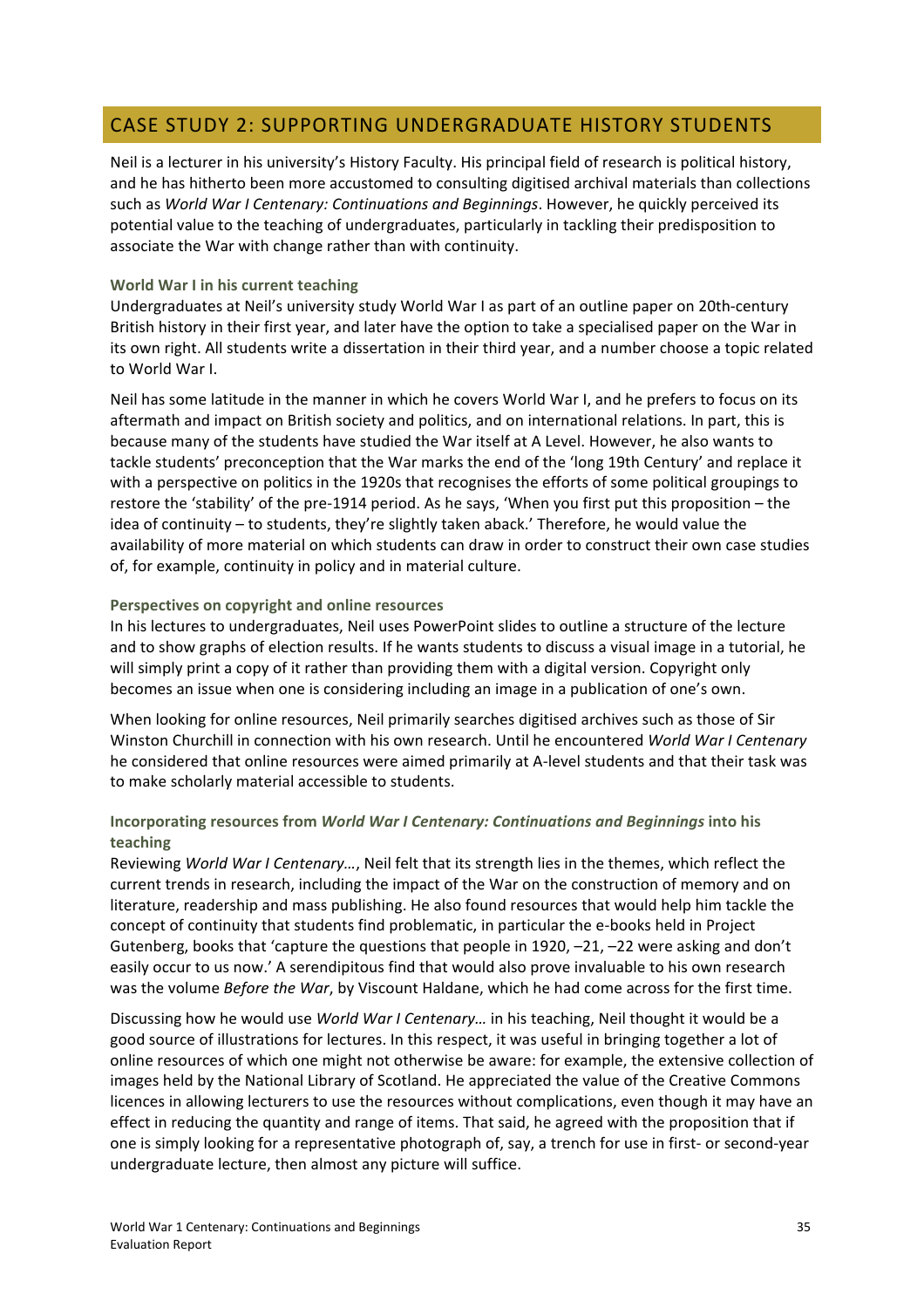Turning to the essays in blog post format, Neil felt that he would recommend to students any piece that he found worth reading, but he would not treat it in the same way as a peer-reviewed article in a scholarly journal. To be included in his reading lists, an essay would have to serve a very specific purpose: for example, to induce students to think about a familiar issue in a new light – as does Matt Leonard's 'New worlds, old worlds and underworlds: "conflict culture" and the First World War'.

Regarding the suitability of *World War I Centenary...* as a resource for students to explore by themselves, Neil felt that it would be of relevance to the specialist papers that students can take in their second and third years, and of particular interest to third-year students writing dissertations on War-related topics. Such students often investigate the Home Front, in part because of the easier access to resources such as newspapers. The comprehensive scope of *World War I Centenary...* would therefore make it an invaluable source of additional materials.

Although Neil felt that he would include resources from *World War I Centenary...* in the reading lists for younger undergraduates, first-year students in particular would need some kind of introductory guide to each recommended resource. Although first-years do not normally investigate primary materials unless they take an optional course in the summer term, he felt that certain students might benefit from looking at primary materials before that time and, as a result, might bring an extra dimension to their essays and tutorial discussions.

Finally, Neil's discovery of the Haldane volume led him to consider the collections as a resource for researchers. In this respect, he suggested the addition of a 'book review' feature, to which members of the research community could contribute along similar lines to the website of the Institute for Historical Research.<sup>12</sup>

<sup>12</sup> <http://www.history.ac.uk/>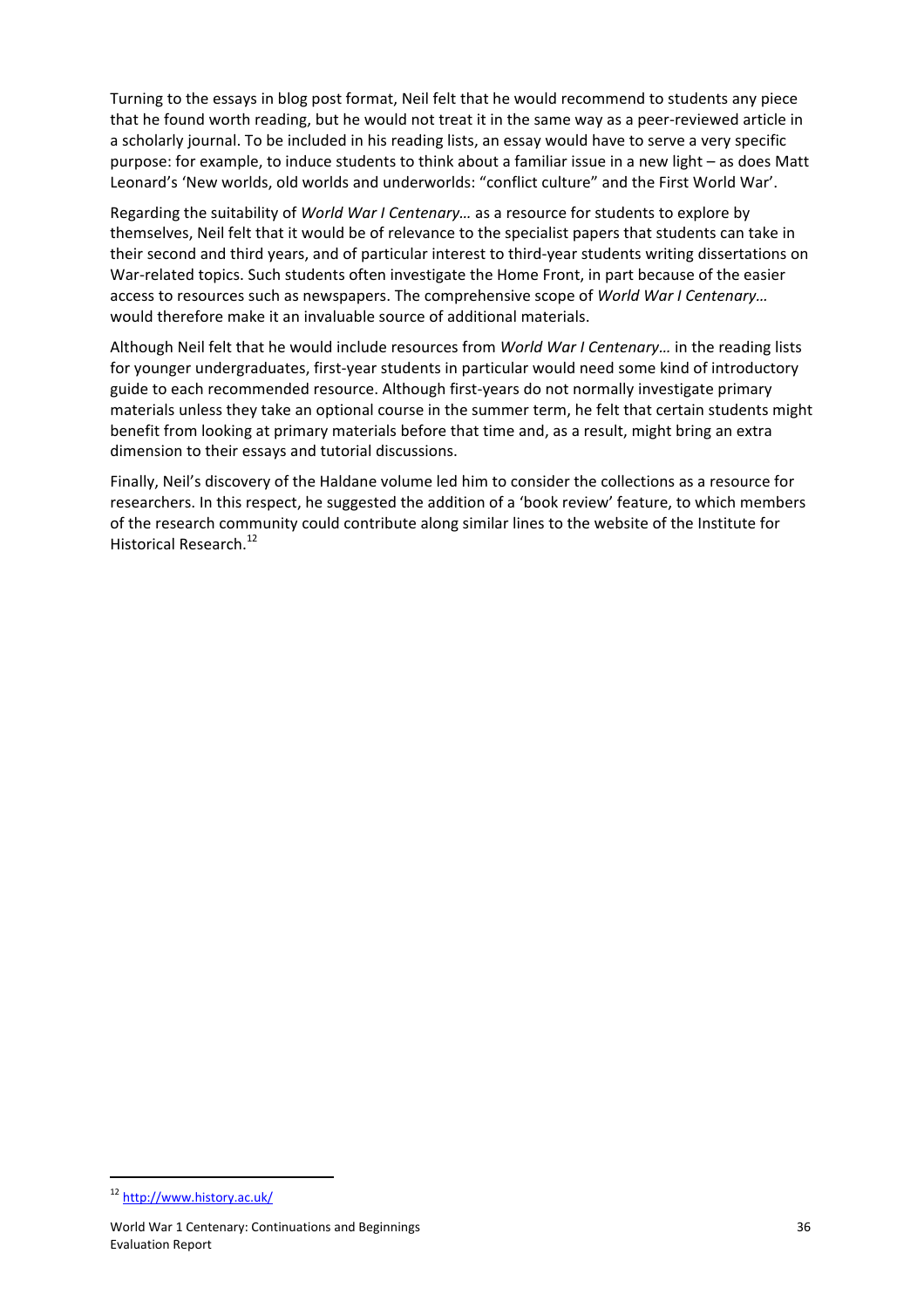# CASE STUDY 3: FICTION VERSUS REALITY IN STUDENTS' PERCEPTIONS OF THE WAR

Teresa works as a part-time lecturer in continuing education with adult learners and international students. She primarily teachers face-to-face classes in history; however, she has recently designed a cross-disciplinary online course, History and the Novel, which is about to run for the first time. She made some serendipitous discoveries in *World War I: Continuations and Beginnings* to support her teaching of the course.

#### **World War I in her current teaching**

Teresa teaches World War I as a topic in itself and also as a factor in other topics in interwar European history such as totalitarianism and politics. Coverage of World War I in her face-to-face teaching varies from a one-day intensive class, through a one-week unit with two hours' contact time and additional reading, to eight-week courses with tutorials and written work. She finds that students' initial preconceptions about the War depend on their age and nationality. For example, adult education students will often assume that Germany was at fault, while international students from the Far East in particular may have only hazy ideas about it.

Teresa likes to make extensive use of resources such as maps, paintings, poems, literary extracts, photos, and audio clips in her teaching. For example, showing two cartoons depicting the same event from opposing viewpoints helps students to grasp the concept of bias. An image can also function as a trigger for discussion and an emergent awareness of empathy: 'the visual contact makes all the difference in the world; people being able to picture what someone looks like. [...] it starts to become more real and people start to become invested in it, engaged in it, and starting thinking about it and what it meant, and it stops being abstract and distant and past.'

#### Perspectives on copyright, reuse, and sharing

Teresa mainly reuses primary and secondary sources in her teaching. However, she describes herself as having been only 'vaguely aware' of the copyright implications until she took part in a JISC-funded project to develop an online course using pre-existing materials sourced from outside her institution. This experience alerted her to the importance of attribution and attention to copyright conditions. She was also introduced to Creative Commons licensing and to Flickr Commons as a potential source of useful visual images. She now applies these skills and knowledge in doing her own searches: 'The whole participation in the project made me think about resources in a much more collected way.'

Contributing to an online course in the JISC project also altered Teresa's attitude toward sharing her own teaching materials, and in this respect she appreciates the opportunities for sharing that OER initiatives provide. However, sharing one's materials entails becoming less possessive of them: 'either you give it up or you don't, you can't have that kind of ownership. I think you've got to think about your relationship with the sources in a different way. [...] Because it's the future.'

#### Incorporating resources from *World War I Centenary: Continuations and Beginnings* into her **teaching**

In exploring the collections, Teresa adopted her customary approach to searching websites of this kind: namely, to 'skip through it, looking at particular aspects, seeing something I quite like: for example, primary accounts of the time or something. [...] If it isn't interesting we just shut it down straight away, and if it is, you can explore it further. And then interesting things sometimes take you on a path to something else interesting.'

Although this approach can take one far away from the task at hand, it opens up the possibility for serendipity. For example, on encountering the e-book of H.V. McNaghten's *Eton Letters* in the 'Strange Meetings' theme, Teresa's curiosity was instantly piqued. A brief read of the opening pages was sufficient for her to discern a place for it in her new cross-disciplinary course, 'History and the Novel'. She explained that the book fits in with one of her aims in designing the course: addressing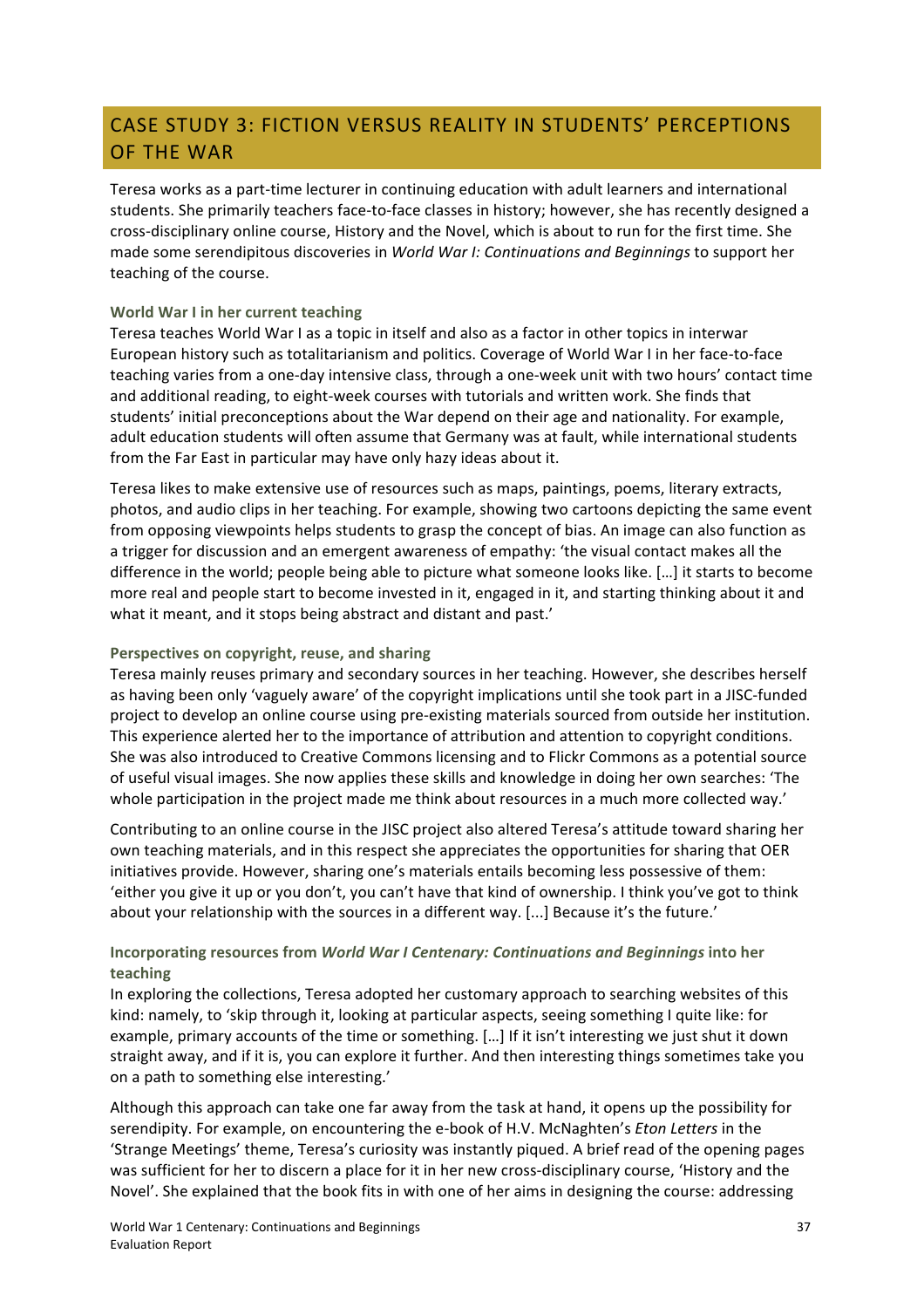how people's impressions of certain periods are formed by novels (e.g. Dickens' Tale of Two Cities and the French Revolution). The *Eton Letters* would be relevant to her unit on Sebastian Faulks' *Birdsong* because 'you've got this very personal level [in the *Letters*], which has the cross-over with the novelistic style. […] you have an extract from Birdsong about in life in the trench – so there you've got the fiction part. You tie it [in] with this, which is the lived experience part of it, and then you tie it in with statistics talking about life expectancy of people like that... It's about making people realise that these things actually happened [...] it's about real people leading real lives.'

Teresa was initially unsure about the value of the blogs by expert historians, but began to revise her views on reading the post 'New worlds, old worlds...' by Matt Leonard, which she found in the 'Strange Meetings' theme. Again, she thought it could be relevant to the *Birdsong* unit: 'Mmm... There are some very interesting points I could put in here, and link this to the novel part of it: you've got photographs; you've got extracts from the texts; there's all kinds of things.' Another of Matt Leonard's posts, 'Eastern culture on the Western front', could be useful with her international students: 'Ah look, there we go: China! That'll be great!' She concluded: 'I like blogs now. I'm converted.' Indeed, having read these posts, she now felt confident to write a contribution of her own.

Teresa appreciated the aim of the collection to present alternative interpretations and neglected aspects of the war, not only because it enables students to explore related themes that cannot be accommodated in the core course, but also because presenting the fuller picture in all its complexity is 'what the historian's mission must be.'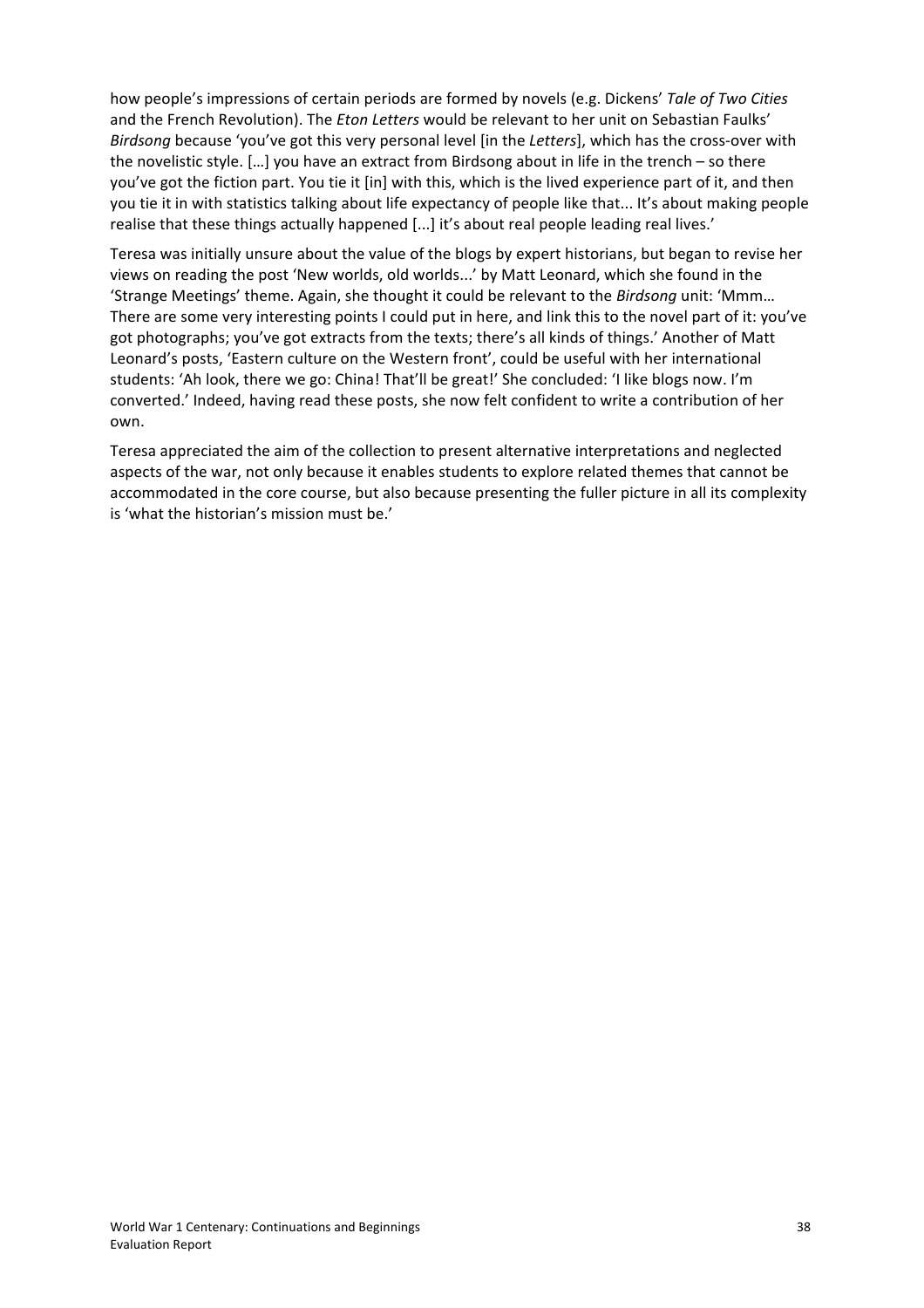# CASE STUDY 4: A LIBRARIAN'S PERSPECTIVE

Ellen is her university's History Librarian, with responsibility for both print and digital collections. Her role includes giving guidance to academic staff and students about the online materials available in their fields of study, and keeping them informed of new acquisitions. She is very enthusiastic about the part that social media can play in this respect, and the Library boasts a blog, an RSS feed, a Twitter stream, and a Facebook presence, as well as a more conventional mailing list. For Ellen, *World War I: Continuations and Beginnings* would form a valuable addition to the range of digital collections that she recommends to staff and students, with the freedom to use resources as one wishes being a key benefit.

#### Supporting lecturers and students in a digital age

The advent of digital resources has transformed the Library's catalogue from a simple list of print holdings to a sophisticated online resource through which lecturers, researchers and students can additionally locate and access e-books, websites, gateways, online archives, and a number of proprietary databases that the University has acquired and that cannot be searched via Google. RSS feeds ensure that new additions appear in the online subject *Libguide* that the History Library provides in common with the University's other libraries.

Increasingly, QR codes offer an easy and immediate way to connect printed and digital content: 'providing guidance at the point of the shelf, because you've got the reader's attention here [...] QR codes seem such a good way to direct people to websites.' However, where a large number of online resources exist for a topic – for example, the First World War – Ellen suggests that it may be necessary to create an additional 'landing page' on the Library's website (perhaps as part of the *Libguide*) with links to those resources, in order to avoid a plethora of QR codes on each shelf.

By integrating digital resources into the catalogue Ellen hopes to divert students away from treating Google as their sole port of call: 'we have an ongoing battle [...] every term to tell them that they have to look around.' She acknowledges that it is impossible to compete with Google in terms of the quantity of resources retrieved by a single search; however, the Library has the advantage of being able to direct students towards sites of a higher quality. In this respect criteria such as the provenance of a particular site, its editorial oversight, and funding stream are important, in addition to content: '...the editorial board side is really important, of putting the content together; [...] when it comes to the librarian's role of referring students or even academics to a particular resource, it's the quality of the content which really matters.'

#### **Copyright and open resources**

The History Faculty actively encourages students to use a variety of resources, with concomitant implications for lecturers' and students' understanding of, and adherence to, terms of copyright. In relation to resources with an open licence, Ellen notes the need for librarians to have a full grasp of both the concept of 'openness' and the different types of Creative Commons licence in order to give informed advice to students and staff and, thereby, avoid frustration on their part.

Incorporating open-access materials into the Library's catalogue is not, however, a straightforward matter. The extent to which data should be harvested from sources such as Project Gutenberg (included in *World War I Centenary...*) and Gallica is the subject of much debate in the library community at large. Libraries' current practice generally is to list in their catalogues only the materials that they actually hold, and so at present Ellen has to tell people to search these resources for themselves.

With open educational resources in particular, Ellen expects to see 'more than just a website with lots of good things on it.' Rather, there should be some kind of functionality that will allow the tutor to access each resource and extract relevant parts from it, or to piece together resources through which students can navigate. Although an OER collection such as *World War I Centenary...* necessarily contains fewer items than a (purchased) proprietary collection with more restrictive terms of use,